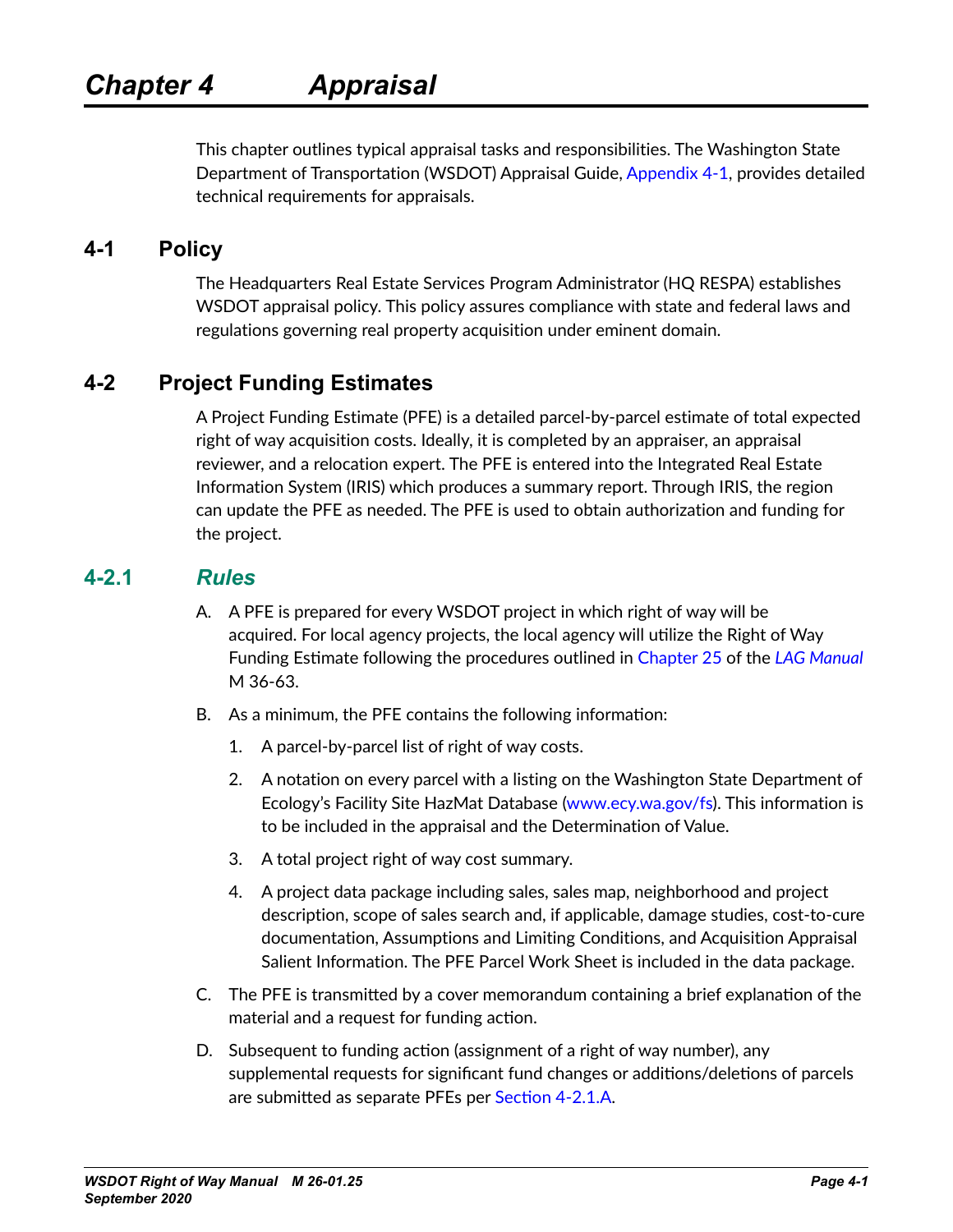E. Complete copies, including data package, shall be distributed as follows:

RESM, Region Appraisal, Region Negotiation, Region Headquarters Appraisal

F. Exceptions to the PFE procedures may be made with the written concurrence of the Section Manager, Appraisal and Appraisal Review Program.

## **4-2.2** *Procedures*

The agent assigned to do the PFE completes the estimate as follows:

- A. Inspects the project and becomes familiar with the engineering features of the plan.
- B. Views individual parcels to determine the effects of acquisition.
- C. Prepares a neighborhood and project description which defines existing uses, zoning, trends, transportation and utilities, economic influences, a synopsis of the project and its effect on parcels, and any changes in the aforementioned likely to be caused by the project.
- D. Gathers sufficient comparable land sales, listings, and/or assessment information for the various types of parcels and remainders within the project.
- E. Prepares project vicinity map.
- F. Prepares PFE Parcel Work Sheet [\(RES-215\)](http://www.wsdot.wa.gov/RealEstate/forms/Appraisal/default.htm) for each parcel on the project.
- G. Includes any applicable damage studies.
- H. Includes cost-to-cure documentation for estimates and/or bids.

## **4-3 Appraisals**

This section outlines typical appraisal administration and responsibilities.

## **4-3.1** *Appraisals, Authorization*

WSDOT may authorize acquisition appraisals after the following:

### A. **Normal Approval**

- 1. The corridor hearing has been held.
- 2. The final environmental approval has been obtained.
- 3. The right of way plan showing the parcels to be appraised has been submitted.
- B. **Special Approval** Appraisals may be approved on a parcel-by-parcel basis under the provisions of early acquisition, as described in Section 6-3 of this manual. The appraisals may be performed for early acquisitions that will be undertaken prior to NEPA completion; or, in accordance with Section 6-3.5, for acquisitions that will begin after the NEPA process has been completed.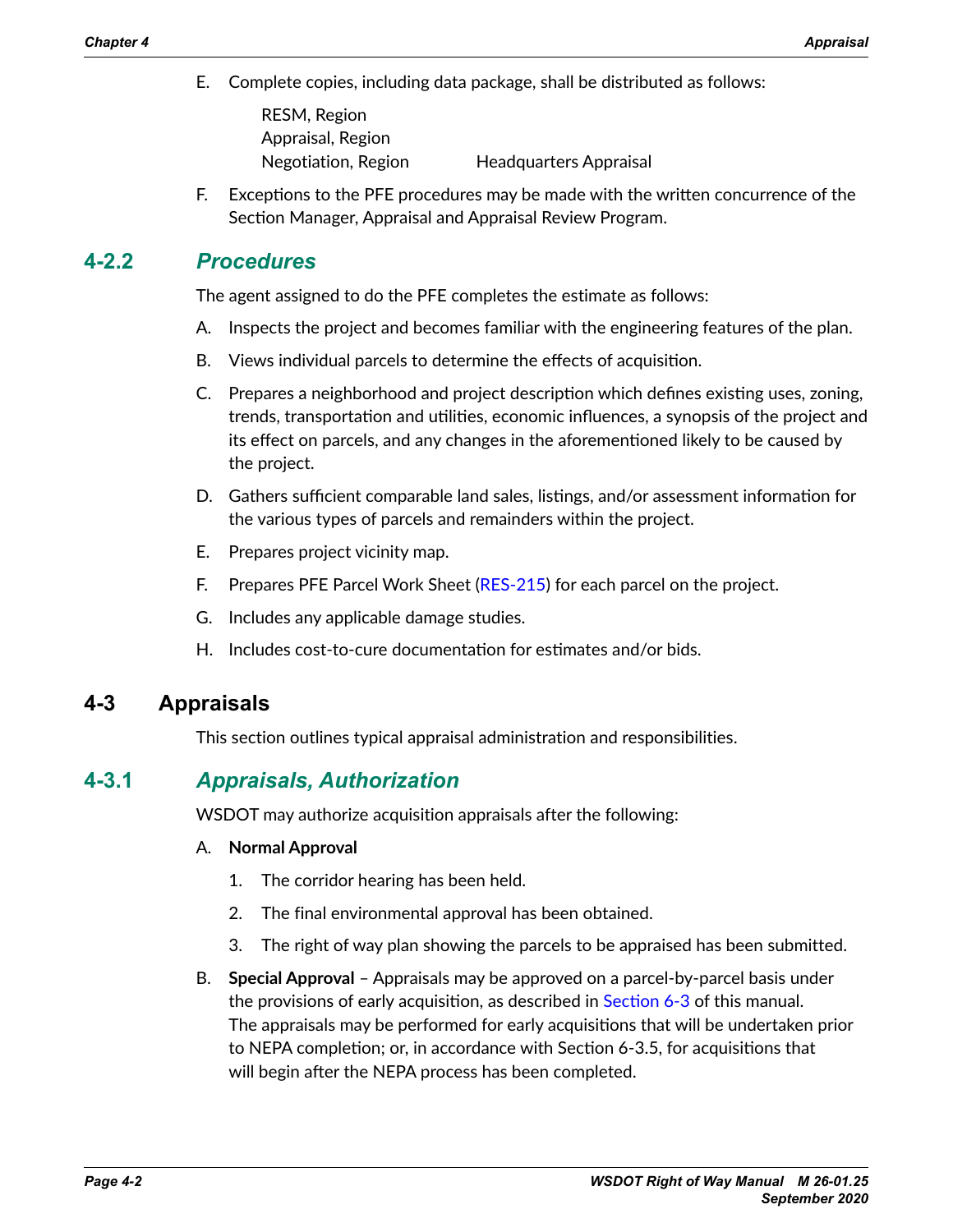## **4-3.2** *Number of Appraisals*

### A. **Acquisition Appraisals**

- 1. Each parcel to be acquired by negotiation must have at least one appraisal except as provided under [Section 4-3.3.](#page-2-0) Additional appraisals may be required due to the complexity of the appraisal problem. It is the responsibility of the Review Appraiser to determine if more than one appraisal will be required. This should be done early in the acquisition process, preferably during the PFE.
- 2. Each parcel to be acquired by donation need not have an appraisal if the donor waives it in writing.
- 3. Regardless of estimated just compensation amount, each parcel submitted to Headquarters for condemnation will be appraised. A Determination of Value (DV) prepared by a review appraiser must be transmitted with the parcel.

### B. **Surplus Property Appraisals**

- 1. All surplus real property and/or real property rights with an estimated value in excess of \$100,000 must have at least one appraisal prior to disposal by sale or trade. The Review Appraiser may require additional appraisals due to the complexity of the appraisal problem.
- 2. All surplus real property and/or real property rights with an estimated value of \$100,000 or less can be reported as such using a memorandum form. Requirements are found in Chapter 11.
- 3. WSDOT-owned real property and/or real property rights to be rented or leased may have fair market rent supported by memorandum with supporting data attached as necessary. It is the responsibility of the Section Manager, Appraisal and Appraisal Review Program, or the Region Appraisal Supervisor to determine whether the complexity of the appraisal problem requires a formal appraisal in such instances.

## **4-3.3** *Waiver of Appraisal*

### A. **Rules**

- <span id="page-2-0"></span>1. The department, at the discretion of the RESM, may elect to waive the requirement for an appraisal if the valuation problem is uncomplicated and the compensation estimate indicated on the PFE is \$25,000 or less, inclusive of costto-cure items.
- 2. Special care should be taken in the preparation of this form. Because no review is mandated, the preparer needs to assure that the compensation is fair and that all the calculations are correct.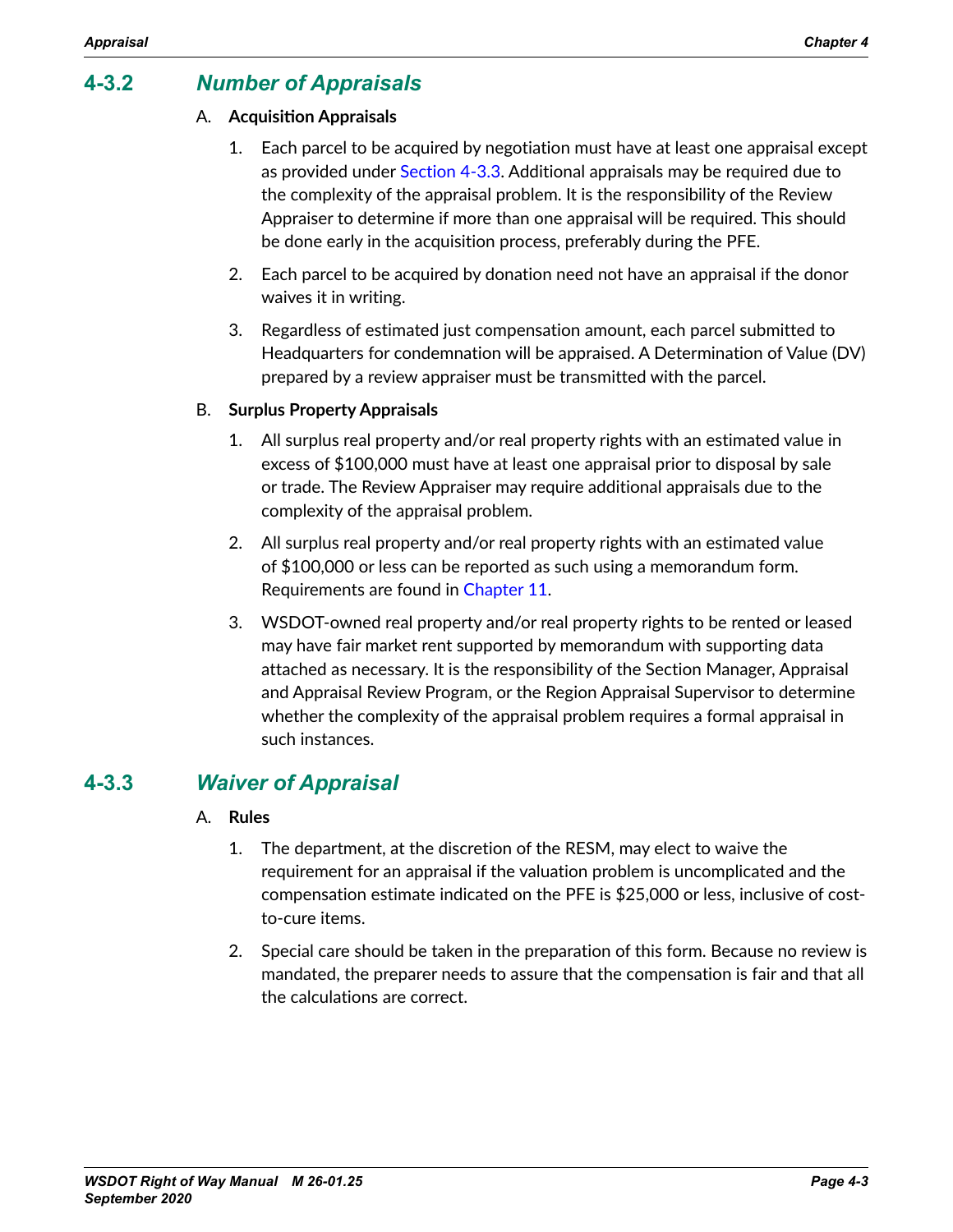- B. **Rules**
	- 1. Just Compensation must be \$25,000 or less, inclusive of cost-to-cure items.
	- 2. Definition of "Uncomplicated" is as follows:
		- No change of Highest and Best Use.
		- No Damages other than "Cost to Cure."
		- Cost or Income approach to value not required to estimate value.

#### C. **Procedures**

- 1. An Administrative Offer Summary (AOS) ([RES-216](http://www.wsdot.wa.gov/RealEstate/forms/Appraisal/default.htm)) is prepared using data from the project data file or other appraisals of comparable properties.
- 2. The AOS is submitted to the RESM or the Region Appraisal Supervisor for approval.
- 3. The RESM or Region Appraisal Supervisor signs the AOS authorizing a first offer to the property owner(s).
- 4. The original AOS is forwarded to the Section Manager, Appraisal and Appraisal Review Program. A copy is sent to the Region Negotiation Supervisor for preparation of the offer.

## **4-3.4** *Appraisal Assignment*

The Region assigns/contracts for appraisal and specialist reports. Staff appraiser assignments are made using the Staff Appraiser Assignment (RES‑[203\)](http://www.wsdot.wa.gov/RealEstate/forms/Appraisal/default.htm). Fee appraisers and specialists are contracted using the personal services contract. For personal service contracting procedures and administration, see [Chapter](http://www.wsdot.wa.gov/publications/manuals/fulltext/M27-50/Part3.pdf) 300 of the *[Consultant Services](http://www.wsdot.wa.gov/Publications/Manuals/M27-50.htm)  [Manual](http://www.wsdot.wa.gov/Publications/Manuals/M27-50.htm)* M 27-50.

- A. The assigned appraisal form must match the complexity of the appraisal problem.
- B. Appraisal assignment/contract data is entered into IRIS.
- C. Qualified state staff, when available, must be utilized before private consultants can be contracted.

## **4-3.5** *Distribution of Appraisal Reports*

A. WSDOT may share the appraisal reports with the property owners.

When this occurs, the appraiser submits one original report, which is given to the Review Appraiser.

- B. After the report is reviewed and found acceptable, the final appraisal report is submitted to the Senior Appraiser. The Region Appraisal Supervisor:
	- 1. Notes the date it was received in region.
	- 2. Updates IRIS as necessary.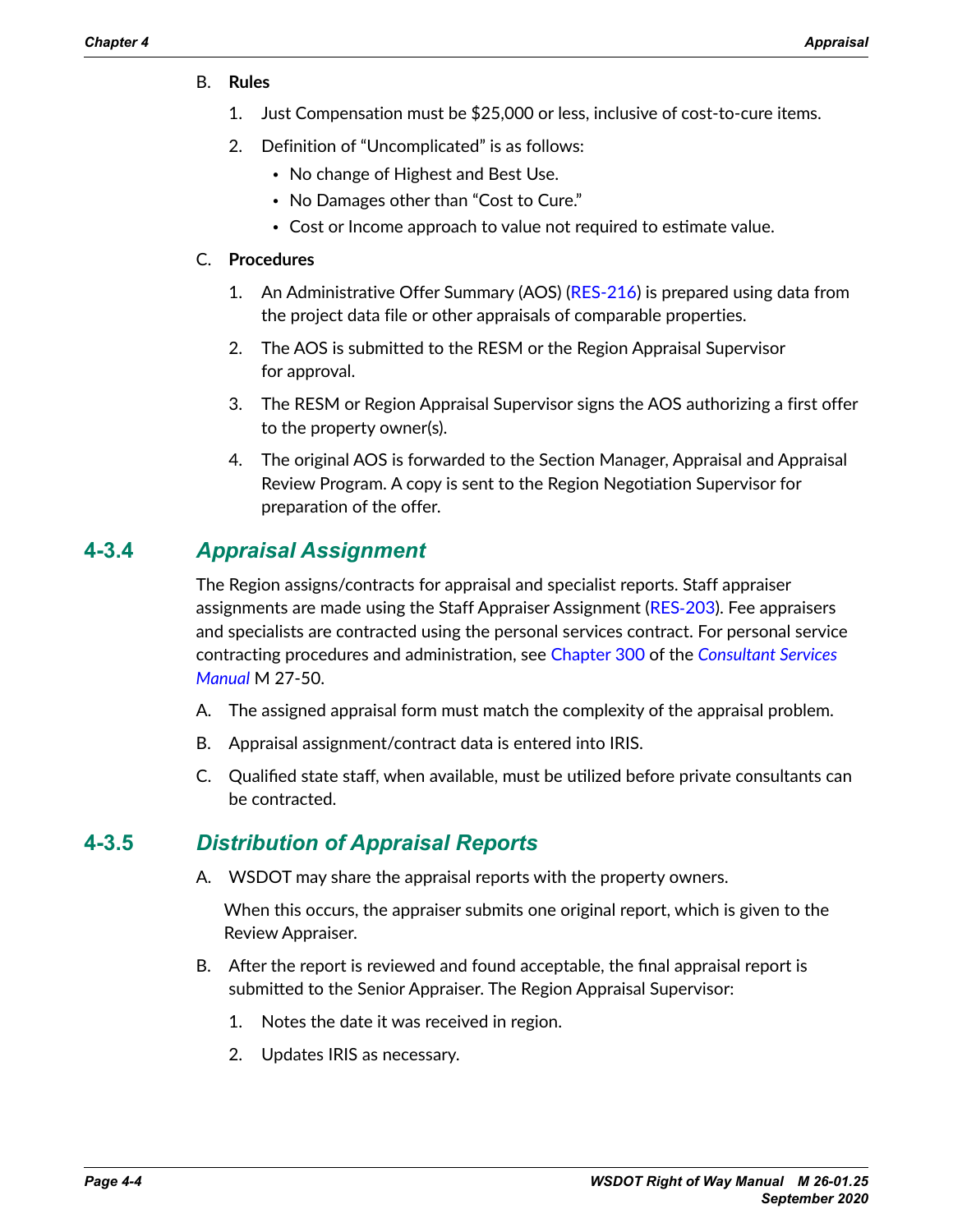- 3. Distributes the reports as follows:
	- a. Original to the Acquisition Supervisor, for inclusion in the Headquarters parcel file.
	- b. One copy to the region parcel file.
	- c. One copy to the review appraiser.
	- d. One copy for the negotiator.

## **4-4 Special Appraisal Situations**

## **4-4.1** *Plan Revisions*

When a right of way plan revision occurs, a new appraisal and/or new DV may be required.

- A. If the parcel has not been acquired, the Appraisal Supervisor contacts the Review Appraiser to determine if a new or revised parcel appraisal is required.
	- 1. If a new or revised appraisal is not required, the Review Appraiser will write a new DV based on the new map and the previous appraisal. (See Chapter 5, Review.)
	- 2. If a new or revised appraisal is required by the Review Appraiser, the Appraisal Supervisor assigns and/or contracts accordingly.
- B. If a plan change requires the acquisition of additional rights from a parcel that the department has already completed an acquisition on, then a new parcel number, PFE, and appraisal are required.

## **4-4.2** *Damage Claims*

The Region Appraisal Supervisor assigns or contracts the appraisal of damage claims (e.g., inverse condemnations) upon authorization by the HQ RESPA.

## **4-4.3** *Advertising Signs*

- A. Tenant-owned signs (realty) in the acquisition are appraised as tenant-owned improvements. The appraisal shall report the following:
	- 1. The contribution value of the sign.
	- 2. The orderly liquidation (salvage) value of the sign.
	- 3. The cost to move the sign onto the remainder (if a partial taking).
- B. Fee-owner signs (realty) located in the acquisition are evaluated as fixtures. The appraisal shall report the contribution value of the sign and the cost to move the sign onto the remainder (if a partial taking).
- C. Signs that are located outside the right of way are appraised only as authorized by the HQ RESPA or the Section Manager, Appraisal and Appraisal Review Program.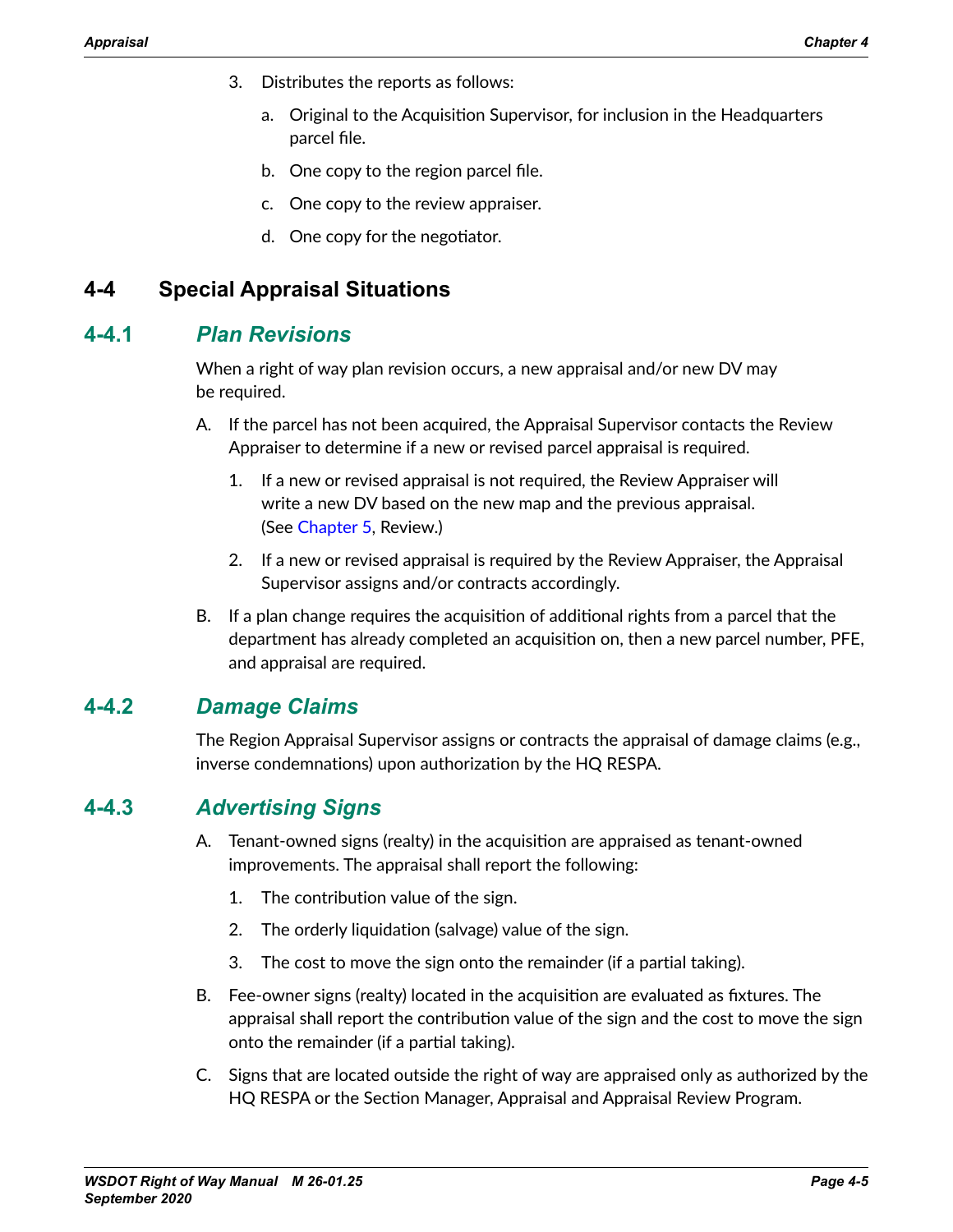## **4-4.4** *Other Types of Appraisal Problems*

- A. The following are examples of when the HQ RESPA should be consulted for direction:
	- 1. Railroad properties.
	- 2. Properties owned by a public agency.
	- 3. Aquatic lands or wetlands.
	- 4. City street rights of way.
- B. **Private Access Easement for Transfer** When a R/W plan shows an "Access Easement for Transfer" across a private owner (A), the servient tenement, to serve another single private owner (B), the dominant tenement, we cannot condemn for the easement. We cannot condemn to provide private access to a third party because this situation is not a public use, as defined in [RCW 8.04.070.](http://apps.leg.wa.gov/RCW/default.aspx?cite=8.04.070)
	- 1. The appraiser prepares a two-premise report for each property. The "before" description and valuation is the same for both premises. The "after" description and valuation is different.
		- a. For Owner A, the first premise in the "after" situation is without the easement. The second premise in the "after" is with the easement.
		- b. For Owner B, the first premise in the "after" situation is without the easement from Owner A. The second premise in the "after" is with the easement from Owner A.
- C. **Well and Septic System Agreements** When a portion of a well, well radius, or septic system falls within the proposed R/W acquisition, it may be appropriate for the RESM to allow the use of an agreement to replace the private utility rather than obtain a cost to cure.

The appraiser who prepares the appraisal, should first determine the feasibility of the replacement. An investigation should be made for adequate areas, setback requirements, soil conditions, etc.

If the system is not feasible, then other avenues of solution must be taken.

If there are public or community utilities within the area, the cost of the hookup to that utility should be investigated as a possible alternative.

- D. **Asbestos** When buildings to be totally or partially acquired are suspected to contain asbestos, the Region Appraisal Supervisor:
	- 1. Requests that the region project engineer contract for asbestos sampling and testing of such buildings per these priorities:
		- a. **High Priority** All buildings designed/constructed for human occupancy/use, except single-family dwellings. Asbestos sampling/testing reports on these buildings are provided to the parcel appraiser for consideration during the appraisal process (see [Section 4-4.4.D.2](#page-6-0)).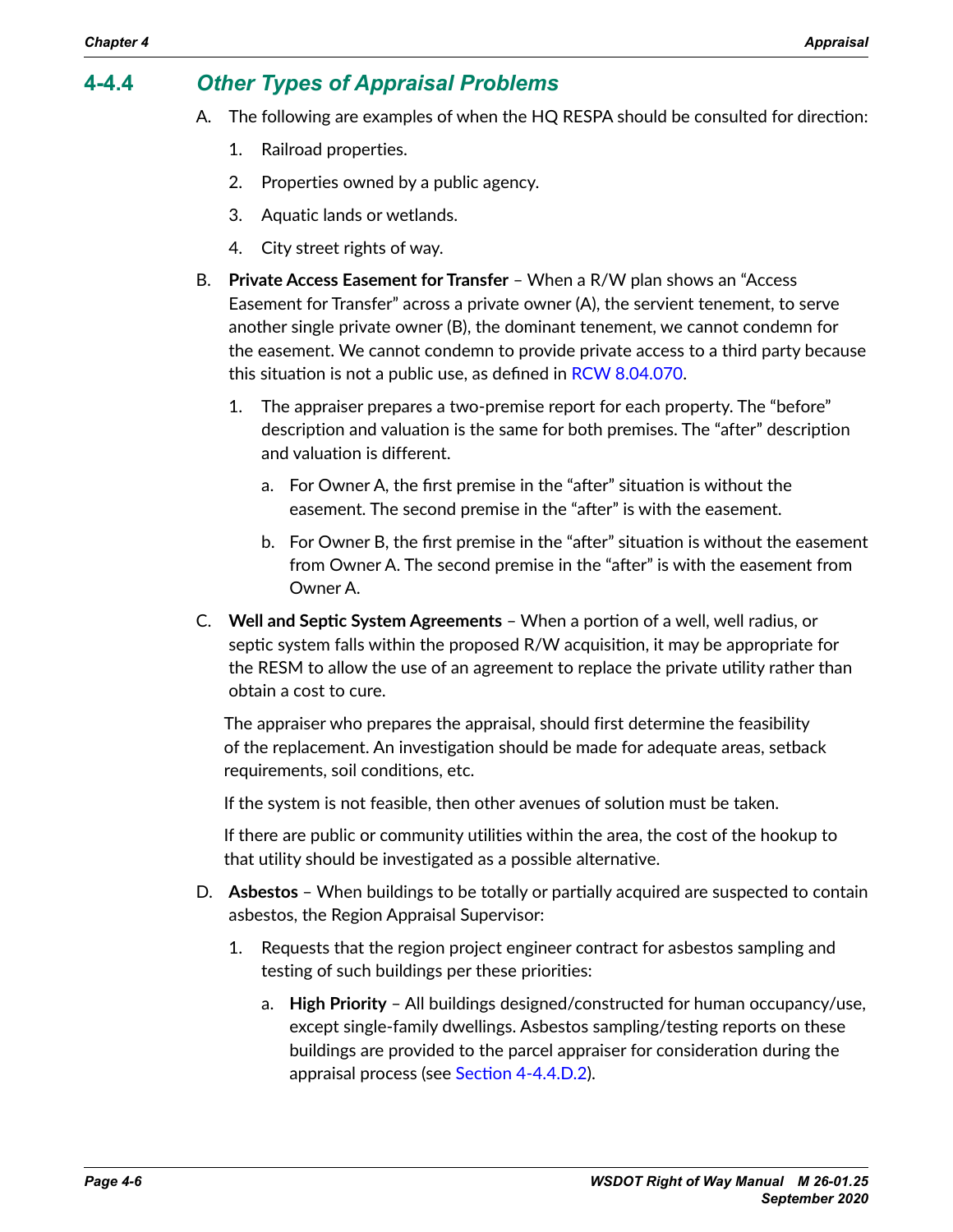- <span id="page-6-0"></span>b. **Low Priority** – All single-family residences. Asbestos sampling/testing reports on these need not be considered by the parcel appraiser during the appraisal process unless the typical market would do so.
- 2. Positive asbestos sampling/testing reports on high priority buildings require the services of a specialist (Industrial Hygienist) for an estimate of the cost of mitigation. The mitigation estimates needed are:
	- a. For affected buildings lying totally within the right of way or likely to be totally acquired, the costs needed are:
		- (1) Removal of the asbestos from the entire building.
		- (2) Encapsulation of the asbestos for the entire building.
	- b. For affected buildings lying partially within the right of way and which will likely be rehabilitated in place, the costs needed are:
		- (1) Removal of asbestos that will be disturbed during rehabilitation.
		- (2) Encapsulation of asbestos that will be disturbed during rehabilitation.
- 3. Positive asbestos sampling/testing reports on low priority buildings do not require mitigation cost estimates. However, such positive reports are to be provided to the Region Negotiation Section and Property Management Section prior to the occurrence of any of the following:
	- a. Offering owner the option to retain the building for salvage.
	- b. Rental of the building to the owner, occupant, or any tenant after acquisition.
	- c. Any sale that includes ownership of the building.
	- d. Demolition of the building.
- 4. The Region Appraisal Supervisor assures that copies of all positive asbestos sampling/testing reports are available to the project engineer.
- E. **Toxic/Hazardous Waste Situations** The Region Appraisal Supervisor consults the project environmental impact statement and/or the project design report for information. If toxic/hazardous waste is present in the project alignment, it should be tested and mitigation costs estimated prior to the PFE. The Region Appraisal Supervisor assures that any positive testing and mitigation cost estimates are forwarded to the parcel appraisers for consideration during the project funding and/ or appraisal processes.
	- 1. Lacking definite information on hazardous/toxic waste contamination from the project design report or the EIS, the appraiser is vigilant during field inspection of parcels or owner contacts for indications of possible contamination such as:
		- a. Evidence of spillage.
		- b. Odd odors or soil colors.
		- c. Evidence of burial.
		- d. Discolored, missing, or dead vegetation.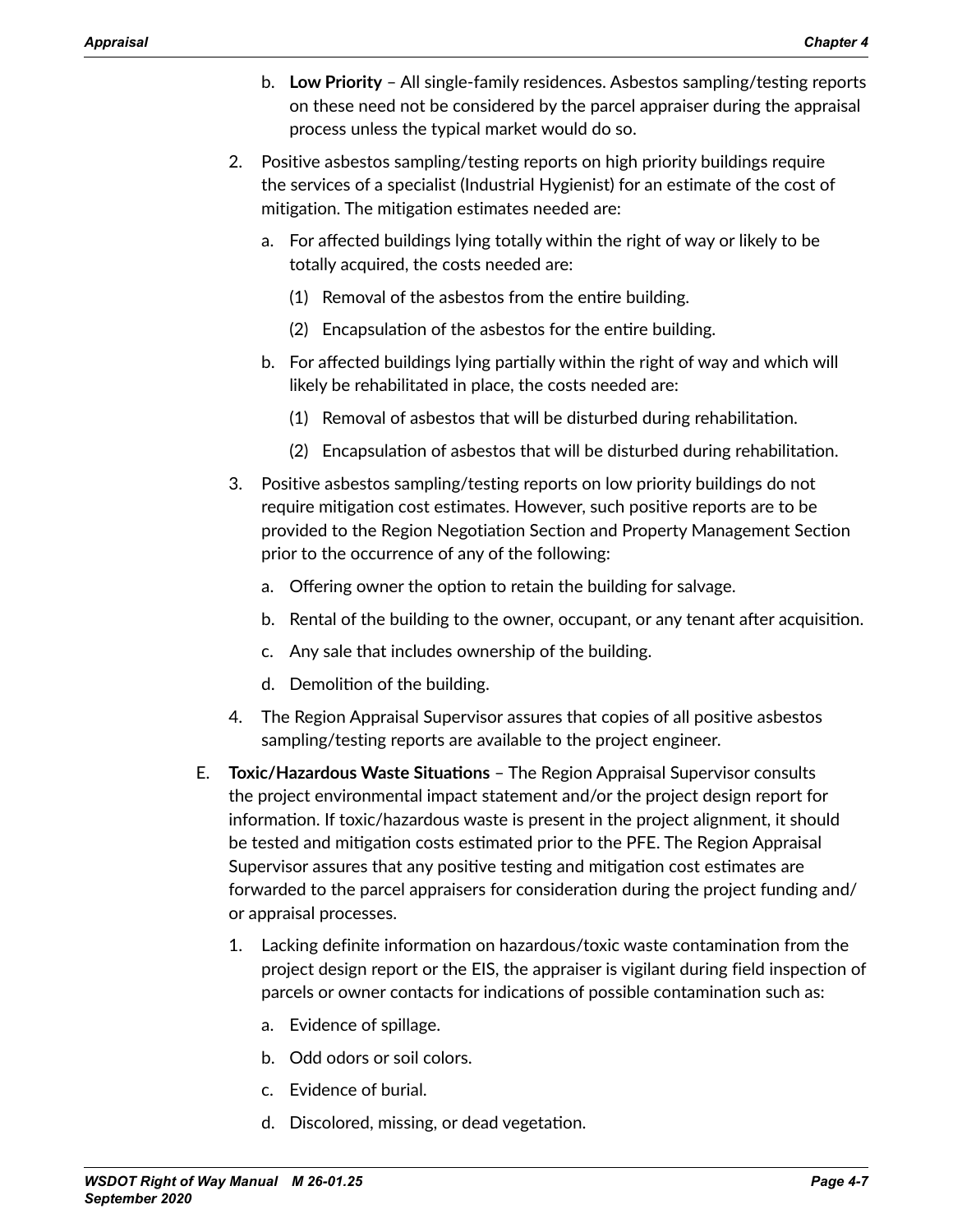- e. Dead animals or birds.
- f. Suspicious drums, tanks, or containers.
- g. Any above or underground storage tanks.
- 2. If the appraiser suspects the presence of hazardous/toxic waste on a parcel, the following actions are taken:
	- a. The appraiser reports suspicions in writing through the Region Appraisal Supervisor to the Region Environmental Unit.
	- b. The Section Manager, Appraisal and Appraisal Review Program, is consulted on how to proceed with the appraisal.
	- c. If waste is found, the cleanup costs reported by the environmental unit are considered by the appraiser during the appraisal process.
- F. **Mobile Homes** As described in Title 49, Code of Federal Regulations, Mobile Homes may be determined to be either real property or personal property. The appraisal procedures will be different depending on this determination.

It is recognized that personal services contracting expertise lies with the Region Appraisal Supervisor. The Region Appraisal Supervisor will contract with a mobile home specialist to explore whether each mobile home is real estate or personal property. As part of the contract, the mobile home specialist will also determine the salvage value of the mobile home (if real estate) and the depreciated value and cost to move the mobile home (if personal property), as described below.

The final decision as to whether the mobile home is real estate or personal property will be made by the Region Real Estate Services Manager, or designee, and will be based on the following criteria:

**Real Property** – Not licensed by Department of Licensing, Motor Vehicle division.

**Personal Property** – Title is licensed by Department of Licensing, Motor Vehicle division.

- 1. If the mobile home is determined to be real estate, then it is appraised at its contribution value as real estate in the appraisal report, and a salvage value will be provided. The mobile home specialist will provide the salvage value as part of the contract referenced above.
- 2. If the mobile home is determined to be personal property, then these procedures are followed:
	- a. The Region Appraisal Supervisor will set up a contract with a mobile home specialist to provide the following information:
		- (1) Cost to move, including code modifications and necessary upgrades.
		- (2) Current depreciated value.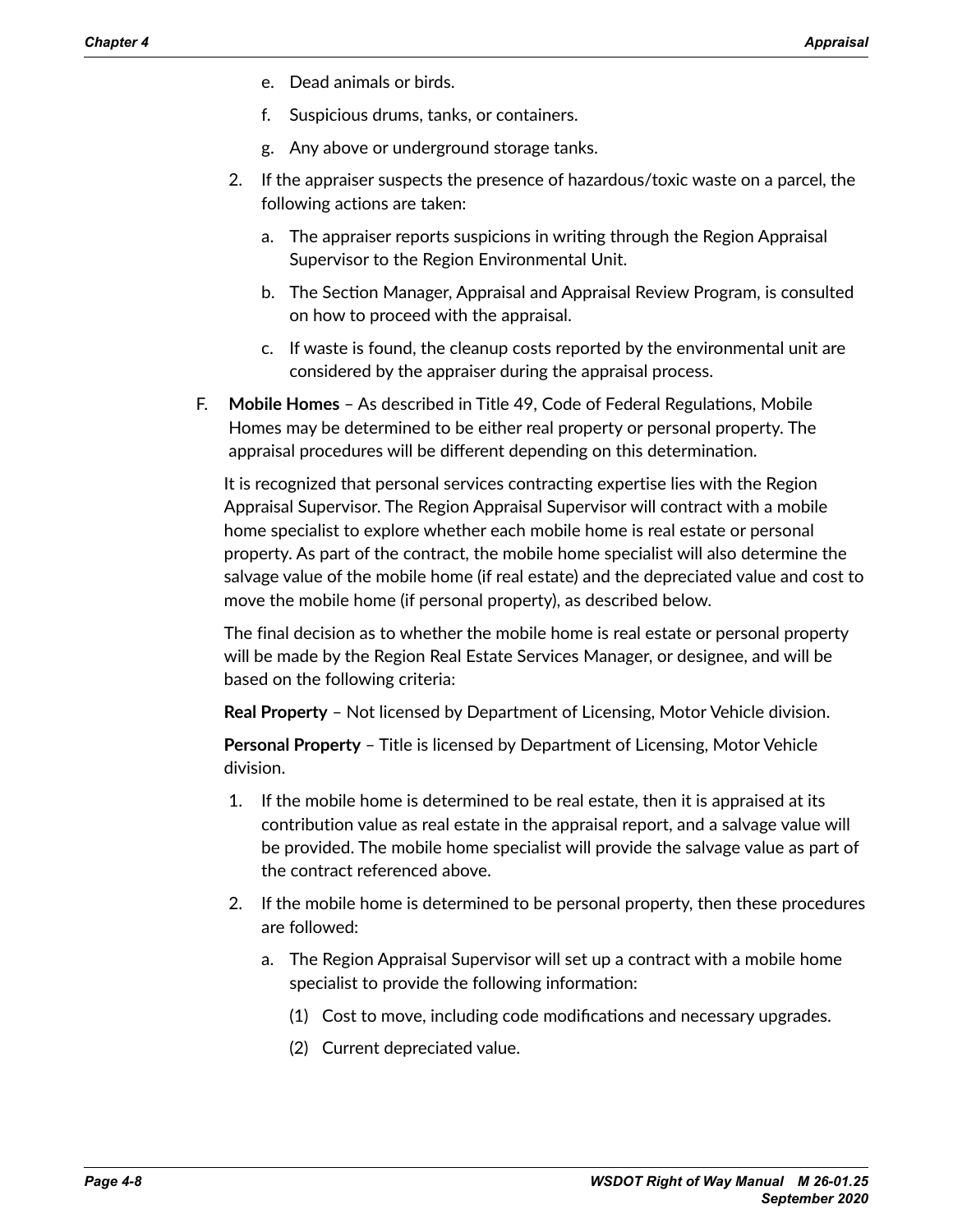- b. The appraiser includes these costs in the appraisal report, but does not add them to the value of the real property:
	- (1) A statement will be inserted in the appraisal acknowledging that the mobile home is personal property and what the conclusions of the specialist report are.
	- (2) A copy of the specialist's report will be attached to the appraisal.
- c. The Review Appraiser includes a statement in the Determination of Value.
	- (1) The statement will acknowledge that the mobile home is personal property and will state the conclusions of the specialist report. This information is not added to the value of the real property.
- 3. If the mobile home is determined to be personal property, but cannot be moved as described in Chapter 12, Relocation Assistance, then the RESM may authorize the purchase of the mobile home.
- 4. When acquired, the clearing of the title to the mobile home will be handled through escrow as described in Chapter 6 Acquisition.

## **4-5 Responsibilities**

## **4-5.1** *Region Appraisal Supervisor*

The Region Appraisal Supervisor's responsibilities include the following:

- A. Obtain estimates, specialist's reports, and appraisals in advance of negotiations by making staff assignments or contracting private consultants.
- B. Provide the appraiser with: identification of real property and fixtures to be appraised; engineering data; specialist reports; information from the environmental impact statement (EIS); and/or project design report regarding hazardous/toxic waste and/or asbestos.
- C. Update projects, parcels, Project Funding Estimates, appraisal assignments, and appraisal completions in the IRIS computer system.
- D. Supervise appraisal staff.
- E. Negotiate contracts with fee appraisers and specialists and oversee their completion.
- F. Act as liaison between Review Appraiser and appraiser regarding review and/or rejection of appraisal reports.
- G. Act as liaison between the Attorney General's Office and staff appraisers.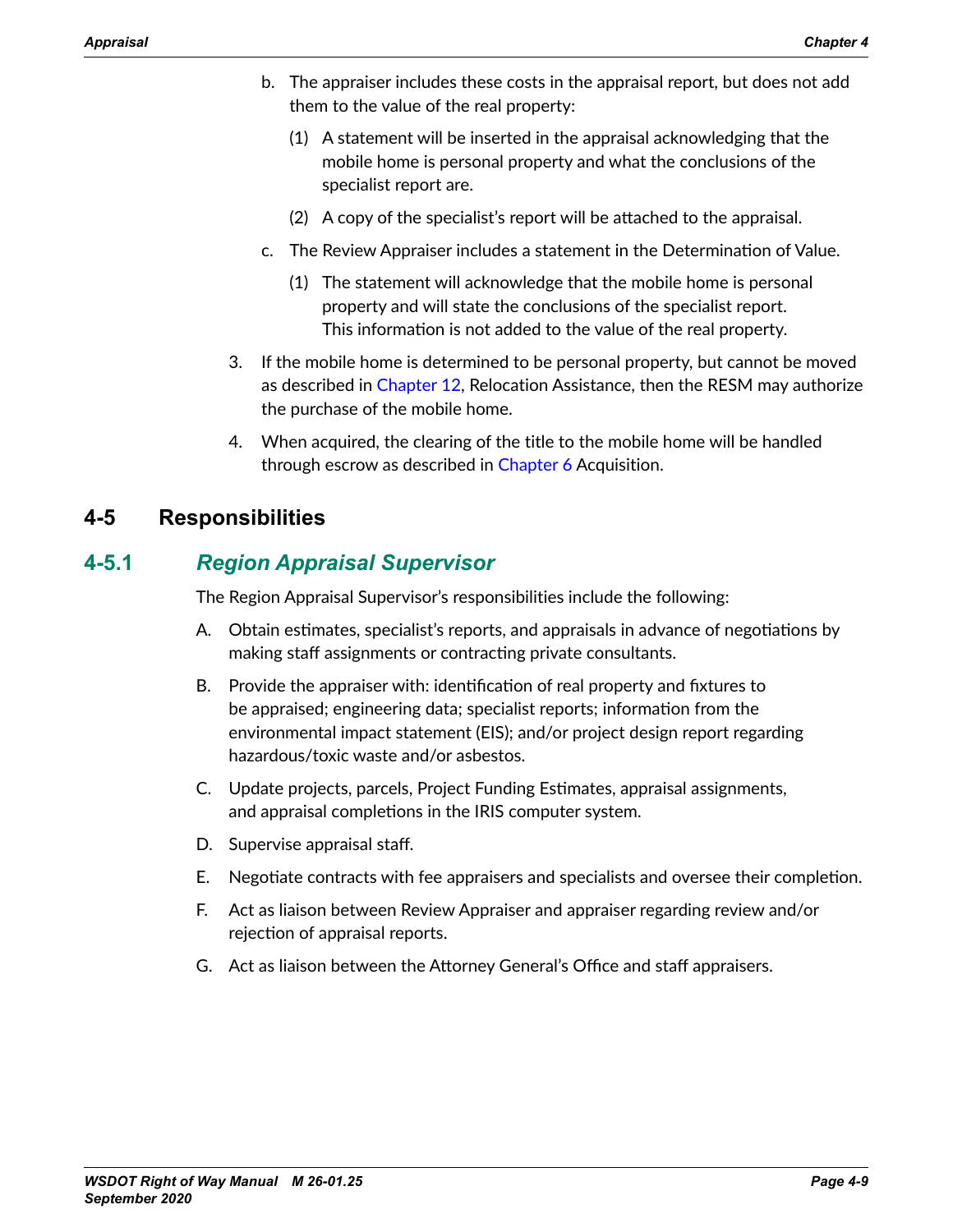## **4-5.2** *Appraiser*

The appraiser's responsibilities include the following:

- A. Appraising items of property that have been identified as real estate fixtures. The appraiser itemizes and considers the fixtures in the report. The appraiser identifies the ownership of real property improvements and personal property. This should be done taking in to consideration the definitions of "Real Estate" and "Personal Property" available in the appendix. Consideration must be given to the method of attachment for each item as well as market customs and the intent of the parties. Items meeting the definition of real estate under these conditions shall be deemed to be a part of the real property to be acquired notwithstanding the right or obligation of a tenant of the lands, as against the owner of any other interest in the real property, to remove such building, structure, or improvement at the expiration of his or her term. See RCW [8.26.190\)](http://apps.leg.wa.gov/rcw/default.aspx?cite=8.26.190)
- B. Performing and reporting in conformance with:
	- 1. Either the Staff Appraiser Assignment Form ([RES-203](http://www.wsdot.wa.gov/RealEstate/forms/Appraisal/default.htm)) or the personal services contract.
	- 2. The Certificate of Appraiser ([RES-205](http://www.wsdot.wa.gov/RealEstate/forms/Appraisal/default.htm)).
	- 3. Instructions peculiar to the specific assignment.
- C. Providing acceptable written appraisals or estimates in accordance with the Appraisal Guide [\(Appendix 4-1](#page-10-0)).
- D. Providing appraisal revision and corrective action as requested by the Review Appraiser.
- E. Coordinating appraisal matters with legal staff at pretrial conferences.
- F. Appearing as an expert witness for WSDOT.
- G. May act as negotiator as well as appraiser on parcels with \$10,000 or less just compensation.

## **4-6 Appendices**

[Appendix 4-1](#page-10-0) Appraisal Report Guide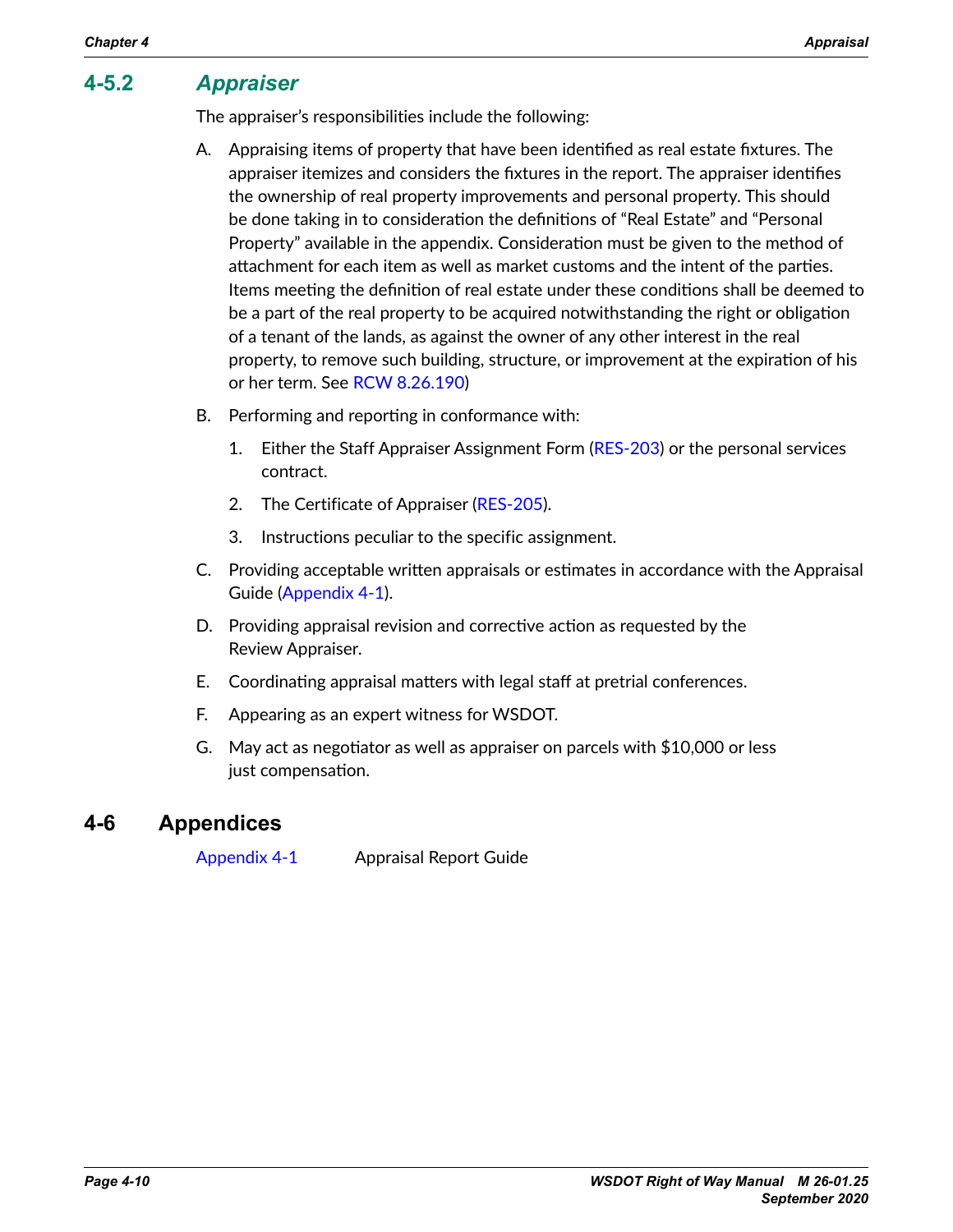# <span id="page-10-0"></span>**Appendix 4-1 Appraisal Report Guide**

## **A4-1 Part I Evaluation Guidelines**

### A. **Departmental Standards**

- 1. An appraisal is a written statement independently and impartially prepared by a qualified appraiser setting forth an opinion of defined value of an adequately described property as of a specific date, supported by the presentation and analysis of relevant market information. The format and level of documentation for an appraisal are dependent on the complexity of the appraisal problem to be solved. An acceptable appraisal report is one which fulfills all the requirements of this Appraisal Report Guide and contains factual support and sound reasoning for conclusions drawn. An appraisal may fulfill all requirements of the Appraisal Report Guide as to data contained, etc., and not be acceptable because of inadequate investigation or interpretation of market facts and/or unreasonable judgment of such facts.
- 2. Except as provided in [RCW 8.26.180\(2\)](http://app.leg.wa.gov/RCW/default.aspx?cite=8.26.180) and [49 CFR Part 24.102\(c\)](http://www.gpo.gov/fdsys/pkg/CFR-2013-title49-vol1/pdf/CFR-2013-title49-vol1-sec24-102.pdf), the Real Estate Services Office shall appraise all properties affected by WSDOT transportation projects prior to negotiations for purchase of property rights required for highway purposes. Appraisals shall be made to determine the value of the property rights sought by the state, basing such determination on the legally compensable amount of the fair market value lost to each separate ownership by virtue of WSDOT's transportation project plan. All policy in this connection is governed by a constitutional provision of the Washington State Constitution; specifically, Amendment 9, Art. 1, Section 16, Eminent Domain, which reads in part: "No private property shall be taken, or damaged for public or private use without just compensation having been first made, or paid into court for the owner, . . . ."
- 3. The policy designed to carry out the requirement for the payment of just compensation is not personal in its context. It is not a limitation on the person whose property may be acquired, but a limitation on property acquired for public use. The sole restriction or limitation is to preserve for the owner a right to "just compensation." It is for the property acquired and not to the person whose property is acquired. Evaluation in both the before and after instances is to be based on "fair market value" and not "value in use," i.e., ordinary value of the real estate in the open market to people generally and not special value to a particular owner or special value to a particular operation due to some individualistic peculiarity of the operation. "Fair market value" is the amount in cash which a well-informed buyer, willing but not obliged to buy the property, would pay, and which a well-informed seller, willing but not obligated to sell it would accept, taking into consideration all uses to which the property is adapted or may be reasonably adaptable. The mathematical difference between the two values (market value "before" minus market value "after") is the just compensation after adjusting for items that are not compensable under the law.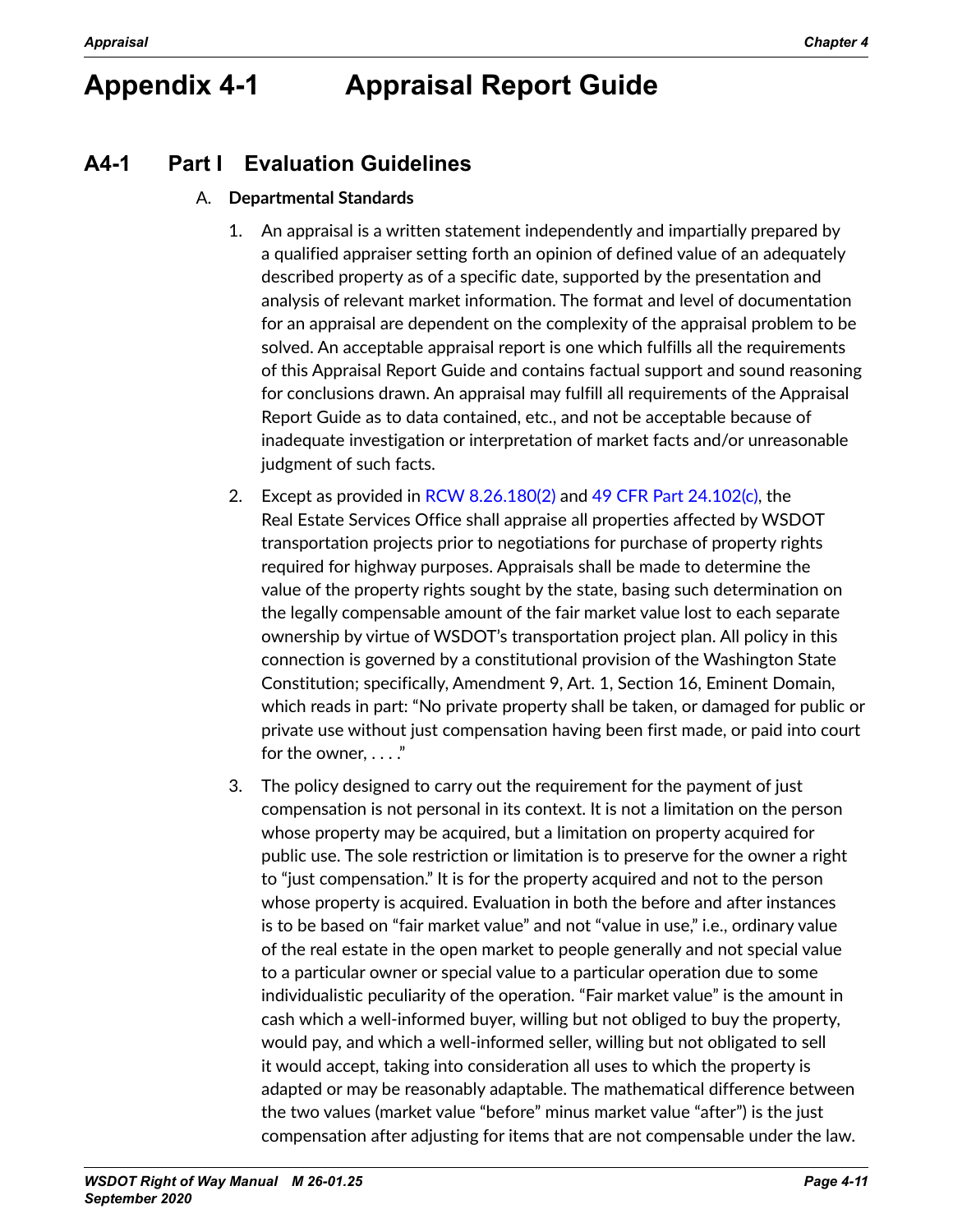The "after value" is based on the value of the remainder property assuming that the actual construction of the proposed project will not be completed until an estimated future date. Any temporary inconvenience during or caused by, the actual construction of the project is not considered in the appraisal. Fair market value shall normally be that of fee simple title.

- 4. The public, which must bear the burden of these public projects designed to safeguard and protect the private property of all, should be assured that the compensation awarded shall be just and adequate; and shall approximate what it can reasonably be assumed the property would bring in cash, in an open market exchange to a willing seller and under normal bargaining procedure.
- 5. The property owner has the legal right to inspect the property with the appraiser. Every effort must be made to ensure that the property owner has been extended that opportunity for a joint inspection.
- B. **Total Acquisition**  When WSDOT's project plans necessitate acquisition by WSDOT of an entire ownership, just compensation is the fair market value of the property, taking into consideration as part of the property such improvements that have been determined to be real property, evaluated as of the date of appraisal.

If a tenancy is involved, the tenant-owned real property improvements are evaluated as of the date of the appraisal and as they contribute to the market value of the property or their value for removal, whichever is greater.

- C. **Partial Acquisition**
	- 1. **General** When WSDOT's project plans necessitate acquisition by the state of less than a total ownership, just compensation for the rights to be acquired is the difference between the fair market value of the entire ownership prior to the acquisition and the fair market value of any portion thereof not required by the state's highway project plans after adjusting for items that are not compensable under the law.
		- a. Both evaluations ("before" and "after") are based on fair market value as of the date of appraisal by the state. Before and after values reflect the amount that one buyer would pay and that one seller would accept under the value definition.
		- b. If the market evidence reveals no difference between the value before and the value after the acquisition, the Appraiser reports the facts dictated by the market. The Appraiser is not obligated to report a difference when none exists in fact. The Appraiser is obligated to report only the facts and conclusions based purely on appraisal considerations.
		- c. If a tenancy is involved, the tenant owned real property improvements are evaluated as of the date of the appraisal and as they contribute to the market value of the property or their value for removal, whichever is greater.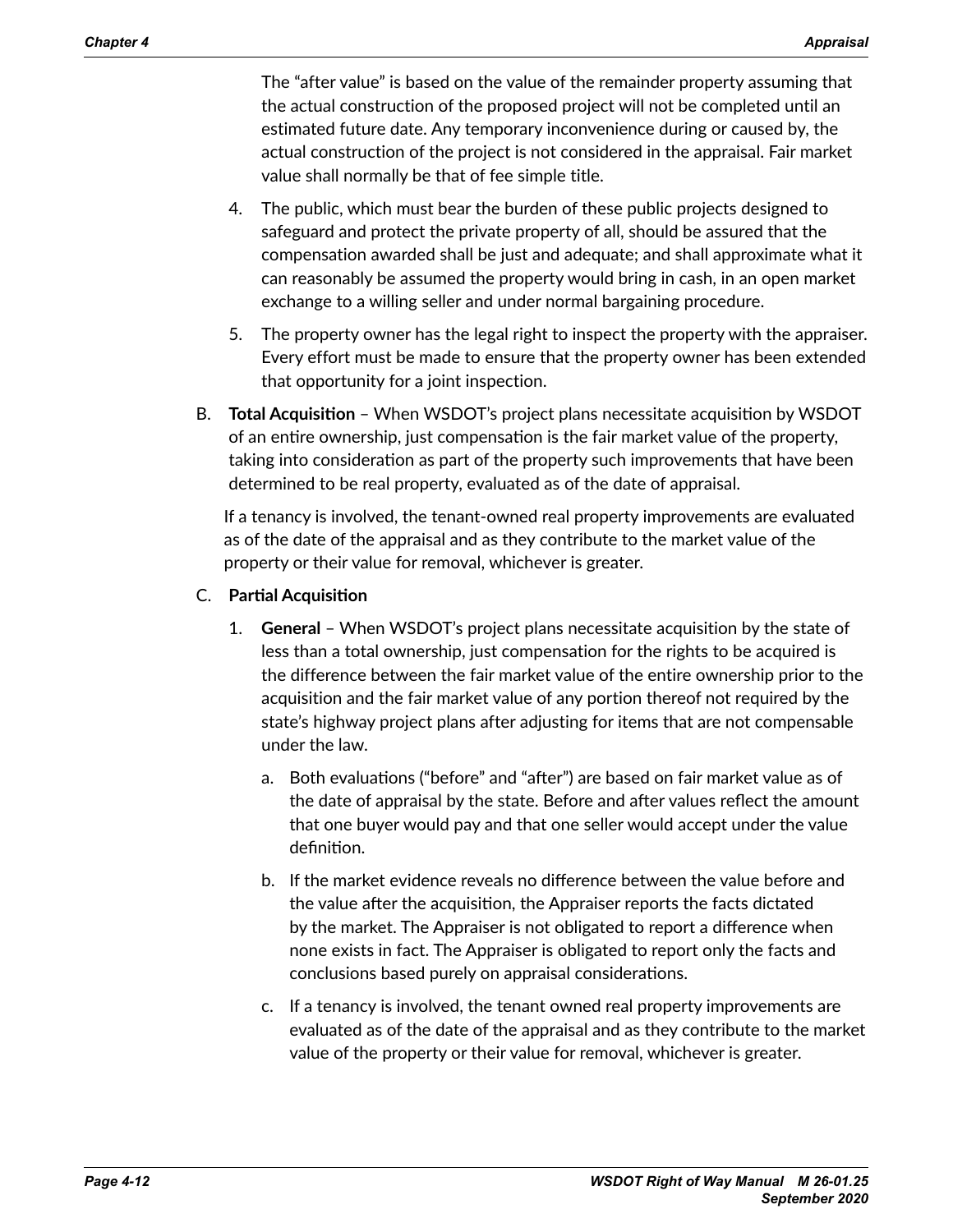- 2. **Benefits** In Washington State, there are three concepts where value may be created by a pending transportation improvement. It is necessary to differentiate between these concepts and understand them in order to properly treat them in right of way acquisition. The three concepts are defined as follows:
	- a. **Enhancement** Increases in real estate values in advance of right of way acquisition created by knowledge of a pending transportation improvement.
	- b. **Special Benefits**  Value accruing to the remainder of a property by reason of acquisition and use by the state of a portion of such property where such value is special to said remainder and not enjoyed by the general public. Benefits may be special although other owners on the facility receive similar benefits.
	- c. **General Benefits** Washington law does not clearly define general benefits. Because of this we have only attempted to explain special benefits and will assume that any benefits that are not "special" may be properly considered to be "general" benefits.

Appraisers' market studies must be sufficiently encompassing to enable them to detect both adverse and beneficial effects on property values in the path of prospective transportation improvements. They need to be able to demonstrate and evaluate such effects, thereby avoiding a reporting of value conclusions that would tend to penalize a property owner where values were depressed or to penalize the general public where values were enhanced by knowledge of a pending transportation improvement. However, maintenance within the control of the owner or tenant must be considered in estimating the market value of a property.

Appraisers' market studies must also enable them to detect special and general benefits to remainders and to differentiate where special benefits are present and to explain their reasoning.

### 3. **Damages**

- a. **General**
	- (1) Damage is the mathematical difference between the value of the remainder after the acquisition and the value of the remainder as a part of the whole prior to the acquisition if no benefits are found to exist.
	- (2) The Appraiser is required to fully explain the physical facts which cause the remainder to suffer a loss in value (damages) and the market facts that justify such a conclusion.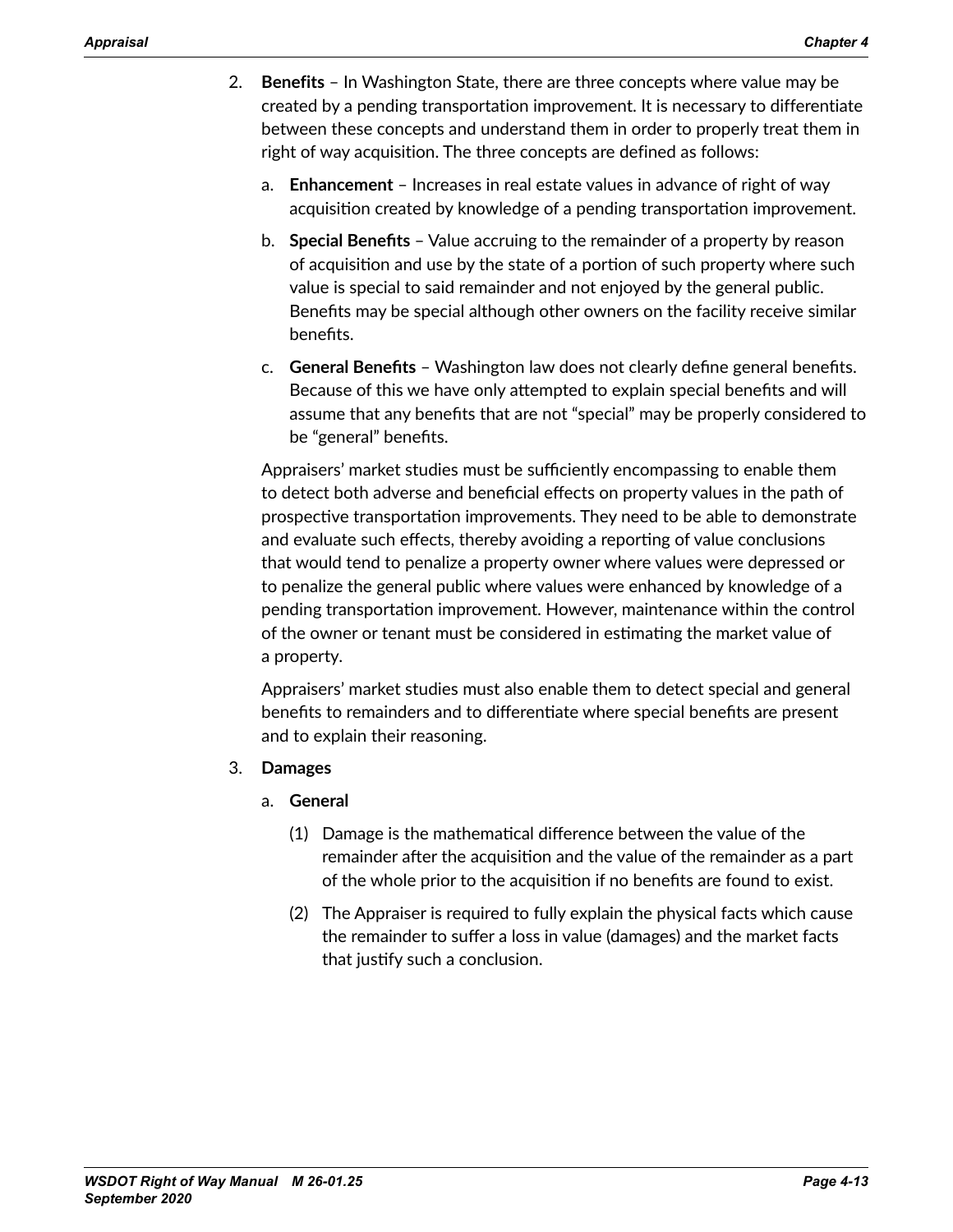#### b. **Mitigation of Damages**

- (1) WSDOT may negotiate for the purchase of property outside the right of way for the purpose of mitigating a portion or all of the damage to remainders in various circumstances when such mitigation can be shown to create a saving to the state. The amounts of such savings are determined by appraisal techniques and documented by confirmed factual cost data secured by the department.
- (2) Certain types of mitigation may not be allowed in legal actions. The Region Appraisal Supervisor consults with the Attorney General's Office when in doubt.
- (3) An improvement lying partially within the right of way to be acquired is considered as acquired in total unless it is found that such improvement may be rehabilitated in place and thereby preserve its utility. In the latter case, there must be a showing that: (a) from the standpoint of the prudent person, such rehabilitation would be the typical action; and (b) such rehabilitation is economically justified. A two-premise appraisal is necessary showing compensation (a) assuming no rehabilitation, and (b) assuming rehabilitation has been accomplished. The Region Appraisal Supervisor secures bid(s) from reliable contractor(s) indicating the cost of rehabilitation.
- c. **Modification of Project Plans** The Appraiser, or Region Appraisal Supervisor, reports in writing to the Region RESM any justified construction items that would mitigate damages.
- d. **Uneconomic Remnants**  An uneconomic remnant is a remaining portion of a property in which an owner is left with an interest that WSDOT determines has little or no utility or value to the owner.

WSDOT has a concern for those owners who are at risk and must sell such a remnant to a third party in order to break even or who must undertake a totally new business in order to take advantage of a changed highest and best use. The determination of such remnants is the responsibility of the Review Appraiser (see Chapter 5).

- e. **Damage Items Not Compensable** There are certain items that are not compensable under the law. Approved just compensation and appraisal reports secured by the department exclude compensation for damage items not compensable under state law. Following is a list of some of the noncompensable items.
	- (1) Annoyance and inconvenience suffered by the public in common.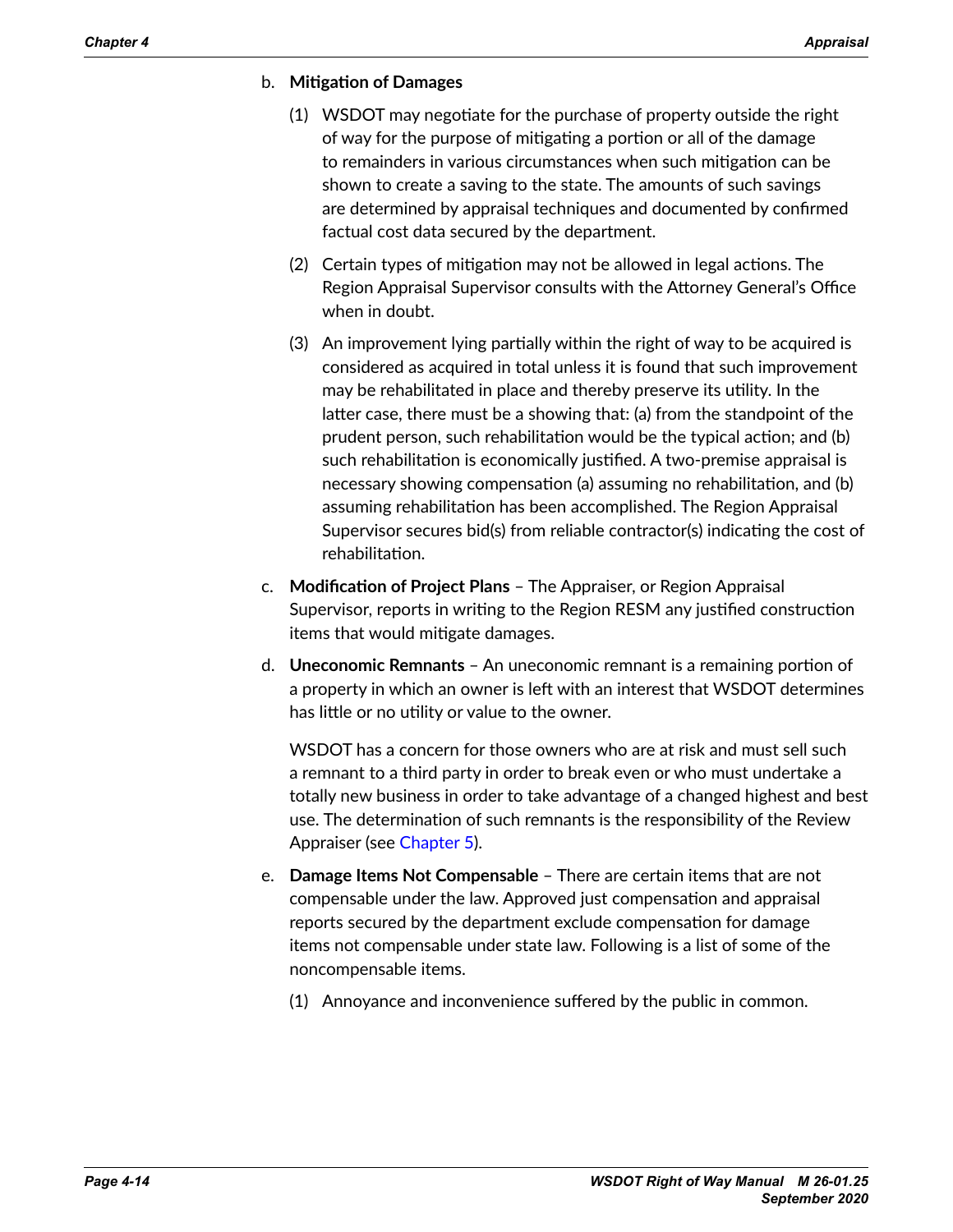- (2) Injury to business.
	- (a) Generally including loss of profits due to necessity of removing the business to some other location and loss of profits due to interruption of business by reason of and during the course of construction of the public improvement.
	- (b) Where the type of business is an integral part of or closely related to the land itself, the nature and amount of business and the income there from may be admissible as bearing directly upon the value of the land.
	- (c) [Chapter 8.26 RCW](http://app.leg.wa.gov/RCW/default.aspx?cite=8.26) authorizes the Transportation Commission to make specified payments for displacement and relocation. Such payments are not part of just compensation and are not to be considered during the appraisal process.
- (3) Expenses for moving private and business personal property or for damages arising from the owner's inability to locate an acceptable substitute location are not a part of just compensation (27 Am. Jur. 2d Eminent Domain Sec. 293).
- (4) While an abutting owner has a right to ingress and egress, the loss of which will be compensated where there is either a physical injury to the property or impairment of the access. There will not be compensation when the state, by proper exercise of its police power, installs traffic control devices and there results:
	- (a) A rerouting or diversion of traffic.
	- (b) A decrease in the amount of traffic on the highway.
	- (c) Circuity or impairment of travel caused by a divided highway.
- (5) In general, all those types of damages such as can be considered potential, speculative, and remote, being uncertain and difficult to ascertain, are not to be considered.
- f. **Damages or Benefits to Property Before Acquisition** Any decrease or increase in the fair market value of the real property to be acquired prior to the date of valuation caused by the public improvement for which such property is acquired, or by the likelihood that the property would be acquired for such improvement, other than that due to physical deterioration within the reasonable control of the owner, will be disregarded in determining the compensation for the property. ([RCW 8.26.180](http://apps.leg.wa.gov/RCW/default.aspx?cite=8.26.180))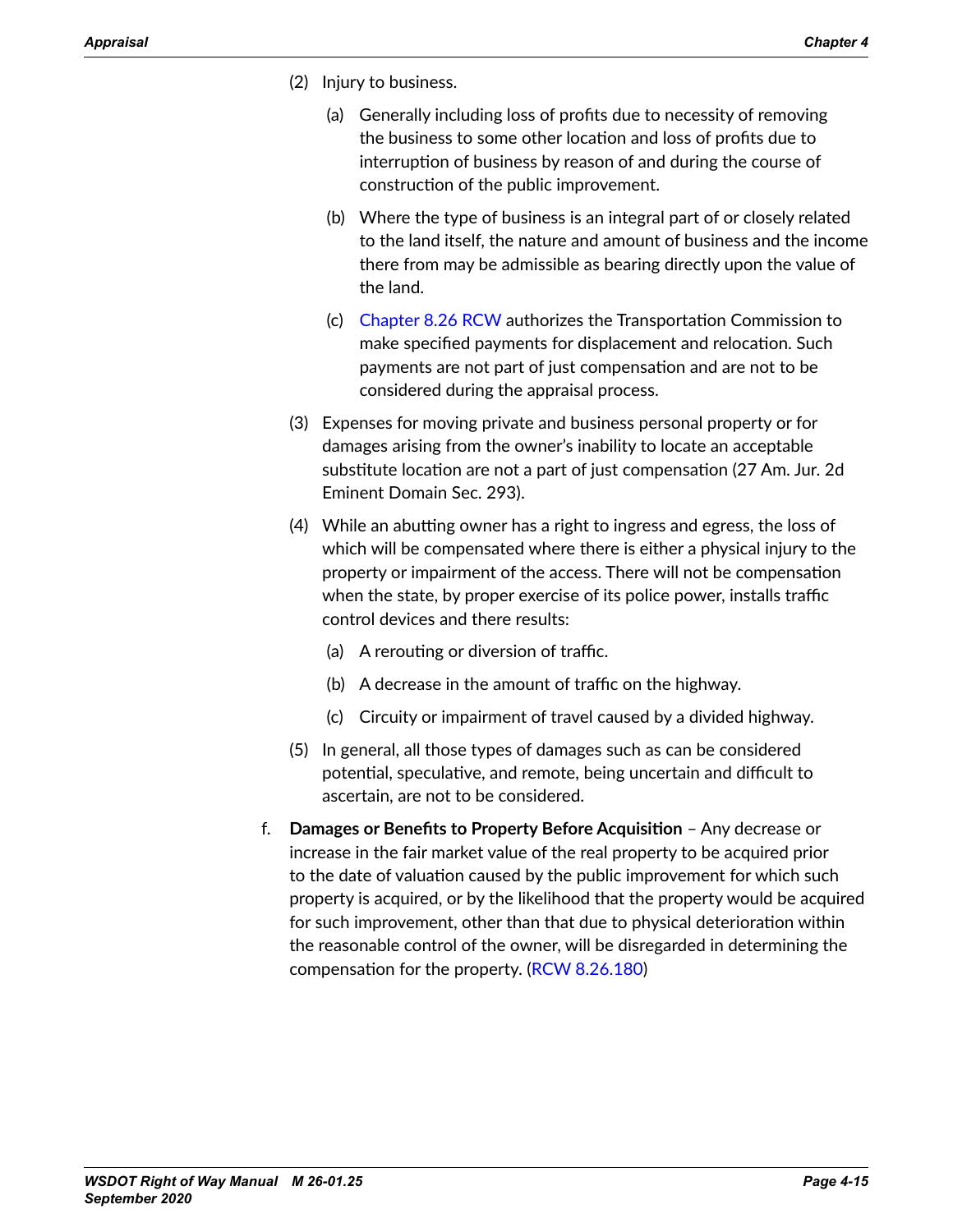## **A4-2 Part II Specifications**

- A. **General** In the appraisal of real estate for the purpose of acquiring right of way, the considerations are generally confined to estimating fair market value.
- B. **Rules for Form Choice**
	- 1. **The Region Appraisal Supervisor**
		- a. Preferably at the project funding stage, but prior to parcel appraisal assignment, and in conjunction with the Review Appraiser and property owner:
			- (1) Identifies any real estate specialty items such as trade fixtures and/ or equipment. These are to be evaluated as to their fair market value contribution to the whole property. For complex items an expert is contracted to do a specialist's report. Such a specialist's report is provided to the appraiser of the parcel for consideration in the appraisal.
			- (2) In the case of tenancy, identifies any tenant-owned real property improvements. If a condemnation clause appears in the lease, the Region RESM is notified and requested for advice on how to proceed. If the items are compensable (no condemnation clause), they are to be evaluated under the following two premises, disregarding any right or duty to remove them by the tenant:
				- (a) The Fair market value which such item(s) contribute to the Fair Market Value of the whole property;
				- (b) The fair market value of the item(s) for removal (salvage value).

If the tenant-owned real property improvements are of a complex nature they are usually evaluated by an expert in a specialist's report. The Appraiser of the parcel must consider their fair market value contribution to the whole property based on the higher of the above two premises.

- b. Obtains any needed legal opinions or appraisal instructions.
- c. Obtains any other needed specialist reports (e.g., timber cruises, costs to cure).
- d. Reviews and approves (for contract compliance) the specialist's report by signing and dating a Certificate of Specialist in the blank provided.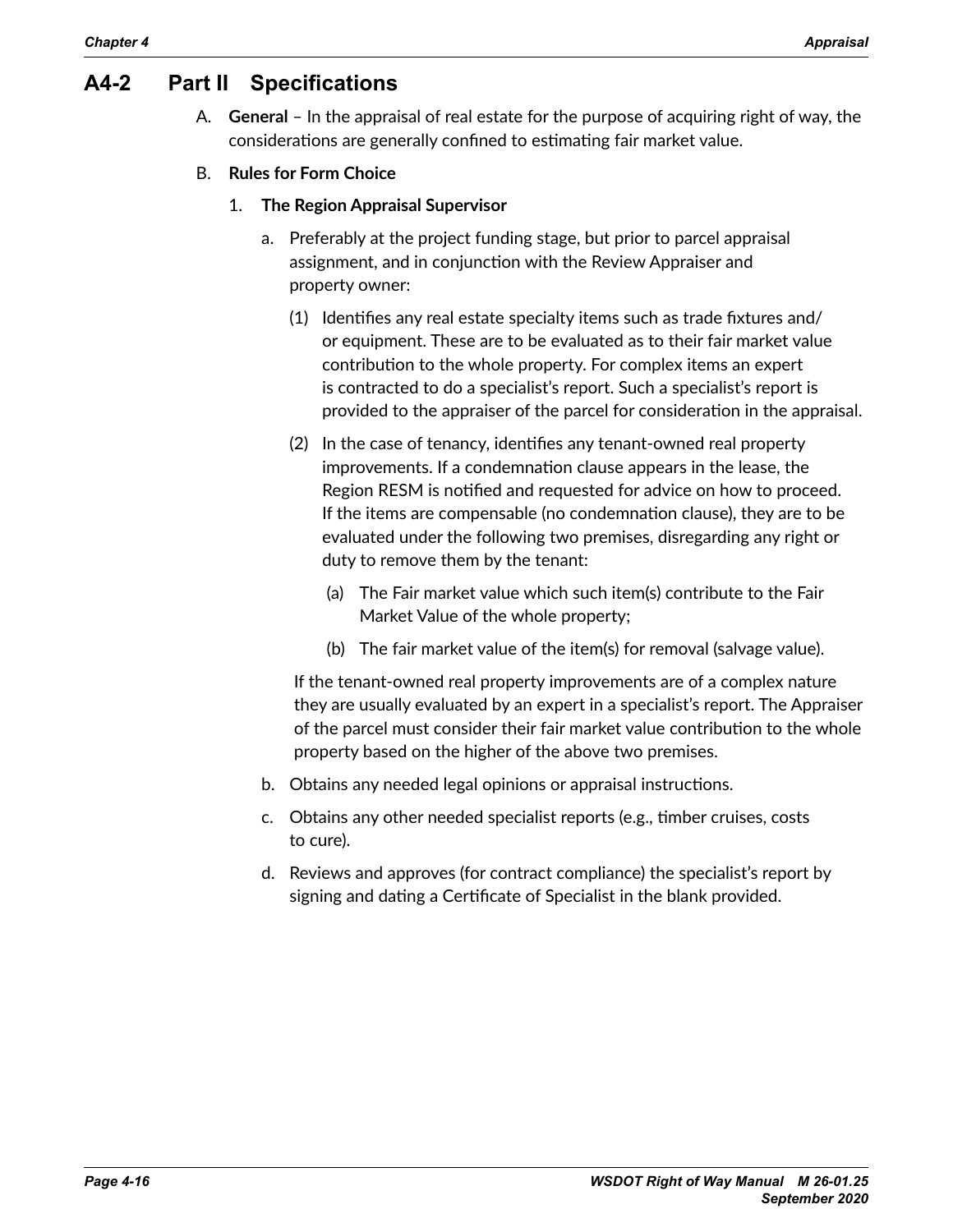- e. Provides (as appropriate) to the Appraiser:
	- (1) Either Staff Appraiser Assignment Form ([RES-203\)](http://www.wsdot.wa.gov/RealEstate/forms/Appraisal/default.htm) or appraisal contract.
	- (2) Right of way plans, profiles, and cross sections.
	- (3) Any specialist's reports, legal opinions, and/or special instructions that may be necessary.
	- (4) Title report(s).
	- (5) Necessary printed report forms.
	- (6) Appraisal Report Guide [\(Appendix 4-1](#page-10-0)).
- 2. Reports may be submitted electronically or in hard copy. Title reports, Staff Appraiser Assignment Form, and/or copy of appraisal contracts are attached only to the copy given to the Review Appraiser. All other materials are submitted in the Addenda
- 3. Each item in the appraisal report is numbered and contains the information called for by the similarly numbered item in this appendix and [Chapter 4.](#page-0-1)
- 4. Beginning with page 2, the following are either typewritten or printed at the bottom of each page of the report:
	- a. Appraiser's/Specialist's name.
	- b. Consecutive page numbering.
	- c. Parcel number or numbers of the ownership.
- 5. The Appraiser includes an analysis of the specialist's report within the text of the appraisal report. Items or amounts shown by the specialist are not arbitrarily adopted by the Appraiser, but are considered as to their possible contribution to or diminution of the subject property's value. The specialist's report is included in the Addenda of the appraisal report regardless of the extent to which the data are used.
- 6. The Appraiser offers the property owner the opportunity of accompaniment at the time of the property inspection. A Report of Contact With Owner [\(RES-](http://www.wsdot.wa.gov/RealEstate/forms/Appraisal/default.htm)[204](http://www.wsdot.wa.gov/RealEstate/forms/Appraisal/default.htm)) is completed, reporting such contact and inspection, and is included in the Addenda of each appraisal report.
- 7. Appraisal and specialist reports are assembled as shown in Tabs A through F. The completed report is stapled in the upper left-hand corner only. The report is not placed in a folder.
- 8. The original and the number of copies agreed to by the contract are signed and submitted to the assigning Region Appraisal Supervisor. Unless otherwise specified, an original and three copies of each report are required.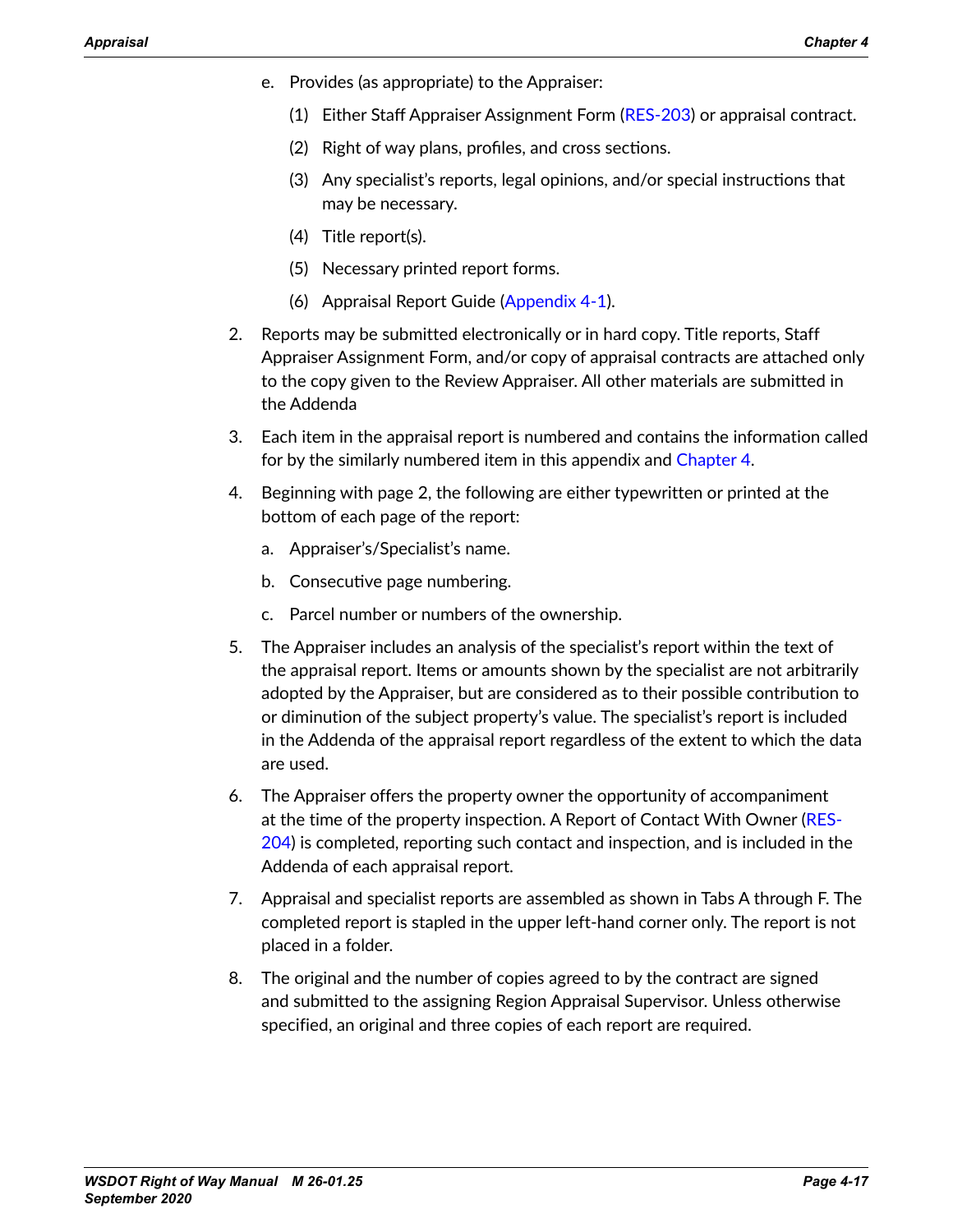### C. **Deciding Which is the Correct Type of Appraisal Form**

The acquiring agency must base its appraisal form choice on the magnitude of the appraisal problem. All forms are found at the website for WSDOT Real Estate Services at [www.wsdot.wa.gov/realestate](http://www.wsdot.wa.gov/realestate). The quick-reference chart below outlines the choice requirements:

| Form                                      | <b>Conditions</b>                                                                                                                                                                                                             | <b>Requirements</b>                                                                                                                                                                                                   |
|-------------------------------------------|-------------------------------------------------------------------------------------------------------------------------------------------------------------------------------------------------------------------------------|-----------------------------------------------------------------------------------------------------------------------------------------------------------------------------------------------------------------------|
| (None)                                    | No appraisal is required if<br>released by the property owner<br>when a donation situation.                                                                                                                                   | Owner must be informed of the<br>right to receive just compensation<br>based on an appraisal.                                                                                                                         |
| (None)<br>Administrative Offer<br>Summary | Simple acquisition where total just<br>compensation is \$25,000 or less.                                                                                                                                                      | Value finding evidence contained<br>in the Project Funding Estimate<br>or other explanation needed.<br>Property owner must be informed<br>of the right to an appraisal if<br>the estimated value exceeds<br>\$10,000. |
| Abbreviated<br><b>Appraisal Report</b>    | Simple acquisition where<br>damages are measured by cost<br>to cure.                                                                                                                                                          | See Tab D (below) for<br>requirements.                                                                                                                                                                                |
| Narrative Appraisal<br>Form               | Whole or partial acquisitions.<br>When the property's present use<br>is its highest and best use and<br>that use is the same before and<br>after acquisition, only the Sales<br>Comparison Approach is usually<br>applicable. | See Tab C (below) for<br>requirements.                                                                                                                                                                                |

- D. **Report Preparation**  The format, rules, and procedures for the various types of reports are given in the following tabs:
	- 1. Specialist's Report
	- 2. Surplus Property Form
	- 3. Narrative Appraisal Form
	- 4. Abbreviated Appraisal Report
	- 5. Strip Appraisal Procedures

## **A4-3 Tab A Specialist's Report**

## **A4-3.1** *Rules*

- A. A specialist's report evaluates a special and/or cost-to-cure item, e.g., a timber cruise, well drilling, facade rehabilitation, and specialty real estate equipment.
- B. The specialist's report is a written document that contains the following (where applicable):
	- 1. A Certificate of Specialist.
	- 2. Statement of the purpose of the report and definition of the value(s) or cost(s) reported, i.e., reproduction cost less depreciation, salvage value, cost to cure.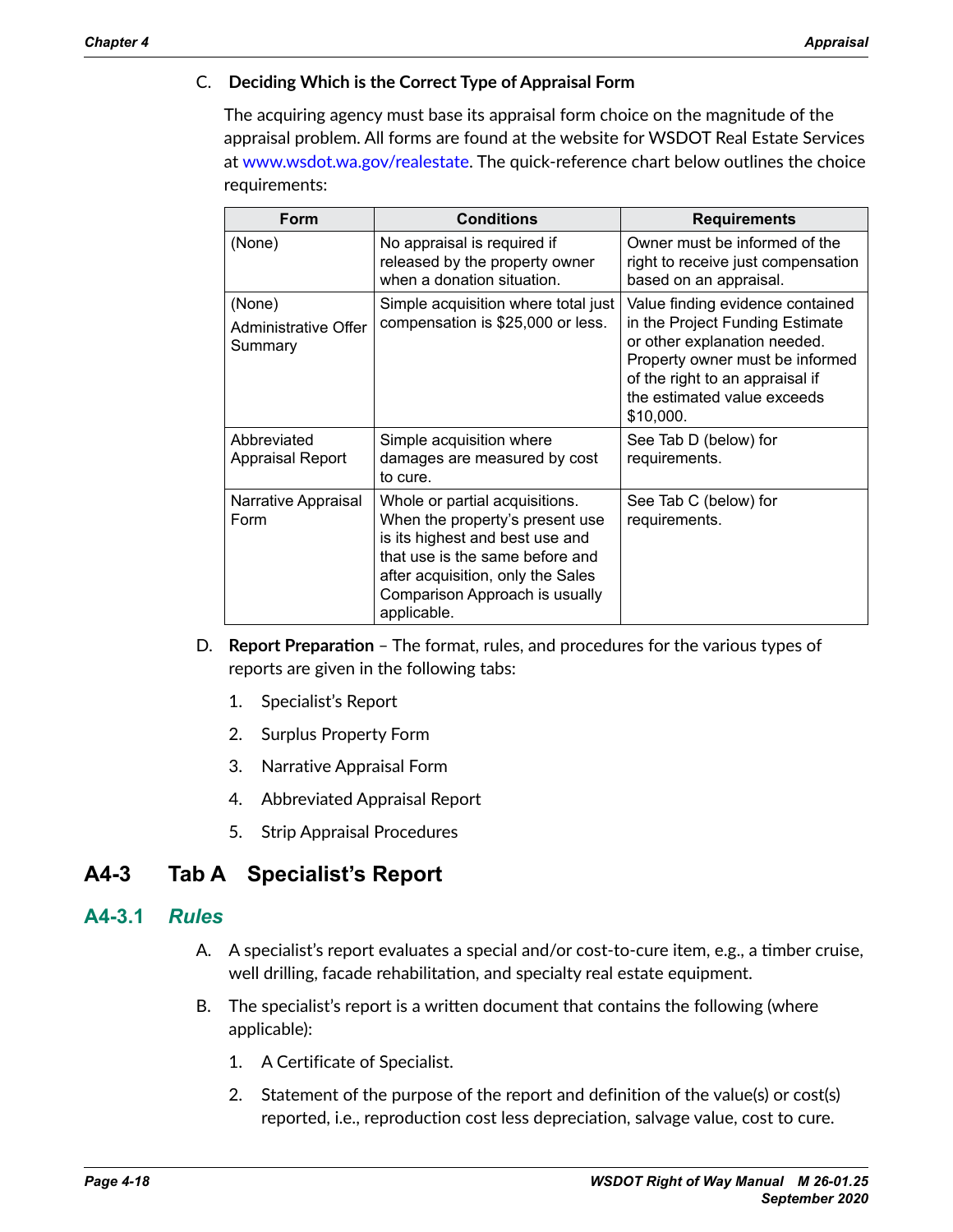- 3. Identification of the property, its ownership, and location, i.e., a complete listing of all items, each described to the extent that it may be valued and located and identified in the field.
- 4. Statement of appropriate contingent and limiting conditions, if any.
- 5. Statement of the problem to be solved by the specialist.
- 6. The estimate of value(s) or cost(s) as of a specific date.
- 7. The specialist's report provides a breakdown of the total estimate showing individual amounts for each item, such as: material, labor, profit, and sales tax.
- 8. The data and analysis to explain, substantiate, and thereby document the estimate of value(s) or cost(s).
- 9. Descriptive material, i.e., special instructions, maps, charts, plans, photographs.
- C. Upon review and approval by the Region Appraisal Supervisor, the specialist's report is submitted to the Appraiser for consideration within the appraisal and for inclusion in the Addenda of the appraisal report.

## **A4-3.2** *Procedures*

- A. The specialist completes the report as follows:
	- 1. PAGE 1 CERTIFICATE OF SPECIALIST

Page 1 of the specialist's report and includes the following:

a. **Right of Way Plan Identification** – The purpose of the block in the upper right-hand corner is to identify the specialist's report with the particular highway plan upon which the parcel is shown as of the date of the evaluation. A subsequent revision of the right of way plan (shown by the "Last Revision" date) could nullify the validity of an earlier evaluation. The specialist's report is, therefore, identified with the plan currently furnished by the department.

The specialist refers to the Agreement for Services for the parcel numbers, federal aid number (if any), and correct project number and title. In the case of a common borrow site, the project title also includes the name of the transportation project for which the common borrow site is intended to be used. The pertinent—"for use on"—information is shown on the sundry site plan within the block which shows the particular site involved.

A specialist's report may NOT include any conclusion based upon an expectation of a future plan revision without written instructions. A copy of any such instructions is included in the Addenda of the specialist's report. If the current right of way plan does not reflect current conditions, such fact is made known to the Region Appraisal Supervisor who will seek correction of the plan prior to permitting the evaluation to be continued. Any necessary revision of the specialist's contracted due date is executed by a new personal services contract. Special authorization is secured by the Region Appraisal Supervisor if the best interest of the state will be achieved by continuing the evaluation in spite of plan inaccuracies or omissions. If the plan is in error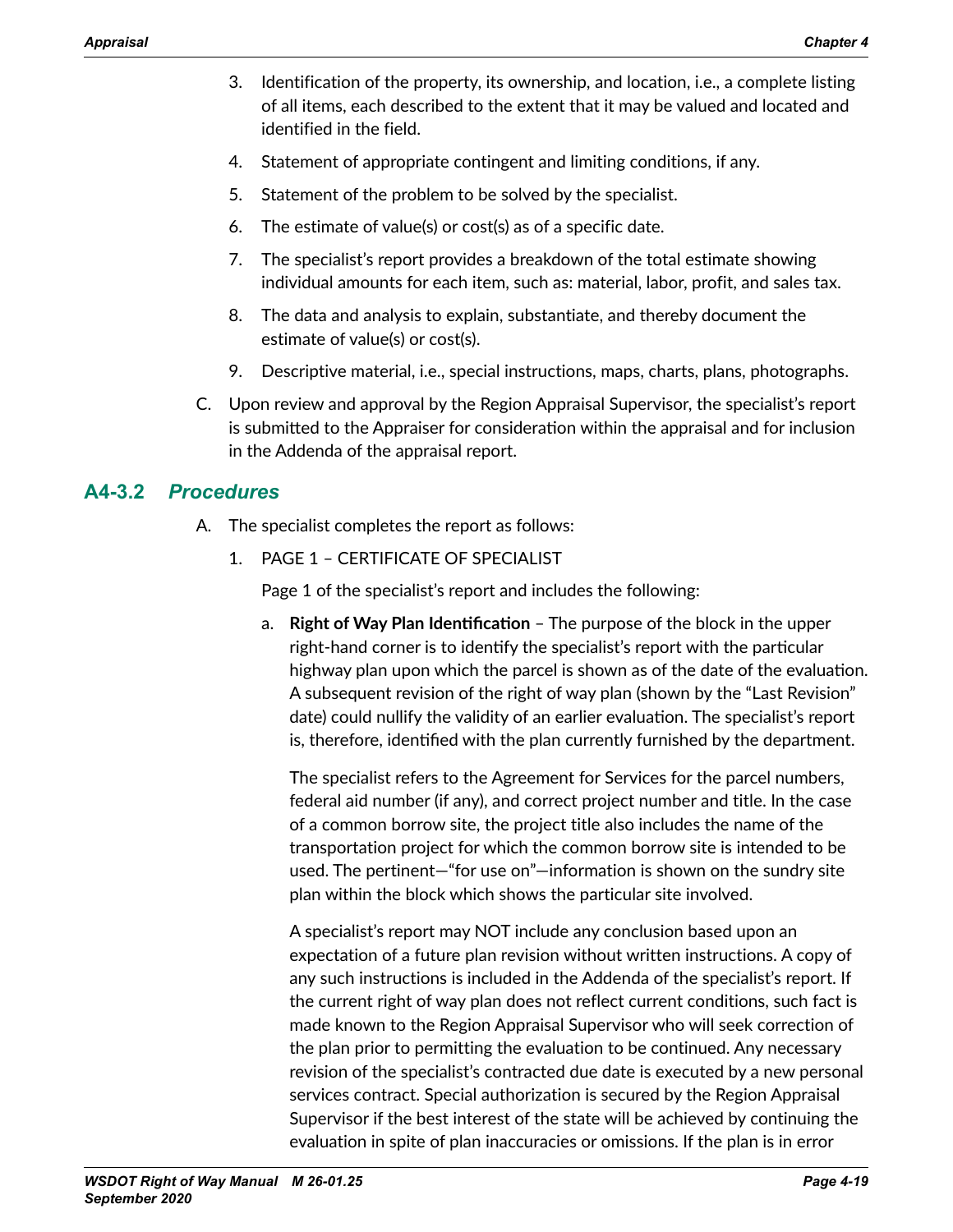on the location of improvements, staking on the ground is considered to override and supersede plan information.

Include in the statement contingent and limiting conditions, reference to any special instructions received from the Region Appraisal Supervisor, and the specialist's specific findings in any case of plan error.

- b. **Certificate of Specialist**  The wording of the certificate has been authored by the department to serve specific requirements. The specialist is expected to be fully aware of the language of this certificate. The specialist is to show all dates that the property being evaluated was inspected in the first paragraph.
- c. The "date of evaluation" is the most recent date of property inspection by the specialist. It is inserted in the blank in the eighth paragraph.
- d. The "Date of Contract" is the date on which the contract was approved by WSDOT. Dates of approval of any and all contract revisions are listed in order by date under the original contract date.
- e. The specialist completes the certificate by inserting the firm name, signing, and dating the form with the date being that on which signed.
- f. "DO NOT WRITE BELOW THIS LINE" This space is for Region use only. The only marks in this space are the date of receipt of the report in the region, and the signature and date of approval of the report by the Region Appraisal Supervisor. Date stamping in this space is accomplished by WSDOT personnel to show the actual date of receipt by WSDOT.
- 2. PAGE 2 et seq. NARRATIVE SECTION OF THE SPECIALIST'S REPORT

In this section, the specialist presents a narrative report which covers (in the order listed) the items in Parts iB2 through iB7.

3. ADDENDA

In this section, the specialist includes all pertinent supporting data as indicated in Parts iB8 and iB9.

### B. **The Region Appraisal Supervisor**

- 1. Assures that the specialist's report has been logged in as received in the region.
- 2. Reviews the report (for contract compliance) and:
	- a. Obtains any necessary corrective action or approves the report by signing and dating a Certificate of Specialist and submits the approved report to the Appraiser.
	- b. Assures that the Appraiser incorporates the specialist's report as provided in Tab A.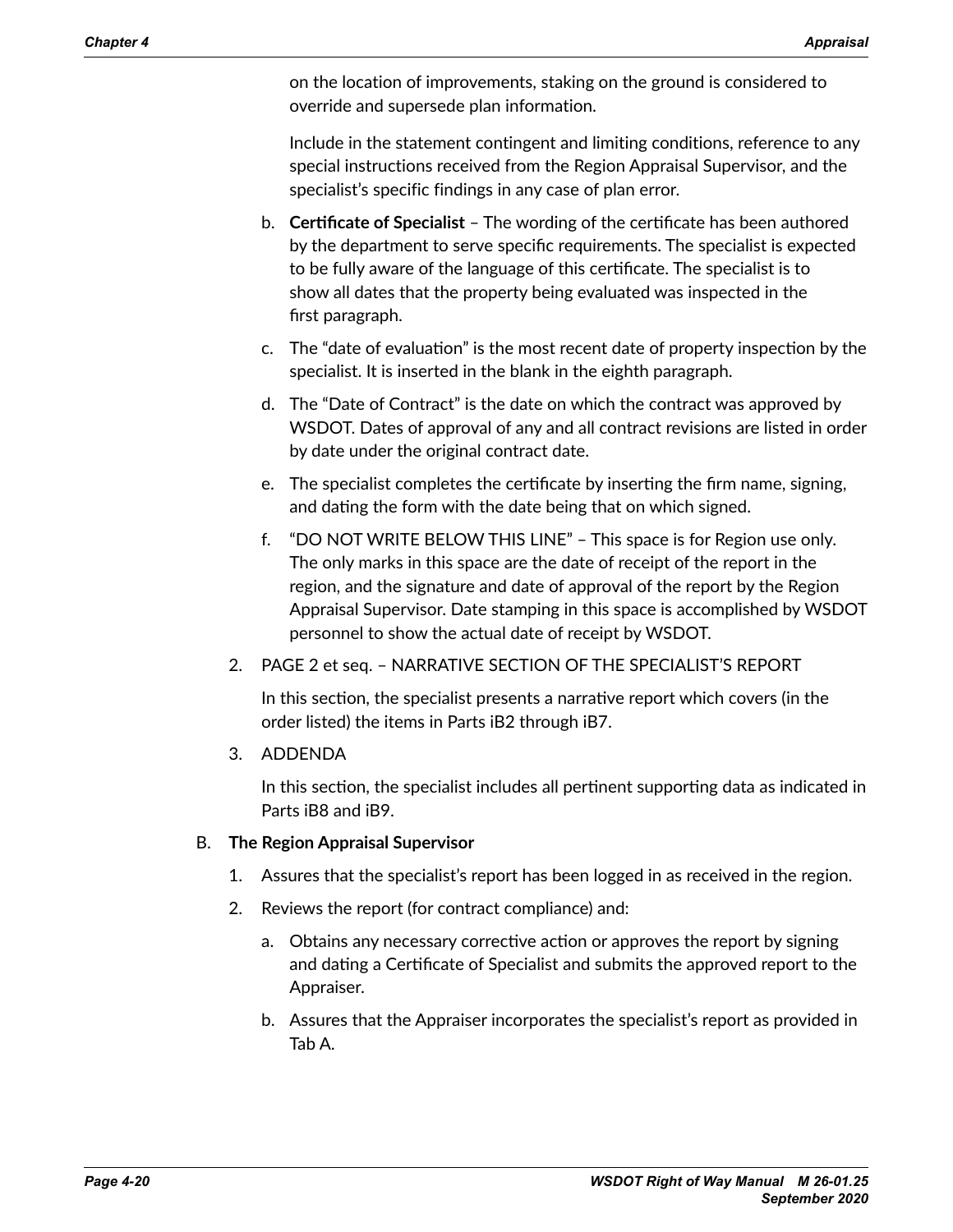## **A4-4 Tab B Surplus Property Report**

## **A4-4.1** *Rules*

- A. Simple disposals with values at less than \$100,000 may be handled with a "value memorandum" citing the rationale and evidence obtained for the conclusion of value. This memorandum is generally prepared by the Property Management agent rather than an appraiser. See Chapter 11 for the specifics required in the memorandum.
- B. Complex surplus parcels are to be appraised using the Surplus Property Report form. Federal law under [23 CFR 710.403](http://www.gpo.gov/fdsys/pkg/CFR-2014-title23-vol1/pdf/CFR-2014-title23-vol1-sec710-403.pdf) and Washington State law under [RCW 7.12.063](http://app.leg.wa.gov/RCW/default.aspx?cite=7.12.063) require that properties or property rights to be sold are to be sold at fair market value. The National Highway Institute has provided these guidelines for valuing properties and/or rights which an agency wishes to dispose of.
- C. **Value Method Defined** This is a common area of confusion. What value is being estimated? It is not as simple as developing a single estimate of Market Value or just compensation. The Appraisal Supervisor will make the assignment considering one or more of the following:
	- 1. Fair Market Value of the property standing alone in the market place. This approach may be used for determining a minimum bid for properties to be sold at public auction. This approach may be used for selling developable properties to a public agency
	- 2. Value to adjoining property owner using an "across the fence" approach. The method would involve an appraisal of the area being disposed of using values similar to the value of the adjoining property. This method would be applied for each adjoining property when there is more than one abutter and there is no value enhancement to any abutter.
	- 3. Value enhancement to the adjoining owner. The method is a reverse "before" and "after" when an assemblage of WSDOT property allows an abutting property to gain a benefit. The difference between the two values is the enhancement. Changes in limited access automatically fall into this category. Another example is a development density gain that is disproportionate to the size of the surplus. Where the adjoining owner initiates a request to buy excess property, the enhancement method should be the starting point for negotiations in order to recognize the greatest net return to the project.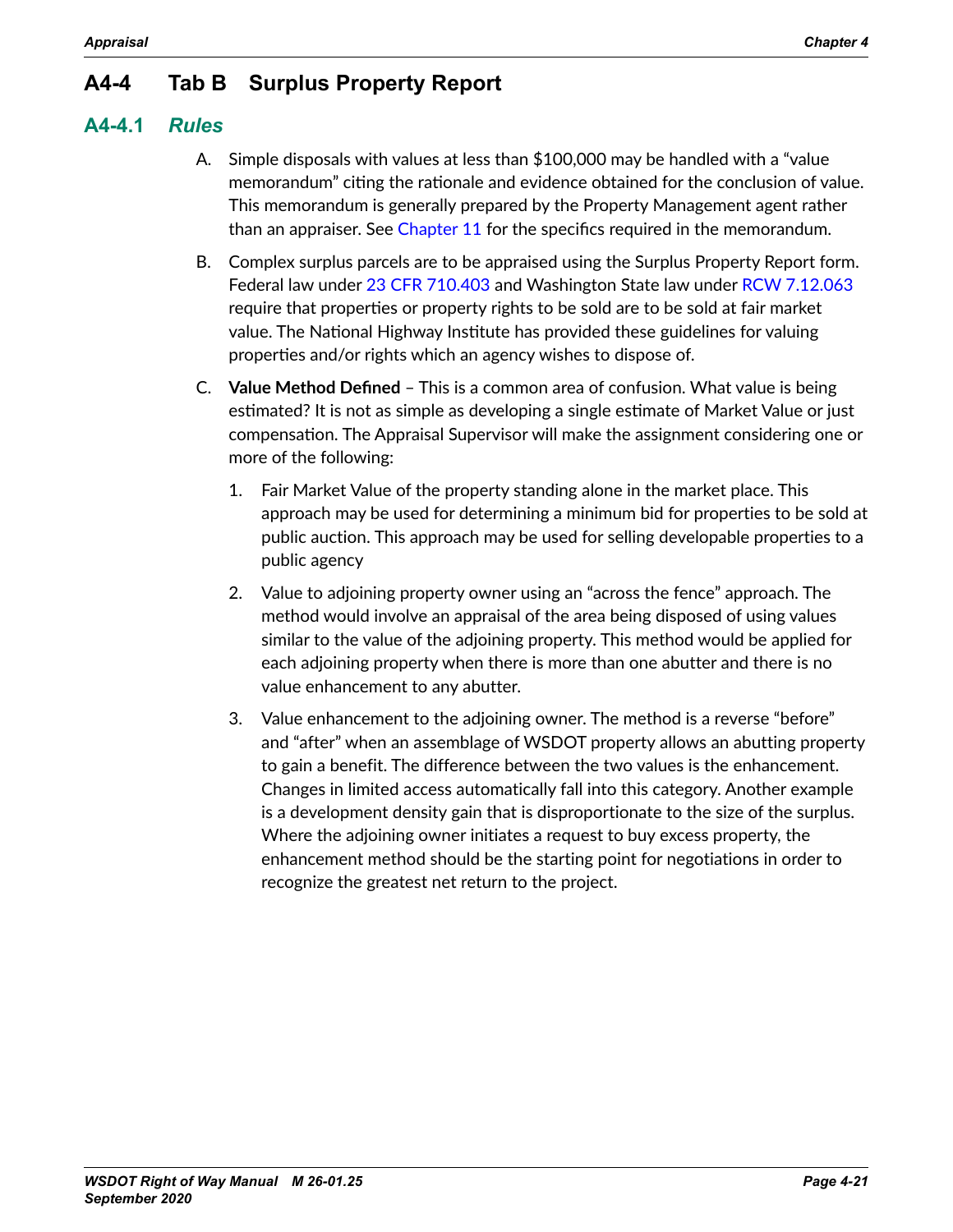## **A4-5 Tab C Narrative Appraisal Report Form**

WSDOT has a policy of providing a copy of the appraisal to the property owner. This format is intended to be flexible in providing the appraiser the ability to address problems that range from simple to complex in a format that will be easily understood by the intended users of the report.

## **A4-5.1** *Rules*

The Narrative Appraisal Report replaces the WSDOT Standard Narrative Report and the Short Form Narrative Report. This format is intended to be flexible in that the approaches to value to be employed are determined and specified by the particular written assignment/contract. The written assignment/contract is crucial in determining the appraiser's Scope of Work. It is anticipated that for most noncomplex assignments the Sales Comparison approach will be the only approach requested.

Page 2 of the report contains the Assignment Scope of Work. WSDOT is required under 49 CFR Part 24 to take an active role in developing the Scope of Work. The purpose of the Assignment Scope of Work is to inform the user of the report of the Scope of Work that is expected from the appraiser. The appraiser's Scope of Work is included in Item 5 of the report.

All WSDOT Narrative Appraisal Report assignments must be submitted on the Narrative Appraisal Report Template provided by WSDOT. Deviation from the template is permitted only when specific exemption or deviation is included in the written assignment.

The WSDOT Narrative Appraisal Report is a self-contained report. All reasoning, supporting documentation and data must be included in the report. When applicable, reference to significant policy interpretation and the source of the interpretation must also be included in the report. State and federal standards require eminent domain appraisals to be self-contained. Reports identified as "Summary Report" will not be accepted.

In instances of total acquisition of a single family residence where the improvements make up a significant portion of the overall value, a total property to total property comparison is acceptable (if permitted in the assignment) without the inclusion of comparable sales in support of the breakout of land value. It is incumbent upon the Appraiser to be sufficiently familiar with land values in order to make a reasonable allocation of value between land and improvements with supporting documentation in the appraisal file. A reasonable allocation to the land value must still be made in the Summary of Conclusions (Section 12). This exception must be specified in the written assignment.

The Narrative Appraisal Report is organized according to the following format and procedures: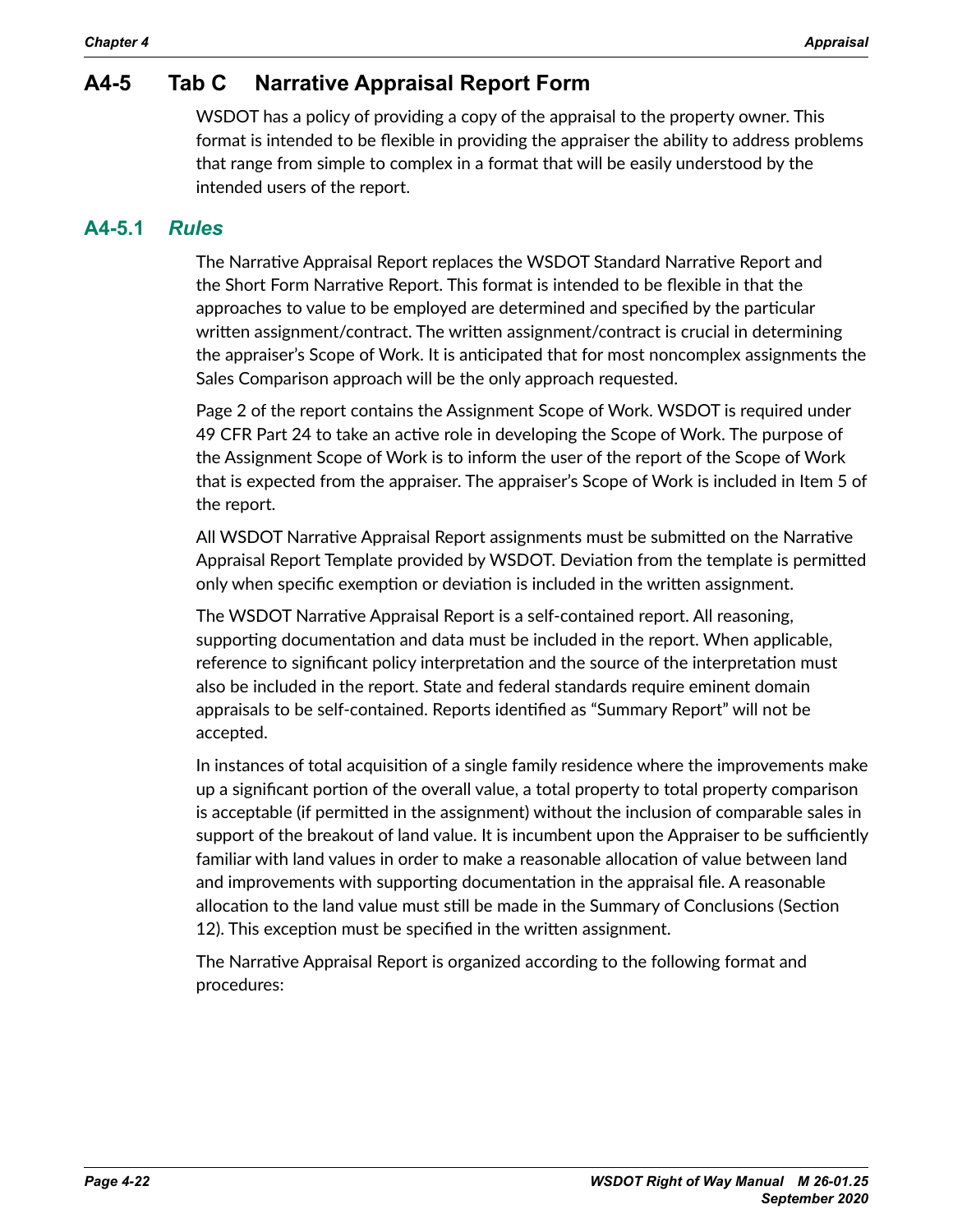## **A4-5.2** *Certificate of Appraiser*

This printed form is the first page of the appraisal report and includes the following:

Parcel Number and Owner's Name: This identifies the property that is being appraised.

A. **Right of Way Plan Identification** – The purpose of the block in the upper right-hand corner is to identify the appraisal report with the particular highway plan upon which the parcel is shown as of the date of the appraisal. A subsequent revision of the right of way plan (shown by "Last Revision" date) could nullify the validity of an earlier evaluation. The appraisal report is, therefore, identified with the most current map available and obtained from WSDOT.

The Appraiser refers to the personal services contract, Task Assignment or Staff Assignment Form for the parcel numbers, federal-aid numbers (if any), and correct project number and title. The R/W plan title is the same as the plan title found in the lower right-hand corner of WSDOT approved right of way and/or sundry site plan sheet.

An appraisal report may NOT include any conclusion based upon an expectation of a future plan revision without written instructions. A copy of any such instructions is included in the Addenda of the appraisal report. If the current right of way plan does not reflect current conditions, the Region Appraisal Supervisor seeks correction of the plan prior to permitting the appraisal to be continued. Any necessary revision of the Appraiser's contracted due date is executed by a new personal services contract, Task Assignment or Staff Assignment Form. Special authorization is secured by the Region Appraisal Supervisor if the best interest of the state will be achieved by continuing the appraisal in spite of plan inaccuracies or omissions. If the plan is in error on location of improvements, staking on the ground is considered to override and supersede plan information.

- B. **Certificate of Appraiser** The wording of the certificate has been authored by WSDOT to serve specific requirements. The Appraiser is expected to be fully aware of the language of this certificate.
- C. **Encumbrances**
	- 1. The paragraph on page 1 beginning, "This property has been appraised for its fair market value . . . ." is designed to provide ready identification of a parcel which cannot be marketed in fee simple due to the existence of outstanding dominant interests. Basic ground rules of appraising property for WSDOT require the evaluation of all rights of fee ownership because WSDOT assumes the responsibility of clearing all interests presuming the market value of the fee to be equal to the sum of all partial interests. The appraiser inserts the date of the title report here.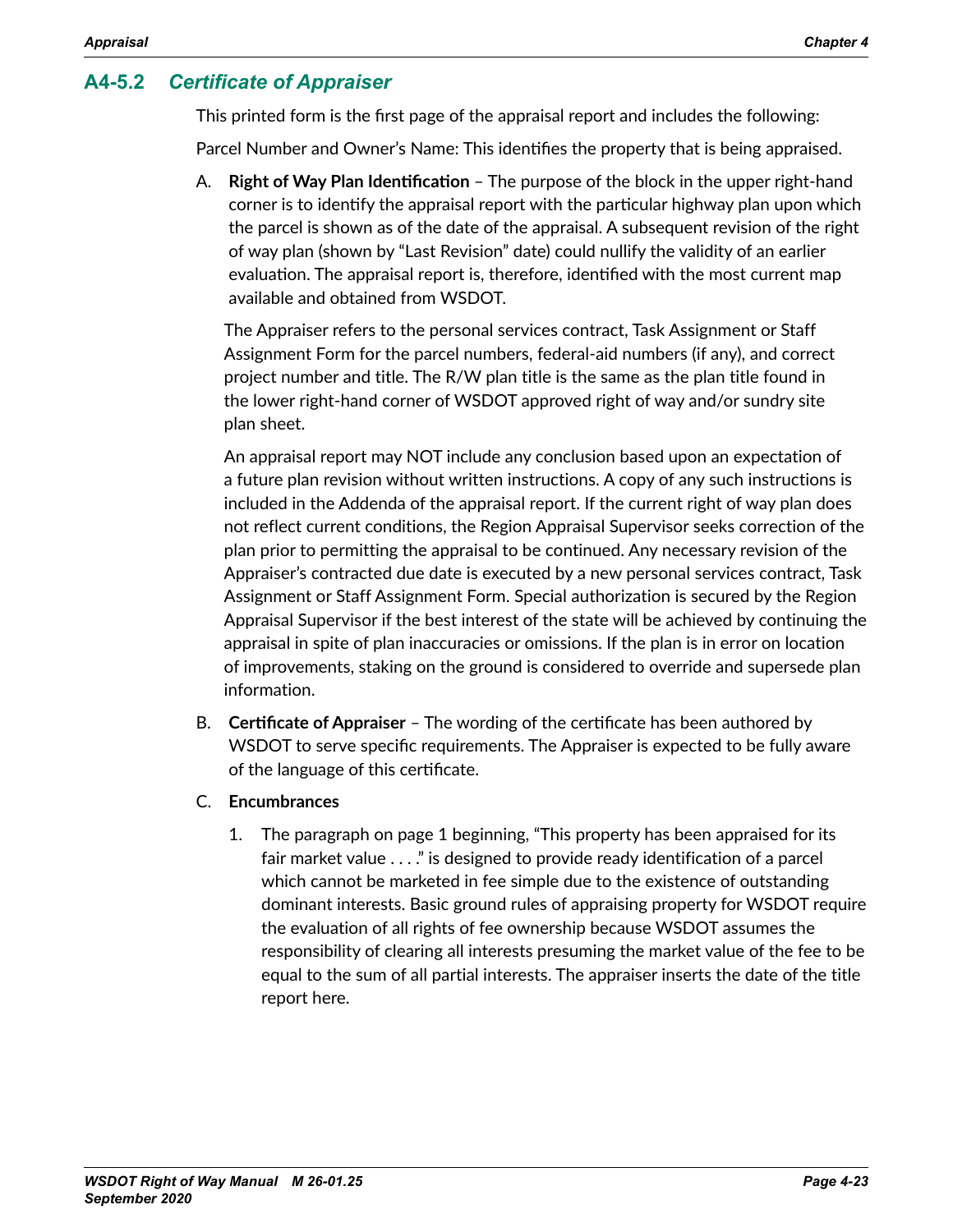- 2. WSDOT recognizes easements of material duration, perpetual easements (including electrical transmission power lines), deed or title restrictions (including access limitations and use restrictions imposed on the title) as having possible adverse effects on market value. In the event of the existence of such an encumbrance in a particular case, the Appraiser discusses their effect in the narrative report. In these cases, the evaluation reflects the value of the property as encumbered.
- D. The paragraph on page 1 beginning, "The opinion of value expressed below . . . . " requires that the Appraiser show the total number of pages in his report in order to avoid inadvertent loss of pages or the possibility of any fractional use of the report. The number of pages shown here is the total page count of the appraisal report, including the Addenda, but excluding the Reviewer's copy of the Title Report and appraisal assignment/contract/task order.
- E. The paragraph on page 1 beginning, "I made a personal inspection . . . ." requires the appraiser to list all dates on which the subject property was inspected.
- F. The paragraph on Page 1 beginning, "The Date of Value for this property . . . ." requires the appraiser to insert the Date of Value. The Date of Value is the most recent date of property inspection by the appraiser.
- G. The paragraph on page 1 beginning, "Per the Fair Market Value definition . . . . " is designed to display the final conclusion of the Appraiser. In the case of a total acquisition, the words "total acquisition" are inserted in lieu of a remainder value, and the third blank line is ignored. If a two-premise appraisal is required, insert the conclusions for "Premise 2" immediately to the right of those for "Premise 1," and label both appropriately; or include two Page 1s, one labeled Premise 1 and the other labeled Premise 2.
- H. The "Date of Contract" is the date on which the contract or task assignment was approved by WSDOT. Dates of approval of any and all assignment or contract revisions are listed in order by date under the original contract date. Staff Appraisers use the date of assignment.
- I. Appraisers complete the certificate by inserting their name and Washington State appraisal certification number and signing and dating the form.
- J. "DO NOT WRITE BELOW THIS LINE." This space is for region and Headquarters use only. The only marks in this space are the date of receipt of the appraisal in Region and in headquarters. Date stamping in this space is accomplished by department personnel to show the actual dates of receipt by WSDOT.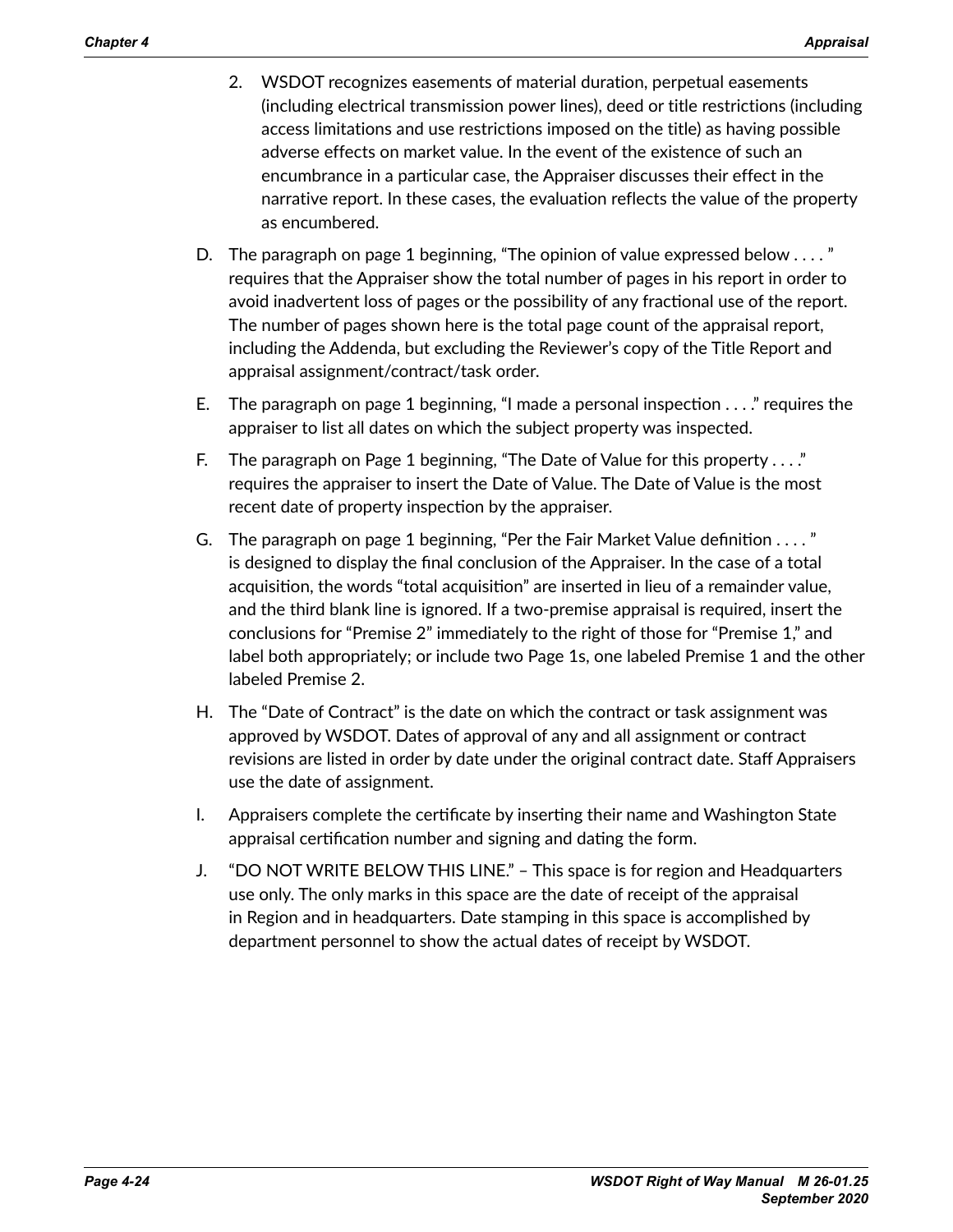## **A4-5.3** *Page 2 – Assignment Scope of Work/Eminent Domain Appraisal Information and Definitions*

Under 49 CFR Part 24, WSDOT is required to take an active role in developing the scope of work expected. This page outlines the Scope of Work required in the report as prescribed by state and federal standards. Also included are eminent domain appraisal definitions and special assumptions. The purpose of this page is to inform the user of the report of the Scope of Work expected from the appraiser. It is the responsibility of the appraiser to develop a complete Scope of Work and produce a credible appraisal report. The appraiser's Scope of Work is included in Section 5 of the report.

## **A4-5.4** *Page 3 – Assumptions and Limiting Conditions*

This information is generally standard and has been created to fit specific WSDOT requirements but should be revised to fit the particular appraisal problem or assignment.

## **A4-5.5** *Subject Plot Plan and Photos ([RES-207](http://www.wsdot.wa.gov/RealEstate/forms/Appraisal/default.htm))*

This printed form includes the following:

A. **Sketch** – A plot plan sketch of the whole subject property is required. The sketch should assist the reader in visualizing the parcel and the scope of the related appraisal considerations. The minimum pictorial requirements itemized on the form require showing the entire subject, including perimeter dimensions and parcel area. All street frontages are identified. All pertinent improvements and other significant features of the property are shown in their approximate locations, including alleys, roadways, and easements. The dimensions of the improvements are shown. The geographic orientation of the property is identified by means of a north directional arrow.

The sketch may be drawn electronically. However, a copy of a "reduced print" size of the right of way map clearly depicting the subject and surrounding properties may be used.

The location from which each subject photograph was taken is identified along with the photo number and the direction the camera lens was pointing. In the case of a partial acquisition, the limits of the proposed right of way are shown. The remainder dimensions and area are shown. Any restriction of access is shown by pictures. If road approaches are to be permitted, they are shown in their approximate locations. More than one sketch may be required for clarity in some situations. Where this is necessary, a sketch of each major building/improvement, with dimensions, lying in the acquisition area is required. Additional sketches may show the remainder details or an enlargement of a portion of the total parcel. All sketches shall carry sufficient identification to pictorially indicate the relationship of the sketches to each other. When an alternate remainder evaluation is required, a sketch of the remainder is included in the Addenda of the report.

B. **Photographs** – Each appraisal report includes a sufficient number of photographs, properly identified and taken at various angles to show significant features of the property, especially the improvements, and the acquisition area.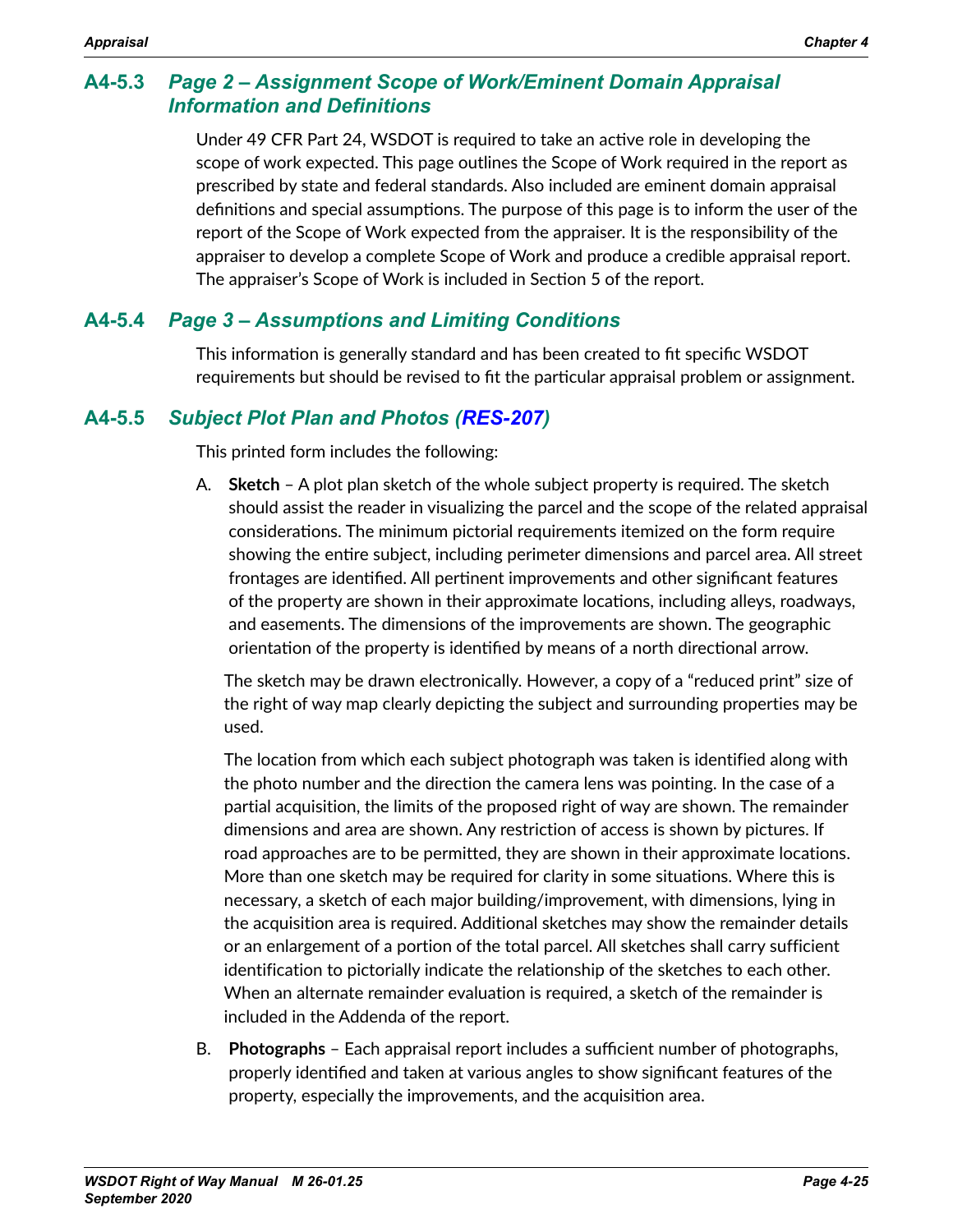## **A4-6 Narrative Appraisal Report**

### **A4-6.1** *Item 1 – Owner*

The names of all current owners are shown. Where certain parties are contract purchasers, life estate owners, tenants, etc., so indicate.

## **A4-6.2** *Item 2 – Address (or Location) of Subject Property*

The address of the property is shown, or if an address is nonexistent or does not readily reveal a specific geographical location (as in the case of a rural postal route and box number), the location of the property is described by reference to names of streets, roads, highways, and distances from describable landmarks.

## **A4-6.3** *Item 3 – Legal Description*

Insert legal description provided in the title report. If the legal description is lengthy, the appraiser indicates so and includes the entire legal description in the Addenda of the report.

## **A4-6.4** *Item 4 – Delineation of Title*

All transfers of the property occurring within the previous five years are reported in this section. Each transfer is tabulated in order of occurrence showing the grantor, grantee, date of sale, Auditor's volume and page, confirmee, and the sale price as follows:

FROM TO DATE BOOK/PAGE CONFIRMEE CONSIDERATION

Following each sale, state an opinion on whether the sale can be considered as evidence of value. If it can, the sale information and the Appraiser's analysis thereof are reported on the Market Data form ([RES-210](http://www.wsdot.wa.gov/RealEstate/forms/Appraisal/default.htm) and [RES-210B](http://www.wsdot.wa.gov/RealEstate/forms/Appraisal/default.htm)) and included in the report. If the sale cannot be considered, the Appraiser explains why in detail.

## **A4-6.5** *Item 5 – The Appraisal Problem and Appraisers Scope of Work*

The purpose of all appraisals is to estimate the "fair market value" which is defined on Page 2. In the case of a "total acquisition," the purpose of the appraisal is to estimate the market value of the entire ownership. In the case of a "partial acquisition," the purpose of the appraisal is to first estimate the market value of the entire ownership and second to estimate the market value of the remainder. The difference between the two values is then to be analyzed (by the Appraiser) as to the allocation of the value differential to real property acquired and damages or special benefits to the remaining real property and property rights.

The Appraiser states any extraordinary assumptions and limiting conditions that are necessary to the background of the evaluation of the whole ownership before acquisition. Special legal opinions are secured from WSDOT or instructions furnished by WSDOT are mentioned here.

Encumbrances shown on the title report which have an effect on market value are listed by encumbrance number as shown on the title report.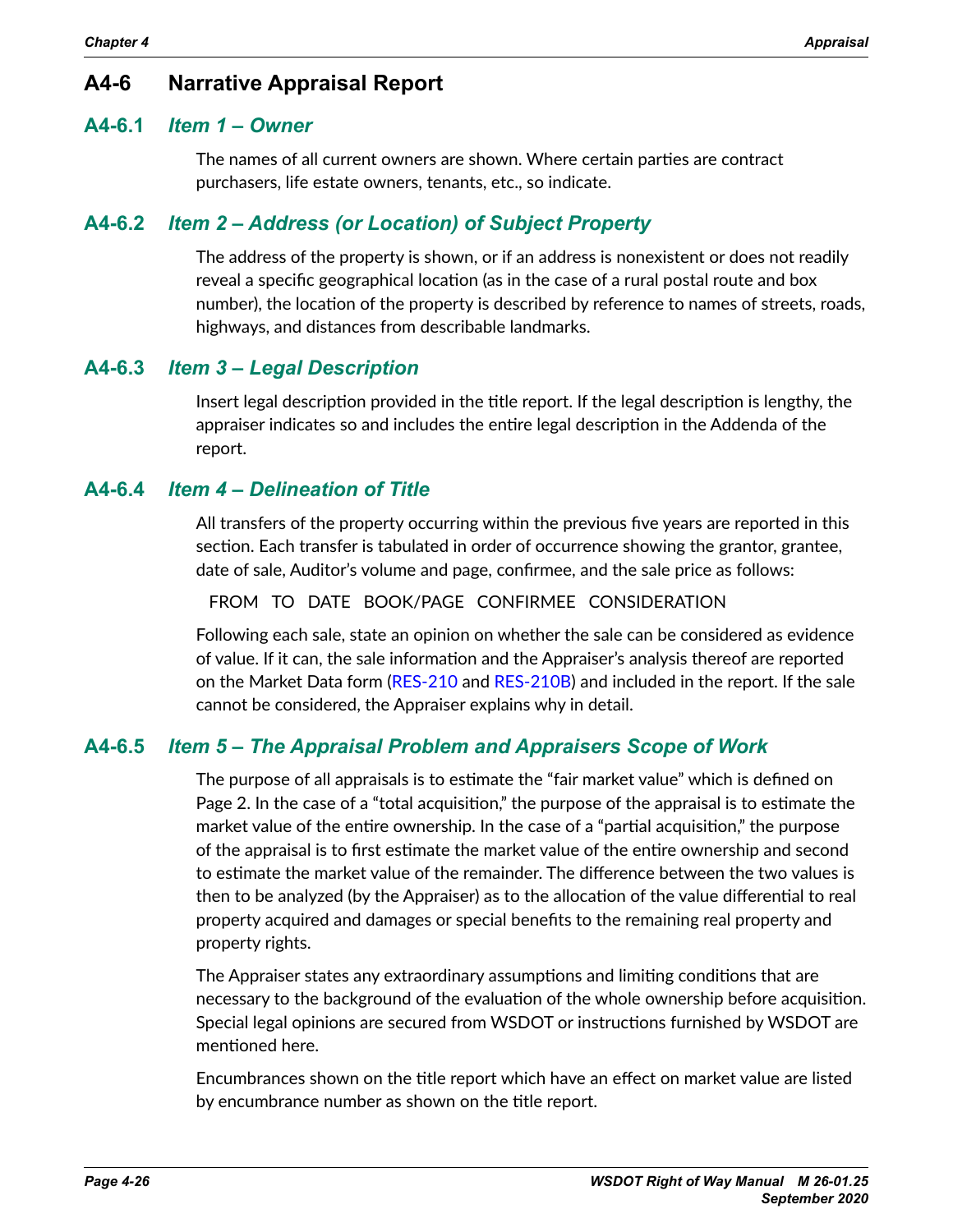## **A4-6.6** *Item 6 – Property Rights to Be Acquired and Effects of Acquisition/ Project*

The purpose of this item is to explain the principal problems presented by the particular parcel in estimating market value and, in the case of a partial acquisition, to explain the principal differences in character and amenity between the parcel before the acquisition and the portion remaining after the acquisition.

The Appraiser begins by explaining what property and rights are to be acquired. This is done in very general terms because the description of the before situation in Section 7 and the description of the remainder in Section 10 and the itemization of rights being acquired in the summary of conclusions are to be very comprehensive on this point. By the Appraiser's first explaining the significance of the differences between the before and the remainder circumstances, he can more effectively focus the reader's mind on the more important value considerations. The areas in acres or square feet of both the before and remainder are noted. If the acquisition will include the acquisition by the state of easement rights, the area, type, and effect of such easement are stated and taken into consideration in the evaluation of the remainder. If more than one value premise is necessary, an explanation of each premise is given here. If it is determined that items such as trade fixtures, machines, equipment, or other items of a more or less personal nature are to be included in the evaluation of a property, those items should be listed on the Personalty/Realty report in section 14 of the appraisal. If said items are tenant owned, they are evaluated separately as to both the fair market value which said item(s) contribute to the fair market value of the whole property and the value of the item(s) for removal (salvage value). A specialist report may be required to provide this value.

## **A4-6.7** *Item 7 – Description of Subject Property*

Under this heading, a description of the neighborhood and economic influences in force are given. The economic position of the appraised property relative to the neighborhood is explained.

- A. **Present Use**  The use or uses the property is presently serving are stated.
- B. **Accessibility and Road Frontage** Existing road or street patterns serving the property, existing property frontages, road approaches, grade differentials between the property and road frontages, existing access restrictions imposed by deed, title, police power, or nature are described.
- C. **Land Contour and Elevations** A word picture of the "lay of the land" is given here.
- D. **Land Area** Total ownership area in acres or square feet as noted within the ownership block on the plan sheet. The appraiser must reference any area differences between the R/W plans and recorded plats, surveys, assessor's data, owner information, etc.
- E. **Land Shape** The general shape and dimensions of the ownership are included.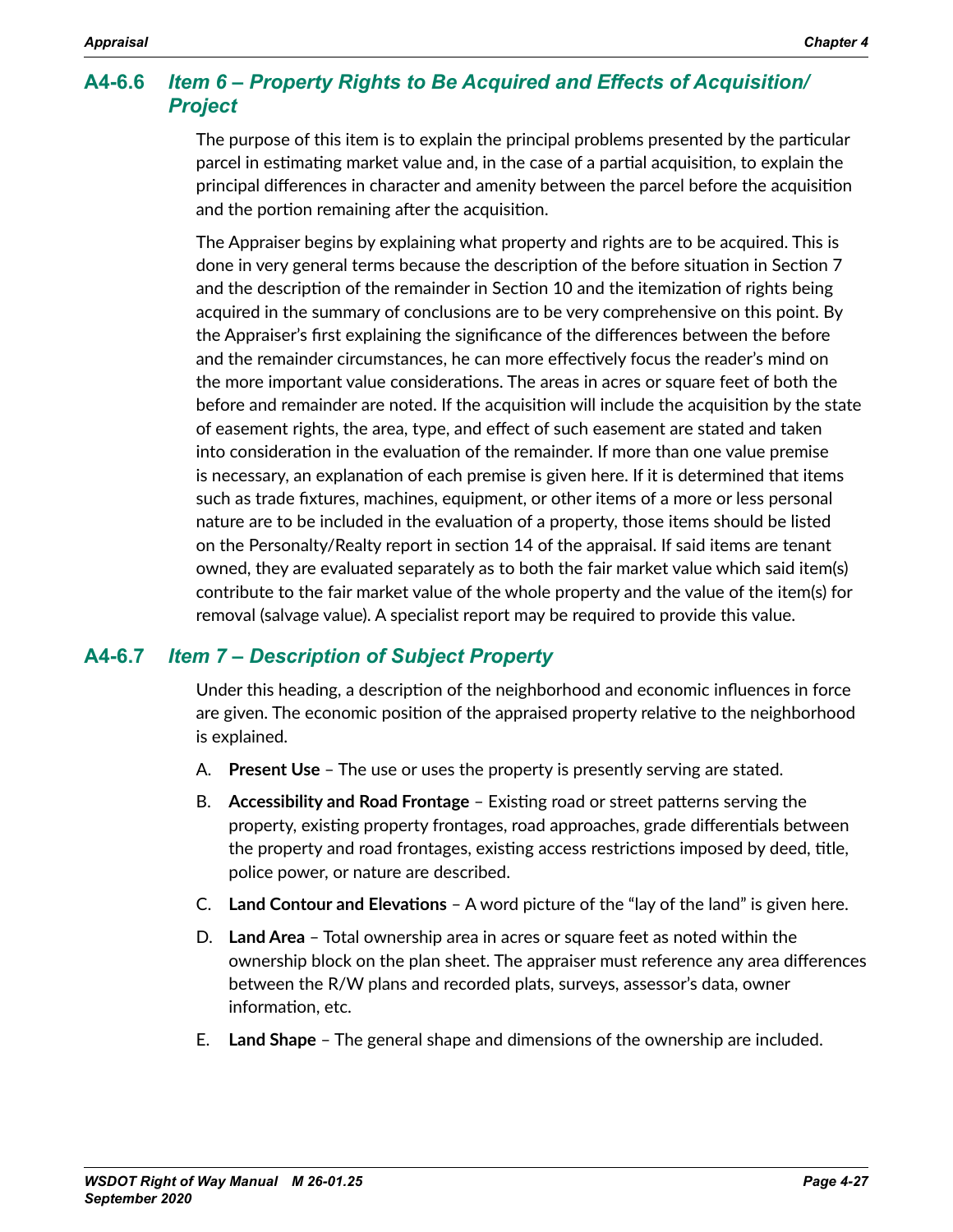- F. **Utilities** Public and/or private utilities (sewer, water, gas, electric power, etc.) available to the property, their locations, and quantities are included.
- G. **Present Zoning** The zoning and jurisdiction as of the date of appraisal is stated in words, not codes, for example: "Multi-residential, minimum area 7,200 square feet, Pierce County." Also, any restrictions on the use of the property are explained, e.g., setback requirements, and minimum on-site parking requirements.
- H. **Highest and Best Use of Land If Vacant** In determining highest and the best use of the land, the Appraiser assumes the land to be vacant and available for its highest and best use even though it may not be actually vacant. He tells what use is the best for the land, ignoring any improvements, and why that use is the highest and best for this particular tract. The four tests of the highest and best use analysis are employed and discussed, with a reasonable conclusion supported by the analysis. Some parcels require value studies under more than one use assumption in order to support the conclusion. Any such study is explained in this paragraph. When the most logical use is not allowed under existing zoning, the Appraiser determines the reasonable probability of securing a zoning change.
- I. **Improvements** If the subject is improved, each of the improvements is named and identified on the sketch of the report. Each improvement is described, including age, construction, and general condition.
- J. **Specialty Items**  These are items identified prior to appraisal as real estate equipment, real estate trade fixtures, crops, etc., and are to be identified in this section and in the Personalty Realty Report in section 14. The owner(s) of the item(s) must be identified here also. In most cases, a specialist's report evaluating the items is provided to the Appraiser at the time of assignment. The value of a specialty item is not arbitrarily added to the valuation of the other realty but is considered as any other basic data by the Appraiser in estimating the fair market value of the whole property.
- K. **Real Estate Tax** The dollar amount of the real estate tax is shown as well as the assessed value and current tax rate.
- L. **Assessments** The dollar amount of any assessments against the property at time of appraisal and pending assessments are indicated.
- M. **Existing Lease or Rental Data** If the property is under a lease or rental agreement, the Appraiser investigates and reports the details of the encumbrance. Whenever possible, the Appraiser also obtains owner-tenant agreement copies and includes them in the Addenda. In the case of residential property where improvements are acquired or damaged, the Appraiser estimates economic rent for the property and what the rent includes.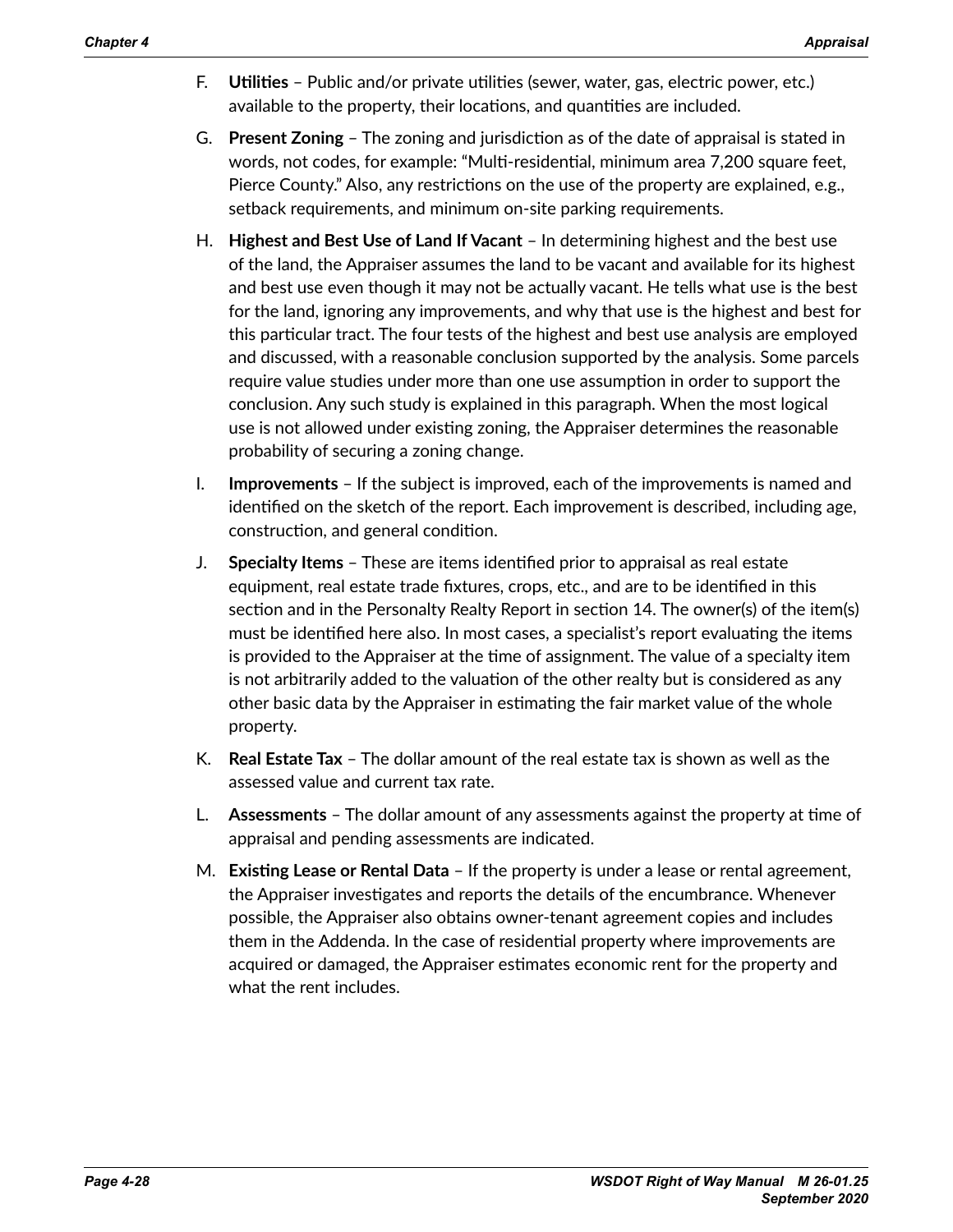### N. **Highest and Best Use of the Whole Property as Improved**

- If the property is improved, the current highest and best use of the parcel is stated and explained. If it appears that the land is not developed to its highest and best use because of the improvements thereon, the Appraiser bases his decision on highest and best use for the total property on whether the value of the property as improved is greater than the value of the land if vacant. It may be necessary to prove highest and best use through appraisal techniques which reflect comparisons of values from alternate use premises. Interim use is to be noted and discussed.
- 2. If the property is vacant (unimproved), "Vacant" is stated under this heading. (See paragraph H of this item)
- 3. Evaluation of private property does not include value derived from the illegal use of state right of way for the conduct of adjacent businesses or any other illegal use.

## **A4-6.8** *Item 8 – Approaches to Value*

In this section the appraiser explains why the specific approaches to value were used or not used.

## **A4-6.9** *Item 9 – Property Valuation Before*

### A. **Site Analysis and Evaluation**

#### *Rules*

The most reliable evidence of the value of the site is recent sales of similar sites. Since no two tracts are identical, adjustments to the sale price of comparable tracts may be required to develop an indication of value for the appraised site. An analysis of each comparable sale is required to reasonably develop and explain an indication of value for the subject based on the attributes. The evidence of any necessity to adjust is present in the market and is illustrated in the appraisal report.

The employment of the hypothetical subdivision to develop raw land value may be introduced to support the market data and to illustrate the amount of money a prudent purchaser would likely pay for raw subdivision land. However, due to the many variables and speculative elements, the estimate of value is never based solely upon such a hypothesis.

The comparative approach is based on the principle of substitution. Each comparable sale used in this approach must be sufficiently similar to the property to be considered as a substitute property or to bracket the value of the subject property.

The validity of the value conclusion drawn from this approach is in direct relation to the sufficiency and comparability of the data. Sales data must be of sufficient quantity and quality to give the value conclusion a solid base. To the extent that adjustments are needed in the sales analysis, the validity of the entire approach is brought into question.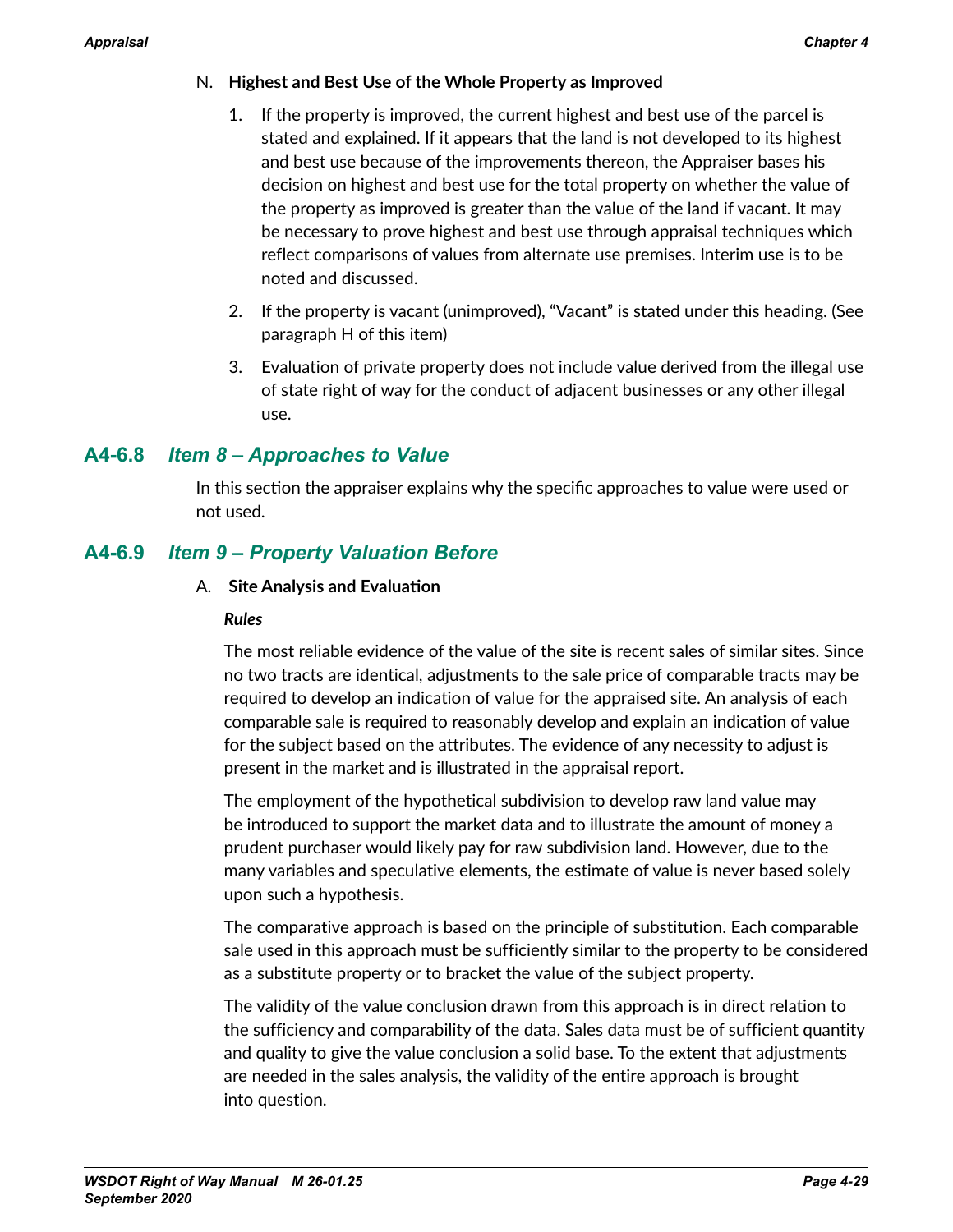#### *Procedures*

- 1. **Sales Comparison Approach, Site Evaluation**
	- a. **Scope of Data Search**  Discuss the Data Search, including the specific time periods and geographical or neighborhood parameters utilized to research market data. Identify the sources and/or data bases utilized and the interviews or discussions employed to ascertain subject property details or market data.
	- b. **General Discussion** Here the Appraiser lays the groundwork for the comparative analysis by a statement of the extent of his search, the sufficiency and comparability of existing data, and the general value bracket within which subject will fall.

Sales that are comparable are listed, identifying each by the sale number of the pertinent Market Data forms (RES-210 and RES-210B) in the Addenda. A format similar to the following is used at this point in the report:

| <b>SALES</b>  | <b>GRANTOR/</b> | LAND AREA | <b>SALE DATE</b> | SAI E PRICE |
|---------------|-----------------|-----------|------------------|-------------|
| <b>NUMBER</b> | GRANTFF         |           |                  |             |

c. **Comparative Analysis** – Ideally, sales used are so closely comparable as to make adjustments unnecessary when equating them to the property being appraised. However, because such close comparability rarely exists, a narrative comparative analysis of each comparable sale is made explaining how the sale relates to the subject with regard to those features that tend to influence market value. It is recognized that within comparable properties there may exist many items of dissimilarity to which the market does not react and for which adjustments are not attempted.

If market investigation shows an adjustment to be necessary, then each significant element of difference between the comparable and the subject is explained separately on its own particular merits, with an indication as to its value differential made either on a dollar or percentage basis. When there is a lack of market support for adjustments, sound and consistent reasoning in the comparison of each item of difference may be acceptable. In this latter instance, a greater number of sales should be used in order to bracket the subject characteristics and broaden the scope of value evidence. When adjustments are made:

As the number of adjustments or size of any single adjustment increases, the validity of the sale as a "comparable" is reduced.

Although a comparative analysis chart or "grid" may be an aid to the Appraiser and a help to the reader, a complete narrative comparative analysis of each sale is required.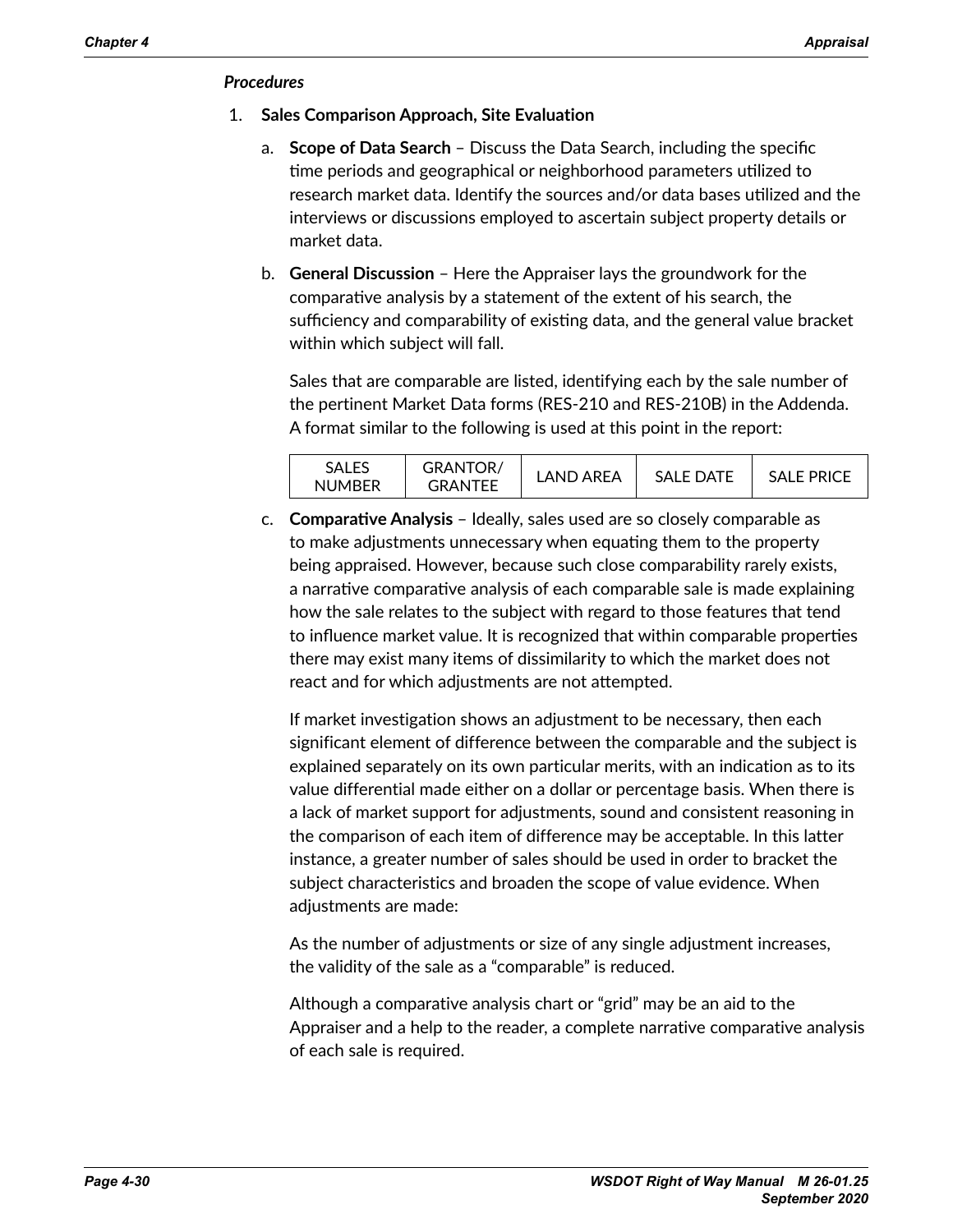- d. **Correlation and Conclusion of Land Value by Sales Comparison Approach** The several comparisons should result in close indications of the value of the property being appraised. In this section these indications are correlated into a single indication of value of the site by the comparative approach.
- 2. **Income Approach, Site Evaluation**  Certain types of land do not lend themselves to the use of the income approach because such land is not typically leased or rented.

When sufficient rental and/or leasing data are available with which to establish a sound basis for the income approach, the Appraiser analyzes and processes such data here.

3. **Correlation and Final Conclusion, Land Value** – The appraisal report now explains how the Appraiser has weighed the indications of value, what specific value the total of the market data tends to indicate to the subject, and why the market data indicates said specific value.

## B. **Approaches to Value, Whole Property**

### *Rules*

If the site is improved, the value of the affected improvement is based upon its contribution to the value of the whole property (except for tenant-owned realty items). All three commonly accepted approaches to the estimate of value, including supporting units of comparison, are employed as applicable. If one or more approaches to the estimate of value are omitted, the Appraiser states the reason for each omission.

The sales comparison method of presenting market value evidence is the method most acceptable to WSDOT and to the courts and juries. The greatest reliance is usually placed upon market comparison. Sufficient highly comparable data is analyzed to provide a sound basis for the conclusion drawn from this approach. The authenticity of the entire approach is directly proportional to the sufficiency and comparability of the data obtained and the accuracy with which it is analyzed.

There may be situations where the improvements on the subject property are not affected in any manner by the acquisition. A specific instruction from the Region Appraisal Supervisor is required when such improvements do not need to be appraised. A copy of those instructions is to be placed in the Addenda to the report.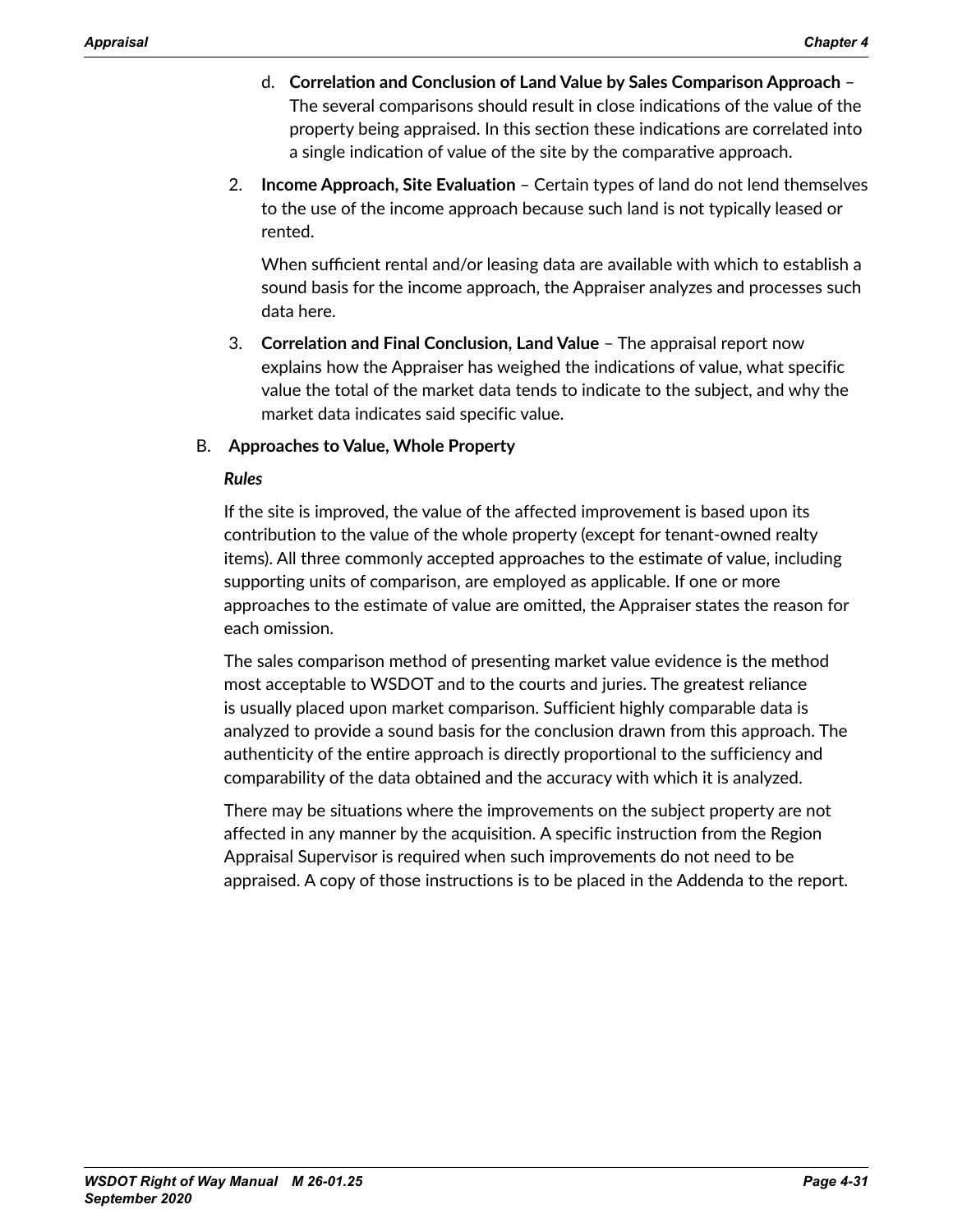### *Procedures*

- 1. **Sales Comparison Approach**
	- a. **General Discussion** The Appraiser lays the groundwork for the comparative analysis by a statement of the extent of his search, the sufficiency and comparability of existing data, and the general value bracket within which subject will fall.

Sales and offerings that are comparable are listed, identifying each by the sale number of the pertinent Market Data forms (RES-210 and RES 210B) in the Addenda. A format similar to the following is used at this point in the report:

| SALES<br><b>NUMBER</b> | <b>GRANTOR/</b><br>GRANTFF | I AND ARFA | <b>SALE DATE</b> | SALE PRICE |
|------------------------|----------------------------|------------|------------------|------------|
|                        |                            |            |                  |            |

b. **Comparative Analysis** – Ideally, sales used are so closely comparable as to make adjustments unnecessary when equating them to the property being appraised. However, because such close comparability rarely exists, a narrative comparative analysis of each comparable sale is made explaining how the sale relates to the subject with regard to those features that tend to influence market value. It is recognized that within comparable properties there may exist many items of dissimilarity to which the market does not react and for which adjustments are not attempted.

If market investigation shows adjustment to be necessary, then each significant element of difference between the comparable and the subject is explained separately on its own particular merits, with an indication as to its value differential made either on a dollar or percentage basis. When there is a lack of market support for adjustments, sound and consistent reasoning in the comparison of each item of difference may be acceptable. In this latter instance, a greater number of sales should be used in order to broaden the scope of value evidence. When adjustments are made:

- As the number of adjustments or size of any single adjustment increases, the validity of the sale as a "comparable" is reduced.
- Although a comparative analysis chart or "grid" may be an aid to the Appraiser and a help to the reader, a complete narrative comparative analysis of each sale is required.
- c. **Correlation and Conclusion by Sales Comparison Approach**  The Appraiser explains how he has weighed the various indications of value, what conclusion of value has been reached, and why the evidence supports such conclusion.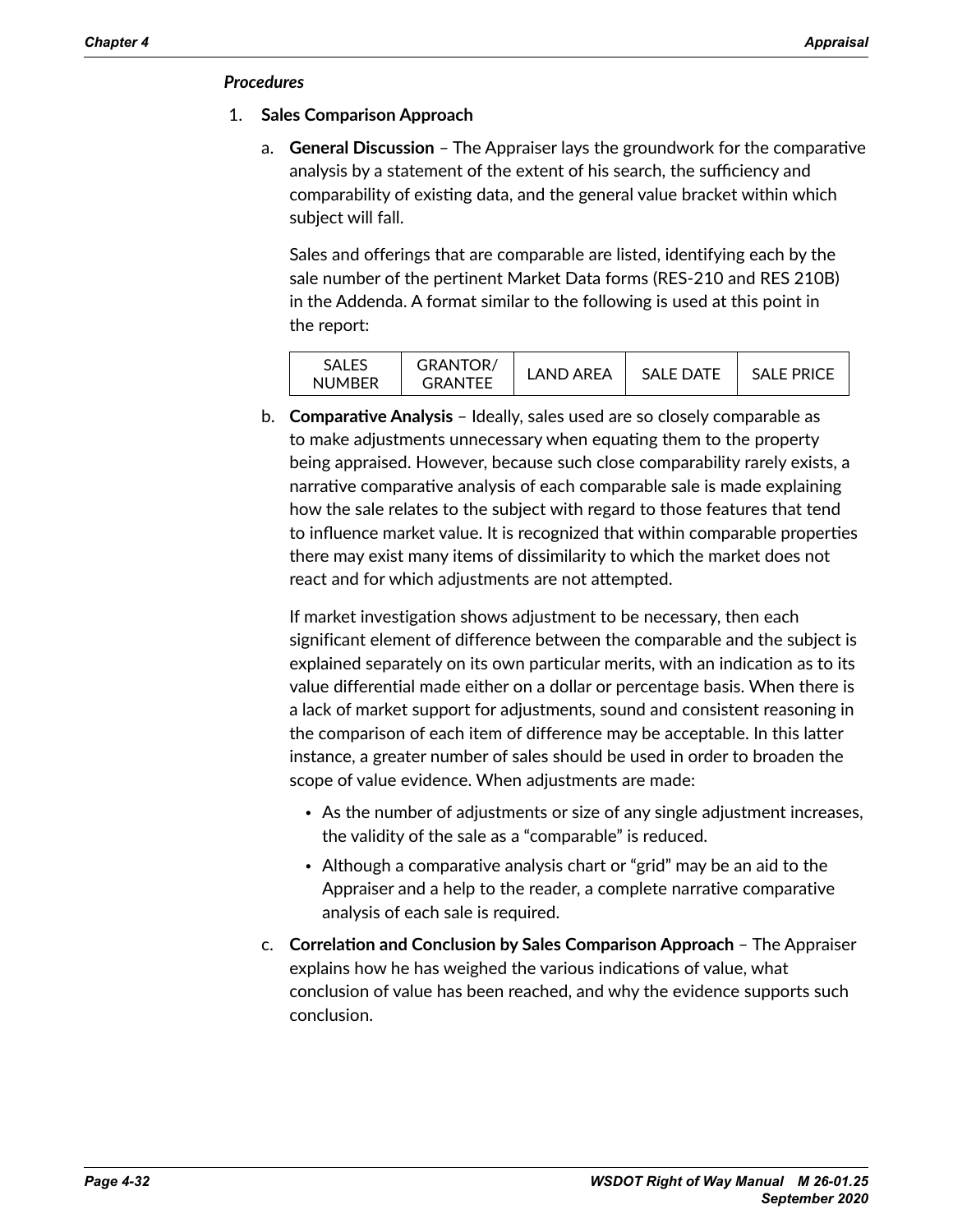2. **Income Approach** – Value conclusions reached through the income approach are valid only in direct relationship to the sufficiency and comparability of the data available and the accuracy and care with which such data are analyzed and processed. The Appraiser properly analyzes sufficient comparable data to provide a sound basis for the conclusion drawn.

Economic rent and expenses, as well as interest and capitalization rates, are supported by market evidence adequately portrayed in the report.

3. **Cost Approach** – The cost approach reflects either the depreciated replacement cost new or the depreciated reproduction cost new of the subject structure. The Appraiser gives the reason for his particular selection.

**Cost New** – In condemnation appraisals in Washington State, cost new is generally expected to be reproduction cost rather than replacement cost. While cost service manuals, cost estimators, or contractors may serve in support of an Appraiser's estimate of costs, most valid evidence lies in the market facts of known costs of construction of like or similar structures within the subject or competing areas.

**Accrued Depreciation** – The department will accept either of two methods of measuring accrued depreciation (a) the breakdown method, and (b) the market method. Of the two, the market method is preferred whenever its use is possible.

The Appraiser includes his analysis and explanation of accrued depreciation.

C. **Correlation of Value Indications From All Approaches** – The three approaches should produce indications of value within a reasonably narrow range.

In the correlation, the Appraiser explains why and how he arrived at the final estimate of value. The values that have been indicated by each approach and the reliability and relative merits of each are explained.

## **A4-6.10** *Item 10 – Remainder Evaluation*

A. **Assumptions and Limiting Conditions** – The Appraiser assumes that the transportation facility will be constructed in accordance with the present project plan within the reasonable future. This is a hypothetical assumption under USPAP. Any assumptions applicable to the remainder are stated.

Legal opinions and special instructions that are applicable are stated, including a statement explaining the basic premise being employed. All title encumbrances that will pertain to the remainder are stated and whether or not and why each such encumbrance has an influence on the market value of that remainder. Any access restrictions to be imposed by the state are explained. Note whether and where road approaches are to be constructed by WSDOT. Project engineer's station numbers are used on the right of way plan to locate permitted road approaches.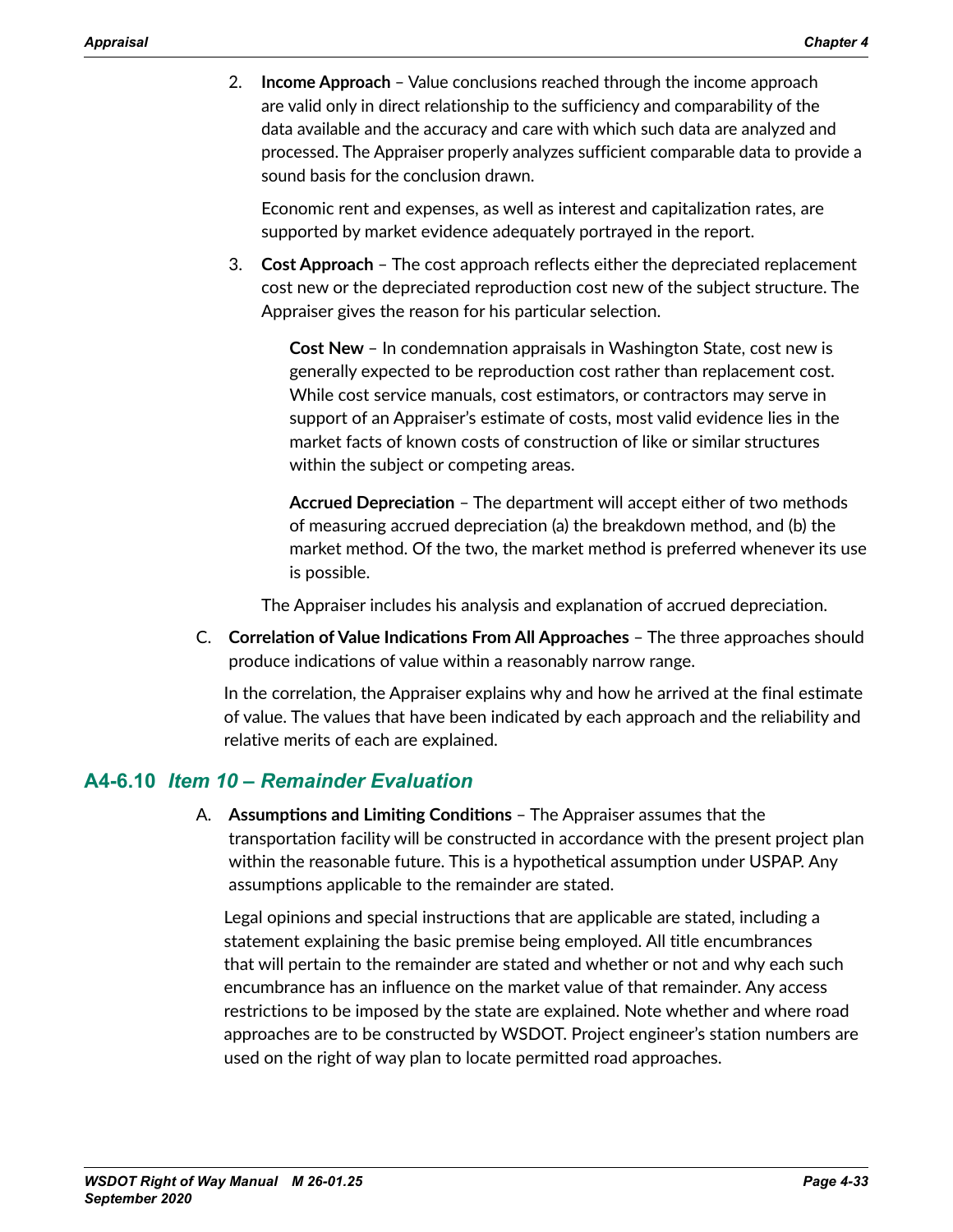- B. **Neighborhood Factors**  State the environmental conditions which will be significant to the remaining property. Describe and explain what trends will probably influence the future of the property being appraised. Describe the proposed transportation facility in relation to the property.
- C. **Description of Subject Remainder** The remainder (that portion of the property remaining after acquisition of the right of way or materials site) is viewed as an entirely new property to be appraised. The types of data required to describe the remainder property are similar to that outlined in the "before" appraisal. Of particular importance to the department is (1) the presence and/or availability to the property of typical and any special utilities, and (2) the highest and best use of the remainder.

Improvements remaining in whole or in part on the remainder are noted. Improvements remaining in part are assumed to be either rehabilitated in place or removed, whichever is feasible.

*Note:* An exception to requirements stated herein may be made when any item of the remainder is identical to that already described in the before situation. In such event, the Appraiser states: "as previously reported and described on page . . . ."

D. **Valuation of Property Remaining** – As stated in Item 3, the valuation of the remainder is a new appraisal. In those cases where the portion acquired was of little significance to the total property, the remainder may be so nearly like the "before" situation that the same basic sales, income, and cost data are referenced and employed in new comparative, income, and cost approaches.

On the other hand, if there is a change in the basic physical and economic nature of the remainder, including a change of highest and best use, or any variety of circumstances creating damages or benefits to such remainder, new supporting data and explanations of evaluations are introduced.

WSDOT normally acquires improvements which straddle the right of way line and may sell the salvage rights thereto or may remove the improvements leaving the remainder in a neat and orderly condition.

To support a rehabilitation hypothesis, in the case of an alternate remainder evaluation, the Appraiser will include in the Addenda a plot plan of the remainder, showing the rehabilitated improvements in sufficient detail to enable the reader to visualize the Appraiser's specifications. The specifications must reflect those of a prudent person and need not include total replacement of all the features present in the "before" instance. In evaluating a remainder under this premise, the highest and best use of the land will have a significant bearing on the feasibility of assuming rehabilitation.

If a permanent easement or temporary easement is imposed on the remainder by WSDOT, its terms are supplied to the Appraiser by the Region's Appraisal Supervisor. This information will consist of the area involved, the duration of the encumbrance, and the type of encumbrance. The value of the remainder is then estimated and reported, as encumbered, by the Appraiser. Market data is not always available with which to evaluate property subject to a particular type of encumbrance; however, this fact does not relieve the Appraiser from the obligation of making a search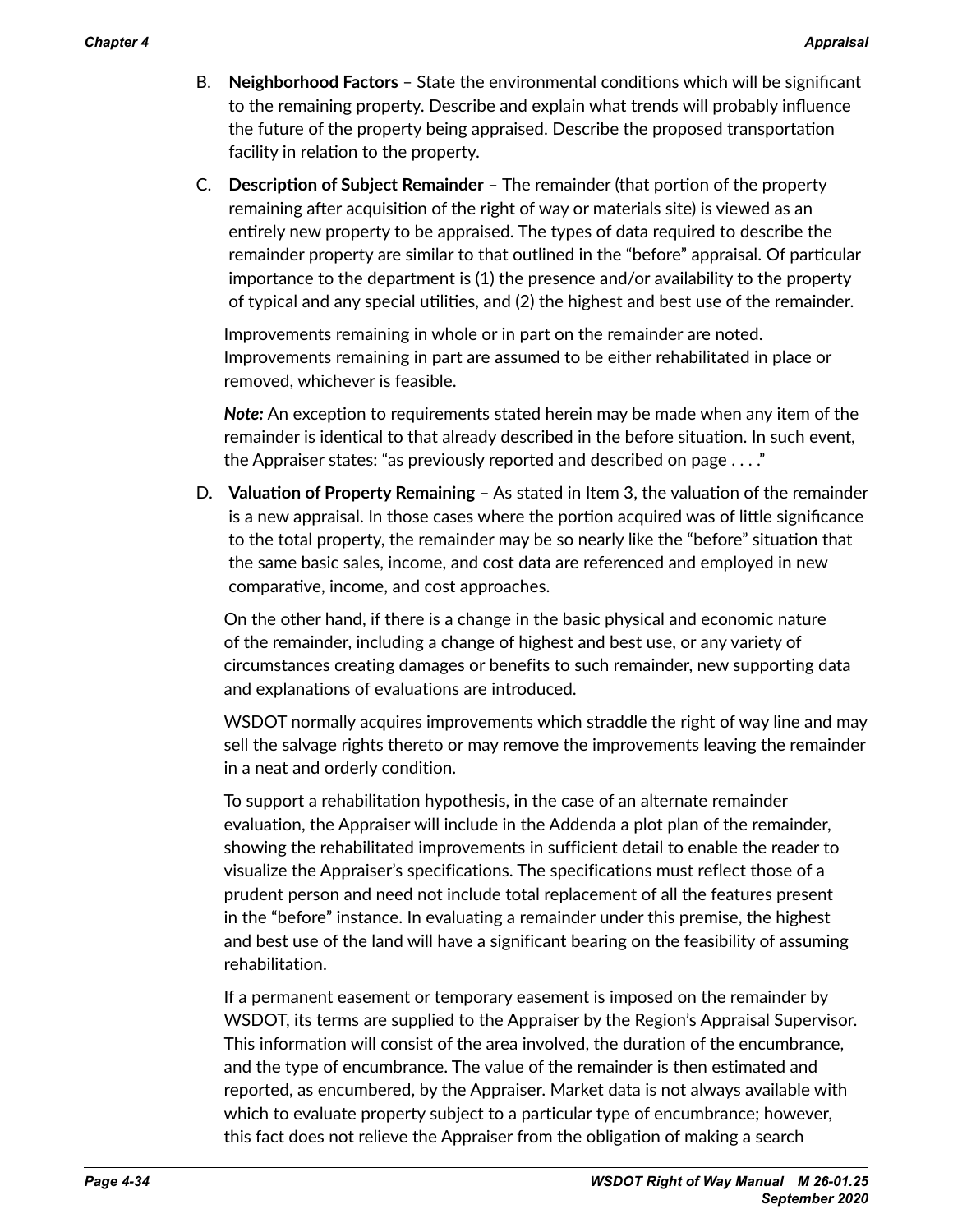for supporting data. All available data is analyzed and reported together with the reasoning that led to the conclusions reached.

The three approaches to value support the final conclusion of value. If an approach is not applicable, the narrative explains why it is not applicable. The valuation follows the same format as required in the "before" situation. If the same market data used for the "after" valuation were used for the "before" valuation, the appraiser explains and supports any different adjustments.

*Note:* A breakdown of the indicated value of the remainder is required in Section 12, Summary of Conclusions, regardless of the appraisal methods employed. If an easement is being acquired, the area and resultant unit and total value is set out on this form.

### E. **Recapitulation**

- 1. A breakdown is required of each of the following: the value before acquisition, the value of the remainder, and a breakdown of the difference between the "before" and "after" values. On total acquisitions, only a breakdown of "before" value is required. (This page is for a tabulation of certain specific data for WSDOT use and does not necessarily represent the methods of appraisal or the techniques employed.)
- 2. If more than one value premise is necessary, a separate Summary of Conclusions is inserted for each premise. They are respectively labeled "Premise 1," "Premise 2," etc., in the lower right-hand corner above the parcel number.

The following statements are completed as worded:

- a. Value of property "before" acquisition \$
- b. Value of property "after" acquisition  $$$
- c. Difference between "before" and "after" values  $\frac{1}{2}$  [Subtract b. from a.)

*Note:* The difference between the "before" and "after" values is set forth in Section 12, Summary of Conclusions, and broken down into the types of information required by the form.

## **A4-6.11** *Item 11 – Explanation, Measurement, Supporting Data, and Allocation of Damages Cost to Cures and Special Benefits*

Damages as such are not appraised. The Appraiser appraises the property before acquisition and again as it will exist after the acquisition. The conclusions reached are fully documented and supported. An explanation and comparative analysis is made of the difference between "before" and "after" values, isolating and properly allocating any dollar difference to the value of the part acquired and the compensable damages and benefits.

When it is found that damages may be mitigated in whole or in part by a cost-to-cure item, it must be demonstrated that the cost-to-cure item is economically justified. The cost to cure cannot exceed the amount of damage which would accrue without such cure. In the event that firm bids for cost-to-cure items are needed, the Region's Appraisal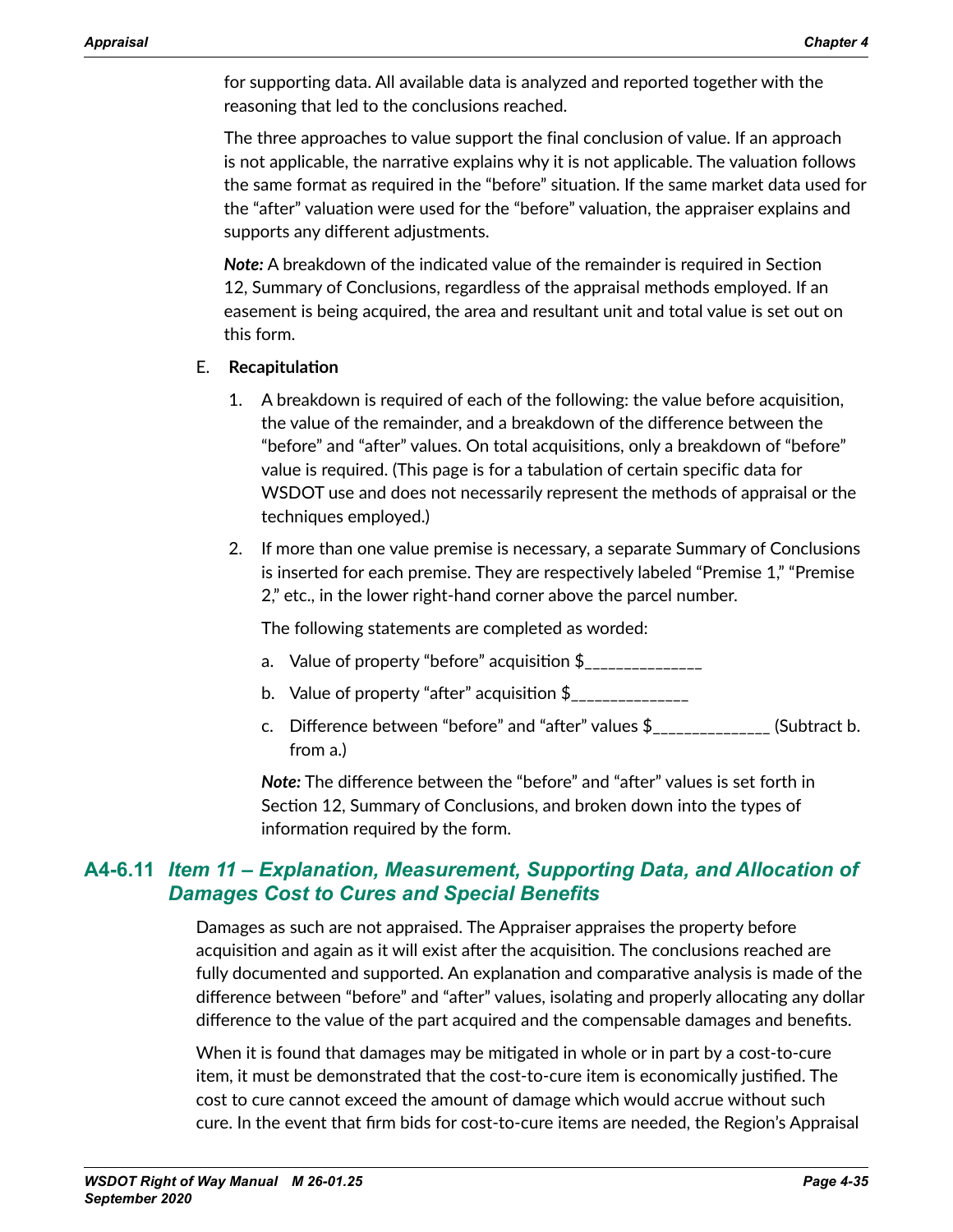Supervisor secures such bids and furnishes them to the Appraiser for his analysis and inclusion within the appraisal report. As a minimum all cost-to-cure estimates must be supported with market data, costs from local suppliers, or cost estimates from a recognized cost estimating service.

#### **Explanation of Special Benefits**

Under this heading a narrative explanation brings out why and how the property enjoys special benefits. The amount of benefits are to be shown in terms of dollars or the narrative explains that there is no special benefit. In Washington State, any special benefit that accrues to the remaining property by virtue of the state's highway improvements is offset against both damages and the value of the property acquired.

## **A4-6.12** *Item 12 – Summary of Conclusions*

#### **Summary of Conclusions ([RES-206](http://www.wsdot.wa.gov/RealEstate/forms/Appraisal/default.htm))**

- A. A breakdown is required of each of the following: the value before acquisition, the value of the remainder and a breakdown of the difference between the "before" and "after" values. On total acquisitions, only a breakdown of "before" value is required. (This page is for a tabulation of certain specific data for WSDOT use and does not necessarily represent the methods of appraisal or the techniques employed.)
- B. If more than one value premise is necessary, a separate Summary of Conclusions is inserted for each premise. They are respectively labeled "Premise 1," "Premise 2," etc., in the lower right-hand corner above the parcel number.

## **A4-6.13** *Item 13 – Report of Contact With Owner*

#### **Report of Contact With Owner (RES-204)**

As required by [RCW 8.26.180\(2\)](http://app.leg.wa.gov/RCW/default.aspx?cite=8.26.180) and [49 CFR Part 24.102\(C\)\(3\)\(f\)](http://www.gpo.gov/fdsys/pkg/CFR-2014-title23-vol1/pdf/CFR-2014-title23-vol1-sec710-403.pdf) every property owner or his designated representative shall be given the opportunity to inspect the subject property with the appraiser. Every effort must be made to assure that the property owner has this opportunity. A joint inspection may answer many questions for the appraiser such as the location of utilities, the owner's concerns about the project, etc. The appraiser should be flexible in his or her schedule in order to accommodate the property owner. If contact cannot be made by telephone, the appraiser may send a letter explaining the need for the inspection and inviting the owner to join in the inspection. The letter shall be sent "Return Receipt" in order to document the attempt for contact.

Where the acquisition affects major improvements or businesses, the appraiser is required to include the review appraiser and a relocation assistance agent in the joint inspection.

If the acquisition includes improvements, the appraiser completes the Realty/Personal Property Checklist Report, based on identification of such items with the property owner, relocation assistance agent, and the review appraiser. This Checklist also allocates the ownership of the items mentioned.

This form provides a record of contact and/or attempts to contact the owner(s) of the property. Under "comments" the Appraiser mentions any salient features of the property and any special concerns voiced by the owner at the time of joint inspection. Such factors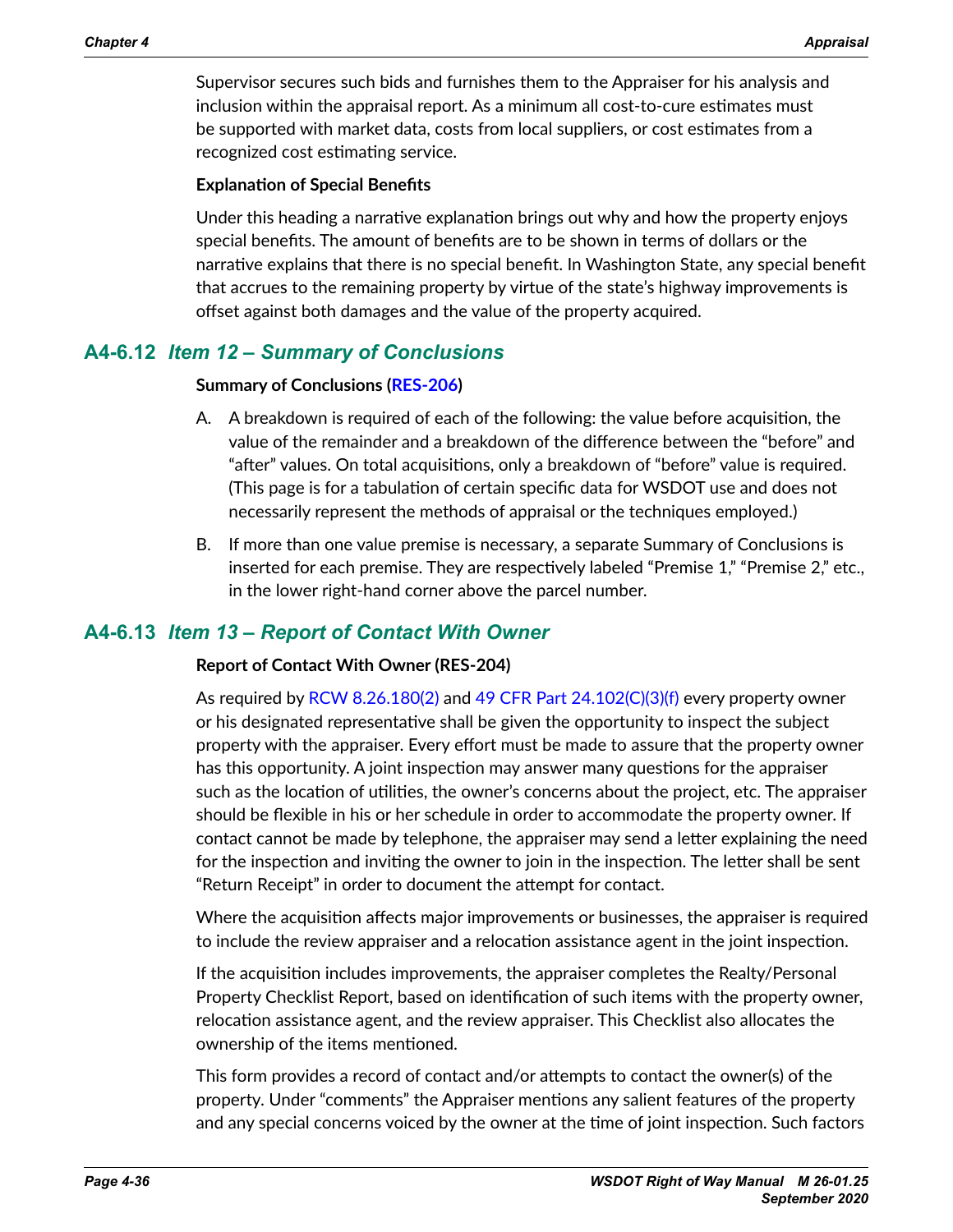may or may not influence property value; however, prior knowledge of the owner's concerns may be of aid to the acquisition agent.

The following information should be obtained during the owner interview (as applicable) and reported on the owner contact form.

- Establish/Verify ownership of the property.
- Ask about most recent property purchase/history/price.
- Identify and establish ownership of items of realty and personalty.
- What improvements have been made to the subject since the purchase?
- Is there a tenant? What are the terms of the lease?
- Ascertain if the plat of the whole property is correct.
- Ask permission to measure improvements.
- Ask permission to photograph.
- Inventory items in the acquisition area.
- Ask if owner knows of other comparables in the area.
- Ask if the owner understands the nature of the acquisition.
- What are concerns that the owner has regarding the project and acquisition?

## **A4-6.14** *Item 14 – Personalty Realty Report*

**Improved Property Checklist** – If improvements are being acquired, the appraiser attaches a copy of the appropriate Realty/Personalty Checklist. If the property is residential, then the Residential Realty/Personal Property Checklist is attached ([RES-217\)](http://www.wsdot.wa.gov/RealEstate/forms/Appraisal/default.htm). If the property is Industrial or Commercial, then the Commercial/Industrial Checklist is attached ([RES-](http://www.wsdot.wa.gov/RealEstate/forms/Appraisal/default.htm)[218](http://www.wsdot.wa.gov/RealEstate/forms/Appraisal/default.htm)). These forms are available on the WSDOT Real Estate website at [www.wsdot.](http://www.wsdot.wa.gov/realestate) [wa.gov/realestate.](http://www.wsdot.wa.gov/realestate)

## **A4-6.15** *Item 15 – Addenda*

**Market Data Map** – Each appraisal report contains a map of suitable scale on which is shown (by sale number) the location of each "Market Data" cited in the report. The location of the subject property and north arrow are also shown. Note the sales map must be of a scale and quality that the sales can be located on the ground by the user of this report.

## **Market Data ([RES-210](http://www.wsdot.wa.gov/RealEstate/forms/Appraisal/default.htm) and [RES-210B](http://www.wsdot.wa.gov/RealEstate/forms/Appraisal/default.htm))**

All recent sales and offerings of nearby properties are studied and considered. Sufficient sales evidence (market data) is included in the report to provide a sound basis for evaluation of both the "before" and "after" situations of the property. WSDOT considers three sales as the minimum market evidence to support the least complicated bare land evaluation. The amount of data needed is in direct proportion to the number of property elements for which market analysis is required.

Market data may be offered to the Appraiser by the department in connection with an appraisal assignment without obligation on the part of WSDOT and without absolving the Appraiser from the professional responsibility for verification and further independent analysis of any and all pertinent data. WSDOT data is furnished without an analysis in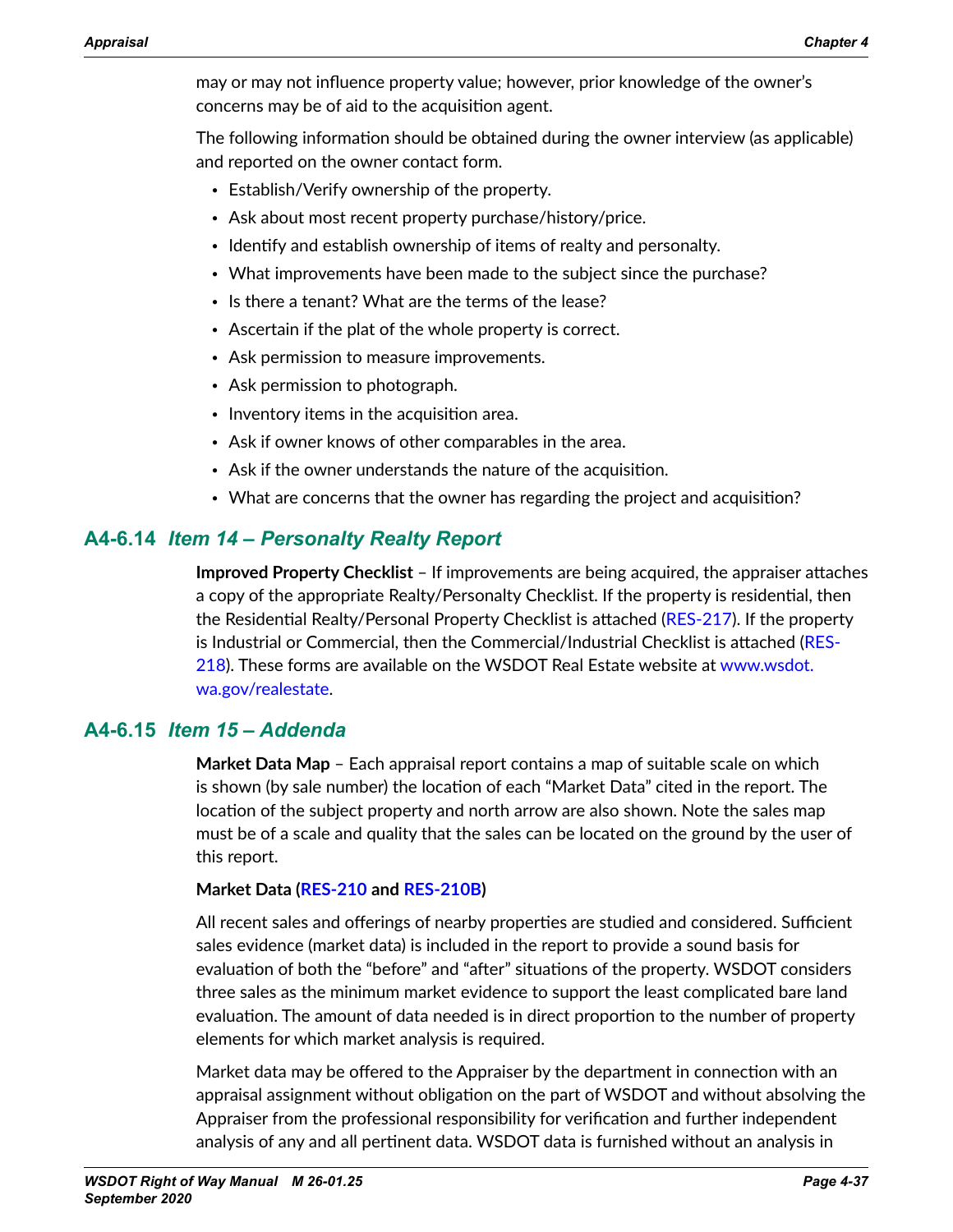order to avoid any action that might reduce the independence of an appraisal estimate.

The proper reporting and analysis of sales data is the foundation of a properly documented appraisal report. Appraisals made for WSDOT must contain sales data of adequate quality and quantity to demonstrate that the Appraiser has arrived at the conclusion of value as the direct result of a careful analysis of the current market. WSDOT holds that where market data is weak in comparability a greater than usual volume of data must be analyzed.

#### *Procedures*

A. Complete the Market Data forms ([RES-210](http://www.wsdot.wa.gov/RealEstate/forms/Appraisal/default.htm) and [RES-210B](http://www.wsdot.wa.gov/RealEstate/forms/Appraisal/default.htm)) as follows:

#### **Item 1 – Address or Location**

The house number, street, and city are shown; or if none, the county is named with an explanation of how to locate the property by road names, directions, and distances from cities and crossroads or other conventional landmark references.

#### **Item 2 – Photograph and Sketch**

Digital photographs of each sale property are inserted electronically on the second page of the Market Data form. If nondigital photographs are used, they are securely attached to the second page of the Market Data form. This provides the reader with a clear picture of the property. This requirement applies to both vacant and improved properties. Suitable print sizes should be obtained or prints should be trimmed to fit the space on the form.

The name of the photographer and the date taken are filled in on the form in the spaces provided.

A small-scale plot-plan sketch of the property should be shown in the space under the photograph. Dimensions of the site, road or street frontages, improvement location, alleys, easements, north arrow, photo directional arrow, and any other relevant information are included on the sketch. If insufficient space is provided on the form for an understandable sketch, the Appraiser places the sketch on an additional page with consecutive numbering, and inserts "see next page" on the Market Data form. The additional sketch page is also identified by the number of the comparable sale, parcel number, and the Appraiser's name.

#### **Item 3**

All data is reported as it pertains to the property at the time of the sale. Changes that have occurred since the sale are described under ITEM (5).

#### **Item 3a – Access**

Examples: "Unrestricted," "Restricted direct to frontage road only," etc. This point may require clarification under ITEM (5).

#### **Item 3b – Present Use**

Examples: "Vacant," "Industrial," "Commercial," "Business," etc., (at time of sale).

#### **Item 3c – Highest and Best Use**

Examples: "Residential," "Multifamily," "Commercial," "Industry," etc.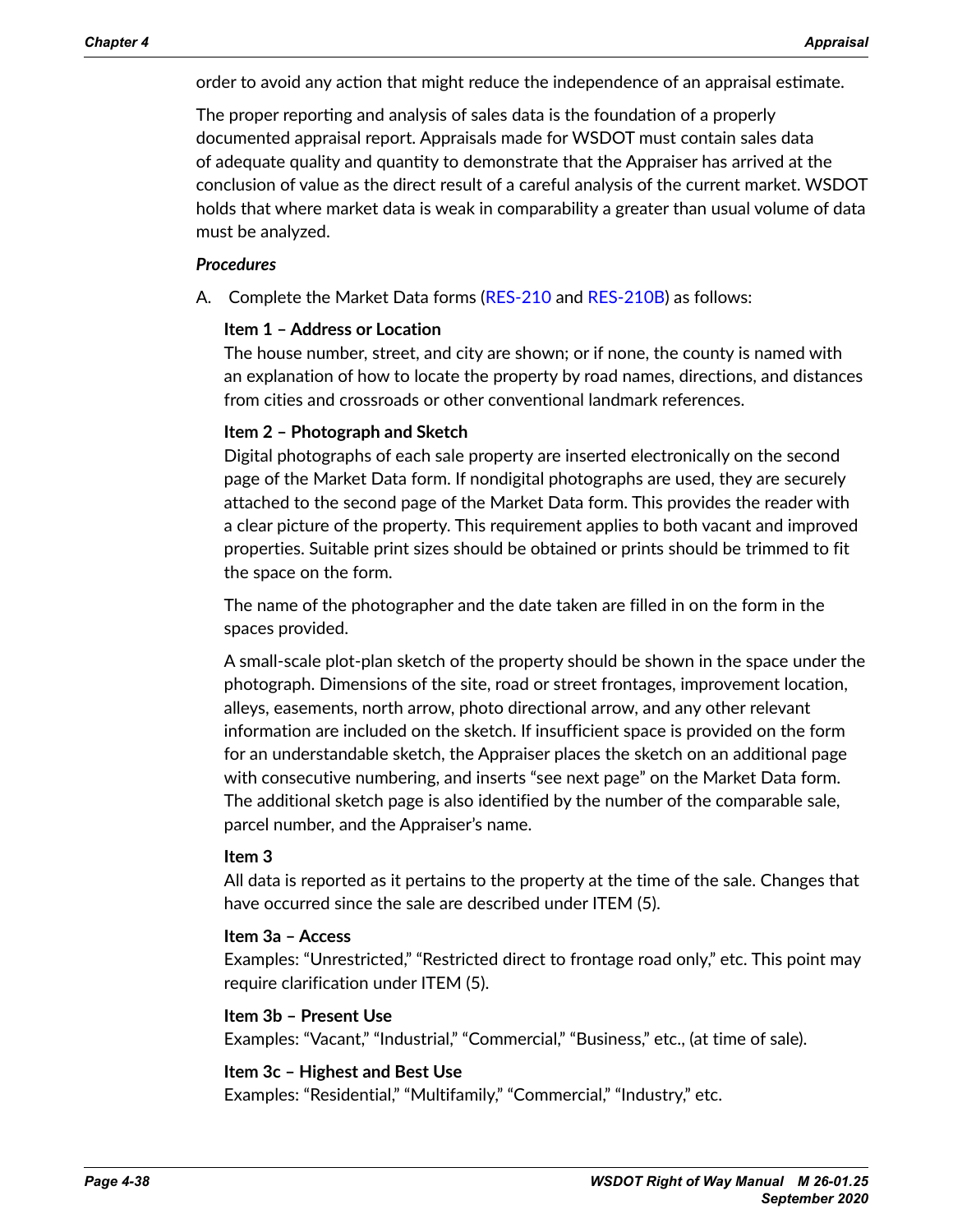### **Item 3d – Zoning**

Zoning on the date of sale is stated in words, not codes, including jurisdiction. Example: "Multiresidential, Minimum 7,200 square feet, Pierce County" specifying special requirements such as setback, etc.

#### **Item 3e – Dimensions**

Dimensions of the land sold are shown. Example: "Irregular, 1,320 feet frontage x 1,900 feet average depth."

### **Item 3f – Area**

Square footage or acreage of the sale property are indicated.

### **Item 3g – Sale Date**

The date of closure of a closed sale; the date of acceptance of an earnest money datum; and the dates of exposure on the market for an offering.

### **Item 3h – Price**

This is the actual confirmed price at which the property sold. Nonrealty included in the sale price is explained under ITEM (5) and the substantiated dollar amount broken down in ITEM (6) with explanation of the source and reliability of the value information on which the breakdown was made.

### **Item 3i – Instrument**

The type or kind of conveyance is identified (e.g., Warranty Deed, Real Estate Contract).

### **Item 3j – Terms**

Any sale terms which were a matter of the seller's consideration and his acceptance are reported. If the transaction was for all cash (full selling price) to the seller, the word "Cash" is inserted. If the sale was not all cash to the seller, the details are explained. When the market exhibits a cash equivalency adjustment, it is properly discussed in ITEMS (5) and (7).

If additional space is required to report and explain the terms of the sale, it is reported under ITEM (5) of the market data sheet or on a supplemental page following. Such a supplemental page is identified by the number of the comparable sale, parcel number, Appraiser's name, and consecutive page number.

### **Item 3k – Excise Tax Number**

The serial number of the Excise Tax Affidavit is inserted here.

### **Item 31 and m – Grantor/Grantee**

Names of buyer and seller are shown the same as they appear on the instrument which gives evidence of the transaction. If insufficient room exists on the form because of an extremely long name, it may be placed under Item 5.

### **Item 3n – Confirmed With (Names/Dates)**

Whenever possible, all information concerning a comparable sale is confirmed by personal interview with both the buyer and the seller. The first and last names of the confirmees, phone number of confirmee, and the date of confirmation are shown. If the comparable sale is to be accepted as valid evidence of value, it is essential that it be confirmed by interview with either the grantee or grantor. If an unconfirmed sale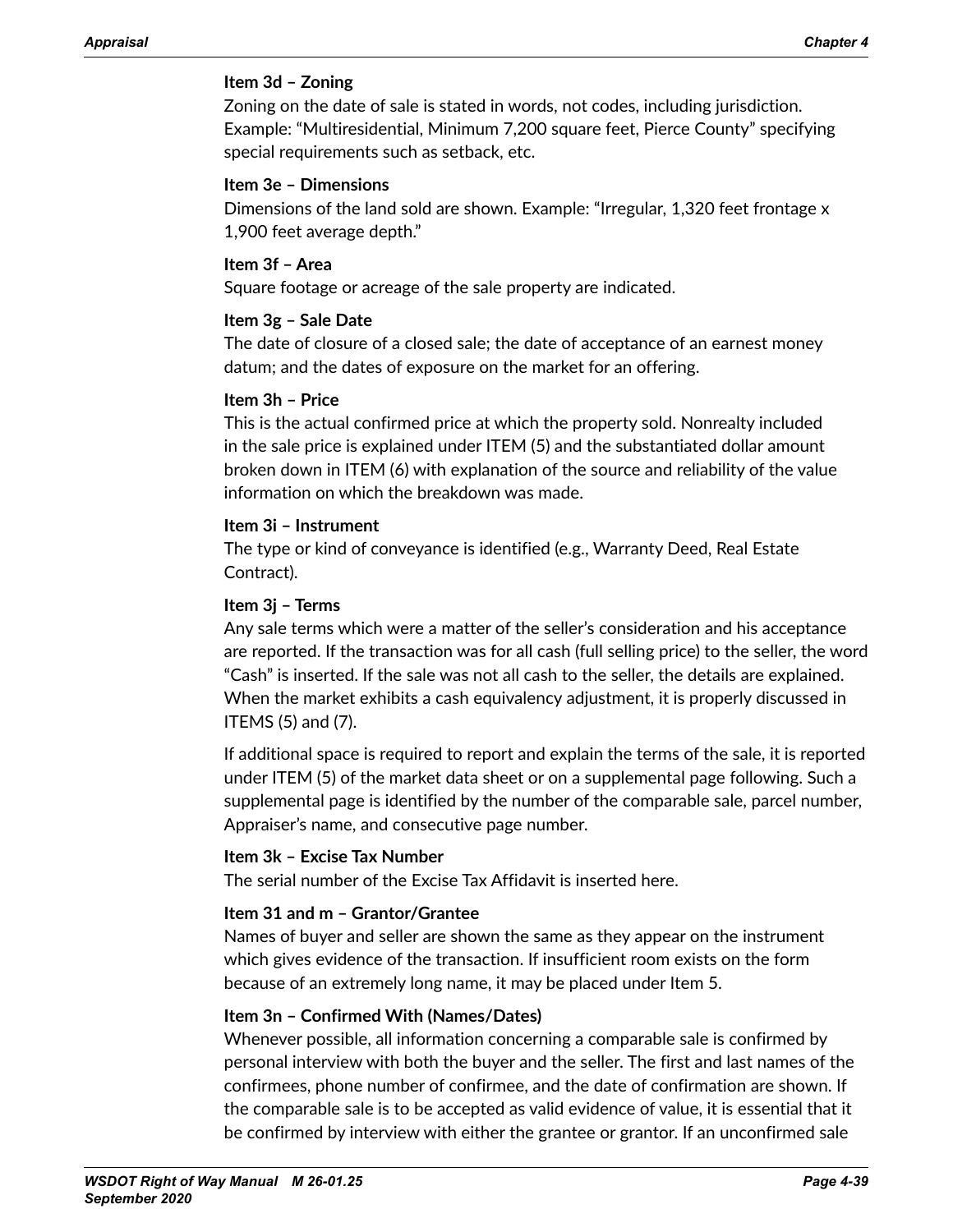is used, there must be a full explanation of the attempts to confirm. In this case the Appraiser should at least talk to the broker. In all contacts face-to-face conferences should hold precedence over telephone confirmation.

#### **Item 3o – Confirmed By**

The name of the individual who confirmed the sale is inserted.

#### **Item 3p – Date Inspected**

The date the sale was inspected is inserted.

#### **Item 4 – Legal Description**

In cases of very lengthy legal descriptions, the legal description used in the county tax rolls may be shown. Tax lot numbers are acceptable.

#### **Item 5 – Property Description**

The property is described as it was at the time of the sale, with notations of changes that have taken place since the sale.

#### **Item 6 – Analysis**

The sale property is analyzed and the sale price of the real property is broken down into all of the elements.

The purpose of extraction is to inventory the physical items included in the sale and allocate to them the portion of the sale price attributable to each item.

### B. **Special Instructions, Charts, and Illustrations**

- 1. When the Appraiser has received special instructions from the Appraisal Supervisor, a copy of such instructions is inserted.
- 2. A copy of any specialist's report, legal opinion, etc., is inserted.
- 3. At the Appraiser's option, or as required by WSDOT, other maps, charts, or illustrations relevant to an understanding of the appraised property and the evaluation are inserted.
- 4. The Appraiser lists the names of all supporting Appraisers and makes a statement of the extent of their assistance in the appraisal and report.
- 5. A complete copy of the Title Report and the Staff Appraiser Assignment Form/ personal services contract/task order is included in the Reviewer's copy of the appraisal report only.

## **A4-6.16** *Tab D Abbreviated Appraisal Report*

A. **Rules** – The Abbreviated Appraisal Report [\(RES-213\)](http://www.wsdot.wa.gov/RealEstate/forms/Appraisal/default.htm) is authorized for simple acquisition. This format will only be assigned for appraisals of a less complex and straightforward nature. Appraisals involving severance damages, special benefits, proximity damages, and other complex issues will not use this format. The brevity of this format does not relieve the Appraiser from the responsibility for researching the market and developing sound value conclusions; nor does it diminish the need for building an adequate file of information and market data that might become essential in a future action such as condemnation.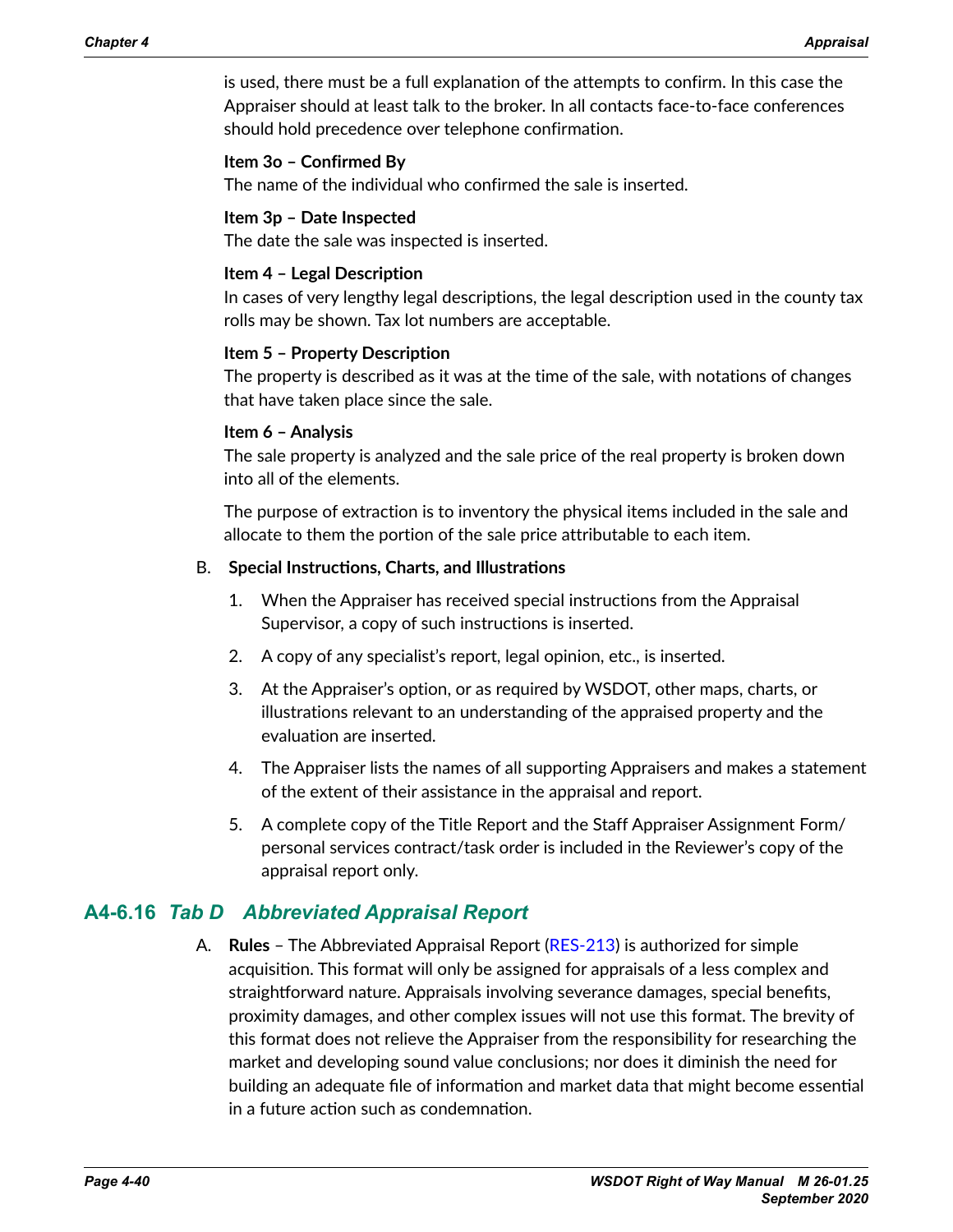#### B. **Procedures**

1. Certificate of Appraiser [\(RES-205\)](http://www.wsdot.wa.gov/RealEstate/forms/Appraisal/default.htm) is completed in accordance with Tab C, Section 1.B is completed as follows:

**Item 1** – Owners name is inserted.

**Item 2** – Location of the property is shown by street address or described by reference to streets, roads, highways, and/or distances to landmarks.

**Item 3** – Before and after areas from the right of way plan are inserted.

**Item 4** – Amount of acquisition area is inserted and if an easement is to be acquired the type of easement is inserted along with the area of the easement.

**Item 5** – The current use, zoning (spelled out, no abbreviations), and highest and best use are inserted.

**Item 6** – A brief description of the scope of work and the appraisal problem along with the effects of the acquisition are entered.

**Item 7** – Specific sales relied upon are listed here and the date of the sales data package is entered.

**Item 8** – Indicate whether the subject has sold within the last five years and if it is included in the data package.

**Item 9** – The various components of the acquisition are itemized under Acquisition Compensation along with the estimated value for each.

**Item 10** – The parcel number is inserted in the space provided.

2. Page 3 is completed as follows:

**Item 1** – A sketch of the entire property is placed here. The sketch is to show the dimensions of the property and the acquisition area, camera location for each picture, frontages, accesses, North arrow, and approximate location of any improvements.

**Item 2** – A minimum of two photos are included showing the acquisition area and the whole property. The photos are numbered to correspond to the sketch's camera location.

**Item 3** – The parcel number is inserted in the space provided.

3. Page 4 is completed as follows:

**Item 1** – Briefly describe the property's physical features including all elements that might relate to marketability (e.g., access, size, utilities, location, and economic factors), any improvements, and an explanation if highest and best use is different from the zoning or current use.

**Item 2** – Briefly analyze the sales used as they relate to the subject comparing the factors that influence value. Correlate the sales into a final conclusion of value.

**Item 3** – Include any cost-to-cure items in this space and indicate what the support was used for the cost. A short statement on the financial feasibility of the cost should also be included.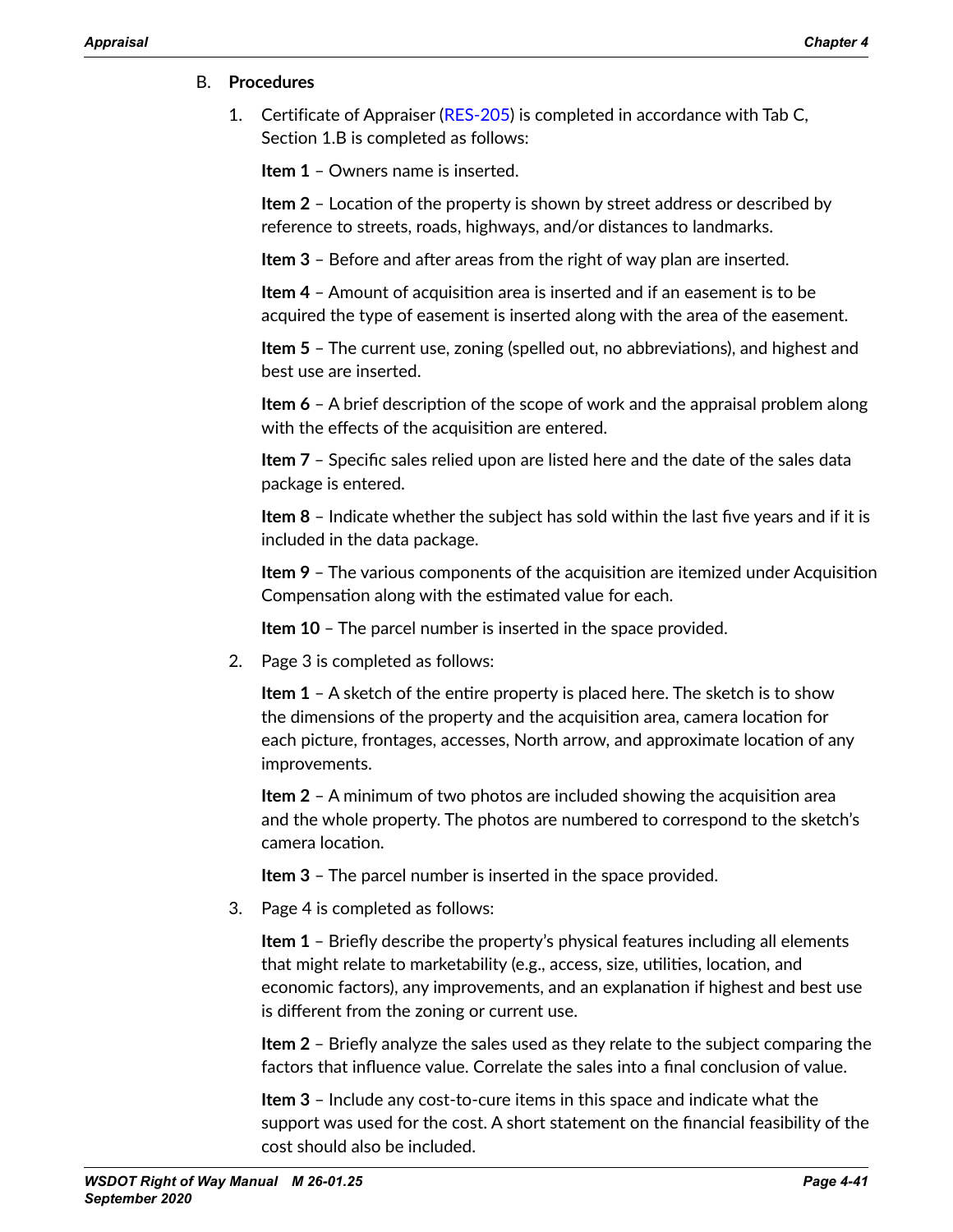**Item 4** – The owner contact section is filled out and any relevant comments made by the owner are included.

**Item 5** – The parcel number is inserted in the space provided.

4. Page 5 is a copy of the contract or appraisal assignment form.

## **A4-6.17** *Tab E Project and Strip Appraisal Procedures*

#### A. **Project Appraisals**

- 1. **Rules** A Project Appraisal is a process which consolidates a related group of individual parcel appraisals in order to prevent duplicating Addenda items such as Market Data [\(RES-210](http://www.wsdot.wa.gov/RealEstate/forms/Appraisal/default.htm) and [RES-210B](http://www.wsdot.wa.gov/RealEstate/forms/Appraisal/default.htm)), sales maps, neighborhood descriptions, general exhibits, assignments (RES-204) and/or contracts, trend studies, etc. Use of this method also promotes consistency and efficiency. The format used in project appraisals can be either the Narrative Appraisal Form Report ([RES-208](http://www.wsdot.wa.gov/RealEstate/forms/Appraisal/default.htm)) or the Abbreviated Appraisal Report [\(RES-213\)](http://www.wsdot.wa.gov/RealEstate/forms/Appraisal/default.htm) as long as each parcel is separately appraised and the procedures required for each form is followed. This procedure must be authorized on the assignment ([RES-203](http://www.wsdot.wa.gov/RealEstate/forms/Appraisal/default.htm)) which will be included as a part of the Project Appraisal Addenda.
- 2. **Procedures**
	- a. The Appraiser conducts a market investigation and prepares Market Data ([RES-210](http://www.wsdot.wa.gov/RealEstate/forms/Appraisal/default.htm) and [RES-210B](http://www.wsdot.wa.gov/RealEstate/forms/Appraisal/default.htm)) as described in Section V. These data will be referred to by number, as applicable, in formulating the indications of value in each parcel's appraisal report.
	- b. The Appraiser prepares a vicinity map showing the locations of all the data as well as the project.
	- c. The Appraiser prepares a narrative neighborhood description discussing its uses and trends, economic factors, the proposed project, and the general effects of the acquisitions, etc.
	- d. The Appraiser completes an appraisal of each parcel as required in either Tab C (Narrative Appraisal Form Report) or Tab D (Minimal Value Appraisal Report) of [Appendix 4-1](#page-10-0). For those parcels using the Narrative Appraisal Form format, comparative analyses and correlation of the sales cited are included in the body of each report.
	- e. The Appraiser completes any trends, damage, or cost studies needed for use on any of the appraisals in the Project Appraisal.
	- f. The completed project appraisal report is assembled as follows:
		- (1) Each parcel's individual appraisal report includes Certificate of Appraiser ([RES-205](http://www.wsdot.wa.gov/RealEstate/forms/Appraisal/default.htm)), page 1, etc., and those items required for each respective appraisal format.
		- (2) The general addenda attached to the appraisal packet.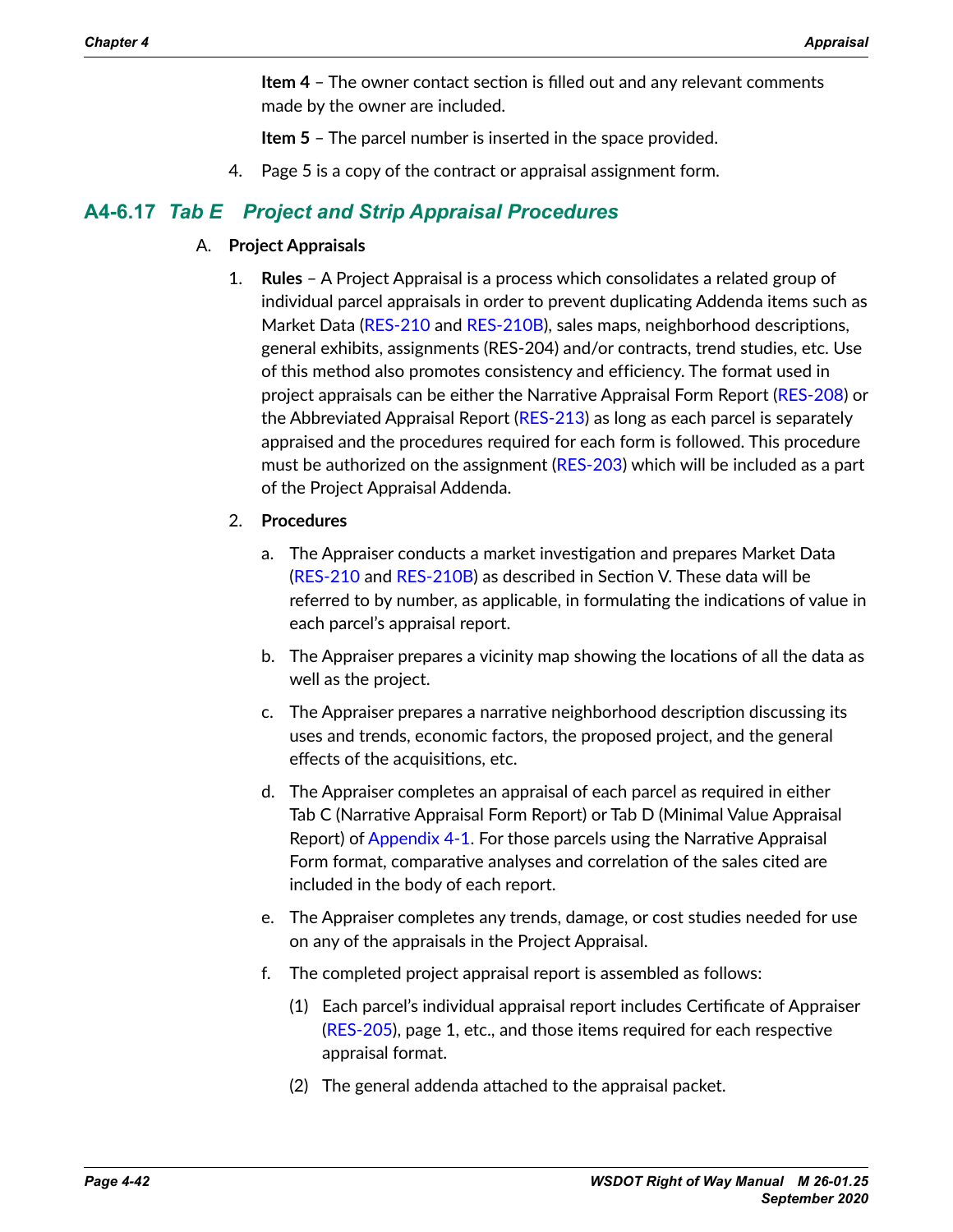### B. **Strip Appraisals**

- 1. **Rules** Occasionally, strip acquisitions for transportation projects will occur where no major improvements are affected and there are no complex severance damages nor any special benefits to the remainder parcels. In these cases the acquisitions may be appraised as a pro-rata portion of the "before" land value rather than complete "before" and "after" evaluations; these appraisals are termed "Strip Appraisals." The format used may be either the Narrative Appraisal Form or the Abbreviated Form. The only instances of damage that allow use of the strip appraisal method are:
	- a. Simple cost-to-cure damages such as fence or driveway replacement, etc.
	- b. Simple damages due to loss of utility when the acquisition is a permanent easement.
	- c. Simple damages due to temporary loss of utility when the acquisition is a temporary construction permit or trespass.

Use of the Strip Appraisal does not relieve the Appraiser from the responsibility for thoroughly researching and analyzing the market in developing value conclusions. Neither does it diminish the need for building an adequate file of information and market data which might become essential in future actions such as condemnation. Nor does it allow the Appraiser to neglect data comparison of the subject to the "larger parcel."

#### 2. **Procedures**

### a. **Narrative Appraisal Form Format**

- (1) Page 1, Certificate of Appraiser ([RES-205](http://www.wsdot.wa.gov/RealEstate/forms/Appraisal/default.htm)) is completed per Tab C; except that the "before" and "after" values are left blank and "Strip Appraisal" is inserted after the "VALUE DIFFERENCE" amount.
- (2) Summary of Conclusions [\(RES-206\)](http://www.wsdot.wa.gov/RealEstate/forms/Appraisal/default.htm) needs only to be completed in the "acquisition section" and the "damages" section (when appropriate).
- (3) Photographs of All Principal Improvements and/or Features Affecting Value [\(RES-207\)](http://www.wsdot.wa.gov/RealEstate/forms/Appraisal/default.htm) is completed per Tab C.
- (4) Narrative Appraisal Report Form ([RES-208\)](http://www.wsdot.wa.gov/RealEstate/forms/Appraisal/default.htm) is completed per Tab C, with the additional information added to Item 5c that states the appraisal problem is a strip taking, necessitating a strip appraisal. Only the affected improvements are evaluated per their contributory value in Item 5d. Any damage items are discussed and supported in Item 6.
- (5) Report of Contact with Owner (RES-204) and all Addenda items required per Tab C, Items F through K are attached.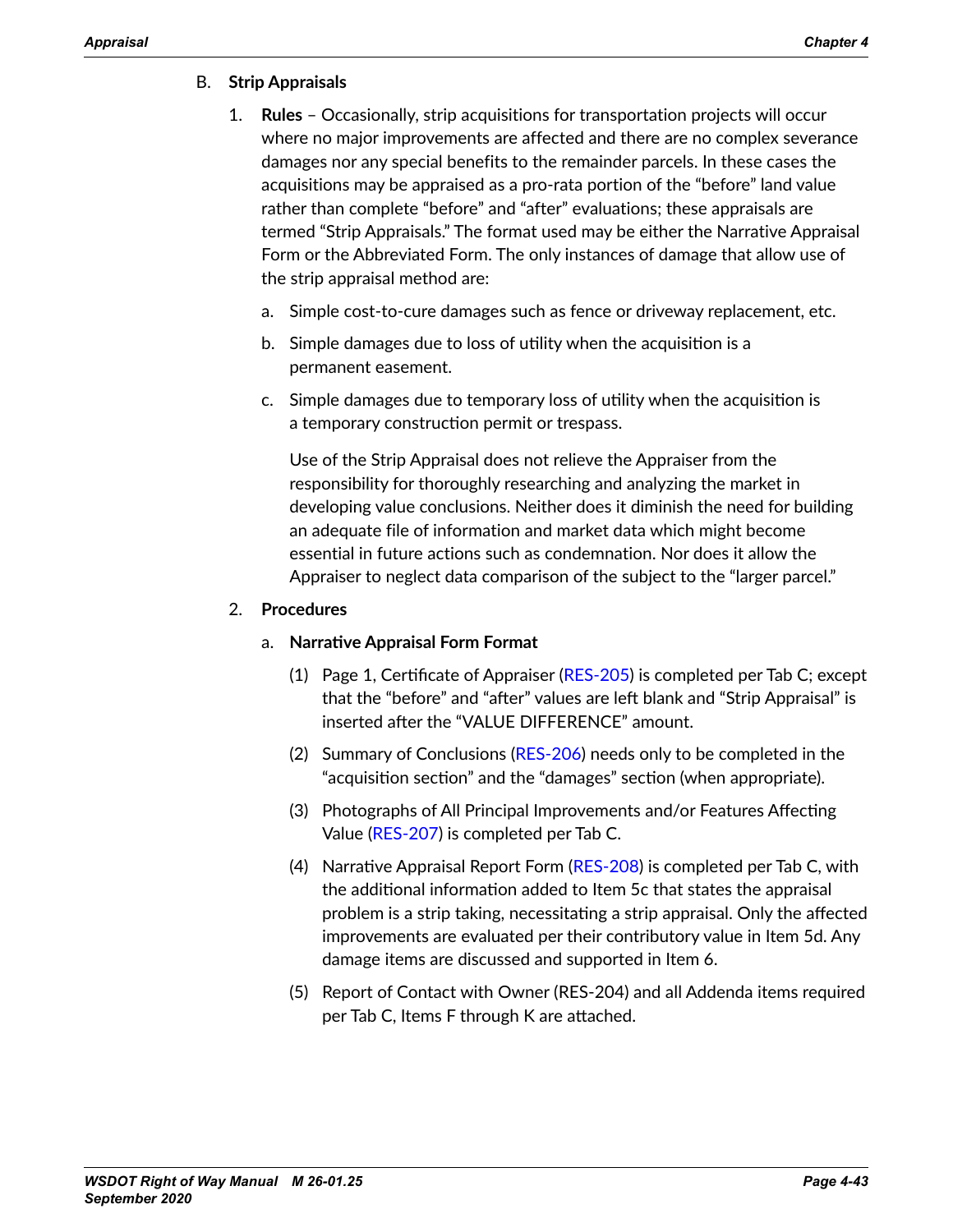- b. **Abbreviated Appraisal Report Format**
	- (1) Page 1, Certificate of Appraiser ([RES-205\)](http://www.wsdot.wa.gov/RealEstate/forms/Appraisal/default.htm) is completed per Tab C, except that the "before" and "after" values are left blank and "Strip Appraisal" is inserted after the "VALUE DIFFERENCE" amount.
	- (2) The rest of the report uses the Abbreviated Appraisal Report (Form [RES-](http://www.wsdot.wa.gov/RealEstate/forms/Appraisal/default.htm)[213](http://www.wsdot.wa.gov/RealEstate/forms/Appraisal/default.htm)) as per Tab D, Items B through F; with the additional statement in "Appraisal Problem" on said form explaining the appraisal and method as a strip evaluation.

## **A4-7 Part III Revision of Appraisal Reports**

### A. **Rules**

- 1. The HQ RESM retains a complete appraisal report concerning each parcel being appraised for the acquisition of right of way. All corrections or revisions to an appraisal are made by correction pages or supplemental sheets. All replaced pages from the original appraisal are retained in both Headquarters and Region parcel files. Replaced pages are removed from the Appraisal, marked VOID and fastened to the back of the revised appraisal report.
- 2. The Region Appraisal Supervisor requests a revision by letter for the purpose of:
	- a. Reconciling the date of evaluation to the date of acquisition in the following circumstances:
		- (1) Delayed negotiations, when Region Real Estate Services Manager (Region RESM) has reason to believe the previous evaluation does not reflect just compensation at the time of negotiations.
		- (2) Trial in Superior or Federal courts.
	- b. Obtaining correction to a previous evaluation, necessary because of Appraiser's errors, omissions, or oversights.
- 3. The Region Appraisal Supervisor prepares a new personal services contract or staff assignment form when:
	- a. Revised right of way plans nullify the previously reported value evidence.
	- b. Legal instructions from the Attorney General Division nullify previous value evidence.
	- c. There is a new evaluation premise.
	- d. There are additional appraisal requirements.
- 4. A revision or correction of an appraisal report is made only by the Appraiser who developed the initial report.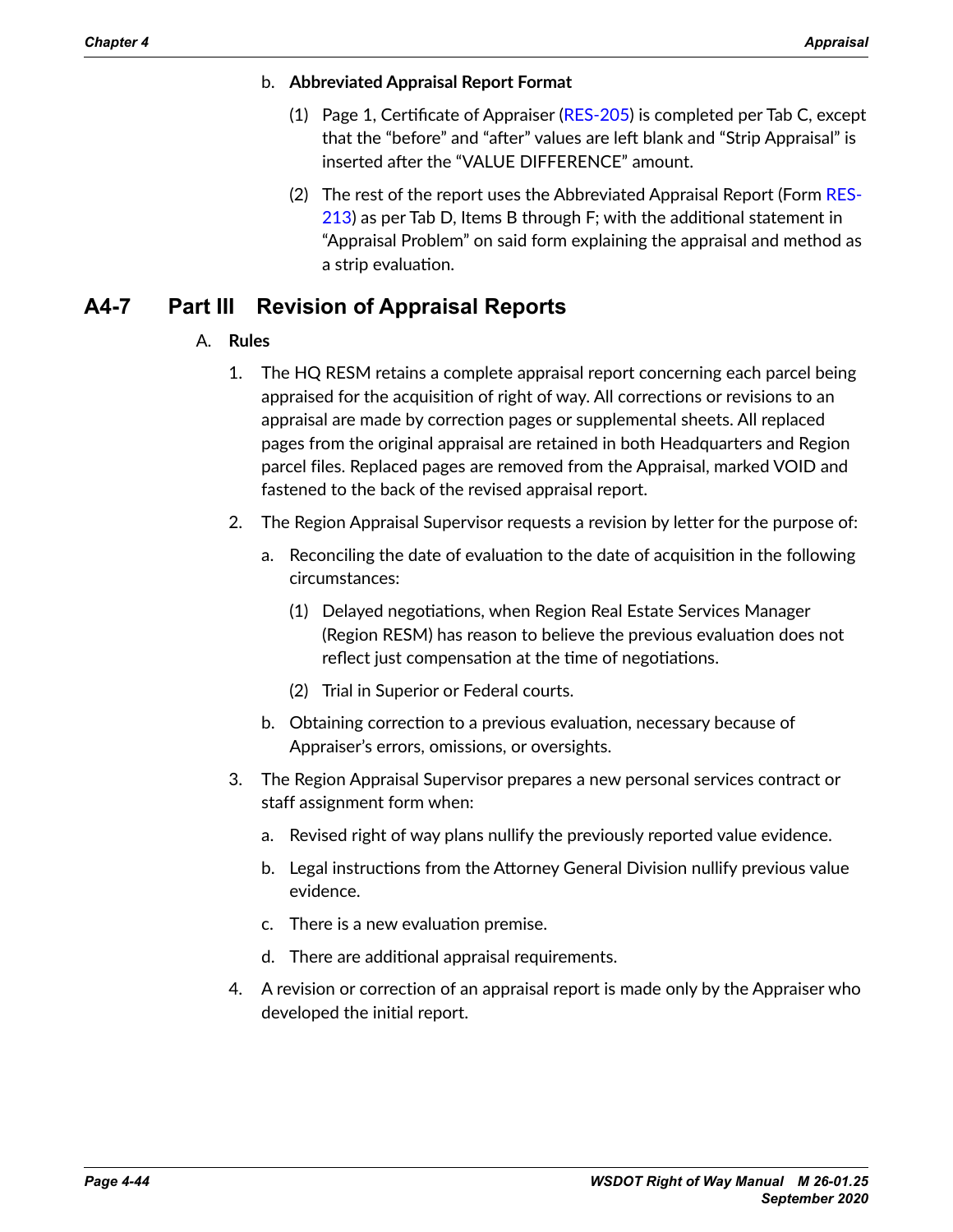- 5. In condemnation cases, when the court has set a definite date for trial, notice of the trial date is furnished by the Attorney General's Office to the region and to Headquarters. The assigned Appraiser(s) whose appraisal(s) has been approved for negotiations is directed by assignment or contract to update the appraisal and submit the revision to the Region Appraisal Supervisor no later than 45 days prior to the scheduled trial date.
- 6. All revisions for trial purposes are date stamped upon receipt in region, and the original is immediately transmitted to Headquarters.
- 7. All written requests for a revision should give the reasons for the revision. A copy of the request is immediately forwarded to Headquarters.
- 8. The due date of a revised appraisal is set out in the contract or letter.
- 9. The Appraiser delivers the original and the number or copies specified by the contract or staff assignment form of a revised appraisal report or correction or supplemental sheets to the Region.
- 10. A revised appraisal report nullifies the evaluation of the initial report and all prior revisions.
- 11. Compensation for the revision requested by the department is set forth in the personal services contract.
- 12. WSDOT is not obligated to pay for a revision to an appraisal which has not been authorized by contract.

### B. **Procedures**

- 1. Upon receiving an assignment to update or revise, the Appraiser:
	- a. Contacts the Region Appraisal Supervisor to achieve a mutual understanding of the necessity to update and/or revise the prior appraisal report.
	- b. Acquires the current information concerning the right of way plan, construction features, title information, appraisal premise, and legal opinions pertinent to the appraisal.
	- c. Reexamines the market for all sales, rents, leases, costs, or other information that may be pertinent to the current evaluation.
	- d. Reexamines the parcel being appraised to ascertain current physical property conditions, fee interests, and property rights.
- 2. If investigation produces market data that changes the prior evaluation, the Appraiser submits the pertinent information in accordance with this Appraisal Report Guide ([Appendix 4-1\)](#page-10-0), either as a completely new appraisal or as correction and supplemental sheets to be incorporated into the prior appraisal. The Appraiser sets forth the reasons for the revision in "Purpose of Appraisal."